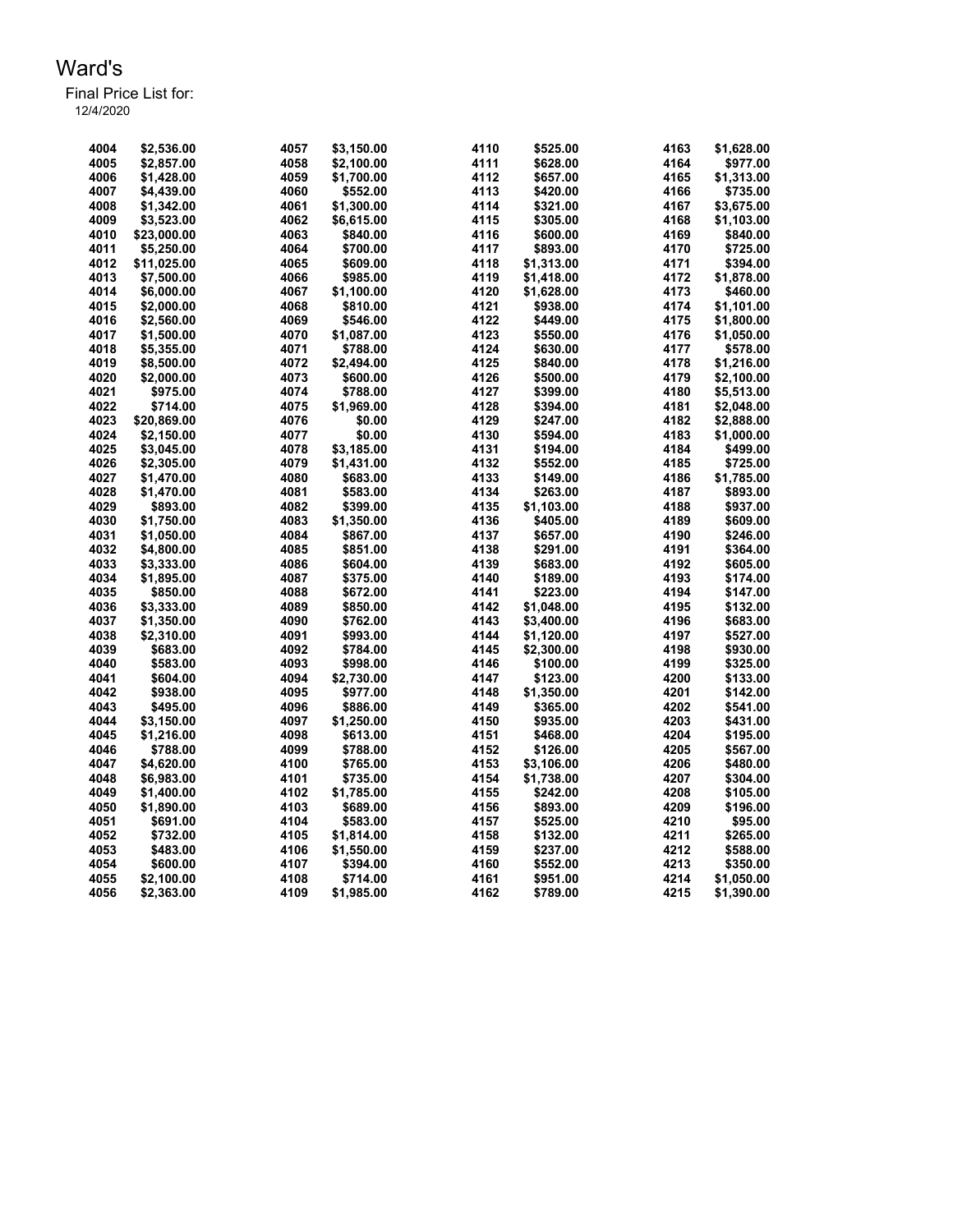| 4216 | \$467.00   | 4269 | \$342.00   | 4322 | \$436.00   | 4375 | \$331.00   |
|------|------------|------|------------|------|------------|------|------------|
| 4217 | \$352.00   | 4270 | \$184.00   | 4323 | \$2,600.00 | 4376 | \$5,292.00 |
| 4218 | \$315.00   | 4271 | \$1,900.00 | 4324 | \$1,750.00 | 4377 | \$2,048.00 |
| 4219 | \$223.00   | 4272 | \$637.00   | 4325 | \$277.00   | 4378 | \$611.00   |
| 4220 | \$237.00   | 4273 | \$500.00   | 4326 | \$993.00   | 4379 | \$314.00   |
| 4221 | \$146.00   | 4274 | \$474.00   | 4327 | \$998.00   | 4380 | \$504.00   |
| 4222 | \$78.00    | 4275 | \$2,200.00 | 4328 | \$814.00   | 4381 | \$420.00   |
| 4223 | \$163.00   | 4276 | \$400.00   | 4329 | \$676.00   | 4382 | \$315.00   |
| 4224 | \$302.00   | 4277 | \$538.00   | 4330 | \$291.00   | 4383 | \$368.00   |
| 4225 | \$101.00   | 4278 | \$231.00   | 4331 | \$141.00   | 4384 | \$336.00   |
| 4226 | \$90.00    | 4279 | \$4,410.00 | 4332 | \$1,680.00 | 4385 | \$304.00   |
| 4227 | \$126.00   | 4280 | \$3,570.00 | 4333 | \$121.00   | 4386 | \$441.00   |
| 4228 | \$163.00   | 4281 | \$5,723.00 | 4334 | \$2,100.00 | 4387 | \$420.00   |
| 4229 | \$888.00   | 4282 | \$2,940.00 | 4335 | \$1.470.00 | 4388 | \$188.00   |
| 4230 | \$500.00   | 4283 | \$1,365.00 | 4336 | \$3,450.00 | 4389 | \$19.00    |
| 4231 | \$234.00   | 4284 | \$2,389.00 | 4337 | \$840.00   | 4390 | \$50.00    |
| 4232 | \$741.00   | 4285 | \$2,678.00 | 4338 | \$317.00   | 4391 | \$83.00    |
| 4233 | \$195.00   | 4286 | \$2,625.00 | 4339 | \$325.00   | 4392 | \$116.00   |
| 4234 | \$315.00   | 4287 | \$2,100.00 | 4340 | \$552.00   | 4393 | \$49.00    |
| 4235 | \$158.00   | 4288 | \$6,946.00 | 4341 | \$450.00   | 4394 | \$63.00    |
| 4236 | \$179.00   | 4289 | \$1,078.00 | 4342 | \$1,863.00 | 4395 | \$48.00    |
| 4237 | \$368.00   | 4290 | \$1,050.00 | 4343 | \$972.00   | 4396 | \$126.00   |
| 4238 | \$1,904.00 | 4291 | \$995.00   | 4344 | \$2,663.00 | 4397 | \$48.00    |
| 4239 | \$356.00   | 4292 | \$800.00   | 4345 | \$660.00   | 4398 | \$120.00   |
| 4240 | \$237.00   | 4293 | \$294.00   | 4346 | \$394.00   | 4399 | \$53.00    |
| 4241 | \$175.00   | 4294 | \$219.00   | 4347 | \$622.00   | 4400 | \$24.00    |
| 4242 | \$600.00   | 4295 | \$428.00   | 4348 | \$840.00   | 4401 | \$23.00    |
| 4243 | \$321.00   | 4296 | \$417.00   | 4349 | \$525.00   | 4402 | \$21.00    |
| 4244 | \$860.00   | 4297 | \$264.00   | 4350 | \$500.00   | 4403 | \$21.00    |
| 4245 | \$245.00   | 4298 | \$2,100.00 | 4351 | \$525.00   | 4404 | \$23.00    |
| 4246 | \$229.00   | 4299 | \$117.00   | 4352 | \$1,904.00 | 5010 | \$44.00    |
| 4247 | \$161.00   | 4300 | \$158.00   | 4353 | \$651.00   | 5011 | \$74.00    |
| 4248 | \$205.00   | 4301 | \$48.00    | 4354 | \$1,904.00 | 5012 | \$185.00   |
| 4249 | \$163.00   | 4302 | \$4,800.00 | 4355 | \$226.00   | 5013 | \$116.00   |
| 4250 | \$300.00   | 4303 | \$1,365.00 | 4356 | \$3,000.00 | 5014 | \$32.00    |
| 4251 | \$342.00   | 4304 | \$1,208.00 | 4357 | \$741.00   | 5015 | \$75.00    |
| 4252 | \$342.00   | 4305 | \$2,180.00 | 4358 | \$683.00   | 5016 | \$35.00    |
| 4253 | \$163.00   | 4306 | \$760.00   | 4359 | \$1,904.00 | 5017 | \$21.00    |
| 4254 | \$408.00   | 4307 | \$4,200.00 | 4360 | \$706.00   | 5018 | \$121.00   |
| 4255 | \$158.00   | 4308 | \$1,400.00 | 4361 | \$520.00   | 5019 | \$53.00    |
| 4256 | \$234.00   | 4309 | \$564.00   | 4362 | \$600.00   | 5020 | \$22.00    |
| 4257 | \$363.00   | 4310 | \$630.00   | 4363 | \$683.00   | 5021 | \$21.00    |
| 4258 | \$420.00   | 4311 | \$394.00   | 4364 | \$394.00   | 5022 | \$6.00     |
| 4259 | \$291.00   | 4312 | \$473.00   | 4365 | \$415.00   | 5023 | \$7.00     |
| 4260 | \$180.00   | 4313 | \$793.00   | 4366 | \$245.00   | 5024 | \$16.00    |
| 4261 | \$499.00   | 4314 | \$487.00   | 4367 | \$400.00   | 5025 | \$79.00    |
| 4262 | \$788.00   | 4315 | \$816.00   | 4368 | \$1,161.00 | 5026 | \$12.00    |
| 4263 | \$872.00   | 4316 | \$196.00   | 4369 | \$998.00   | 5027 | \$7.00     |
| 4264 | \$641.00   | 4317 | \$200.00   | 4370 | \$525.00   | 5028 | \$37.00    |
| 4265 | \$525.00   | 4318 | \$5,460.00 | 4371 | \$2,100.00 | 5029 | \$47.00    |
| 4266 | \$552.00   | 4319 | \$1,536.00 | 4372 | \$410.00   | 5030 | \$37.00    |
| 4267 | \$428.00   | 4320 | \$2,419.00 | 4373 | \$609.00   | 5031 | \$7.00     |
| 4268 | \$882.00   | 4321 | \$2,316.00 | 4374 | \$662.00   | 5032 | \$2.00     |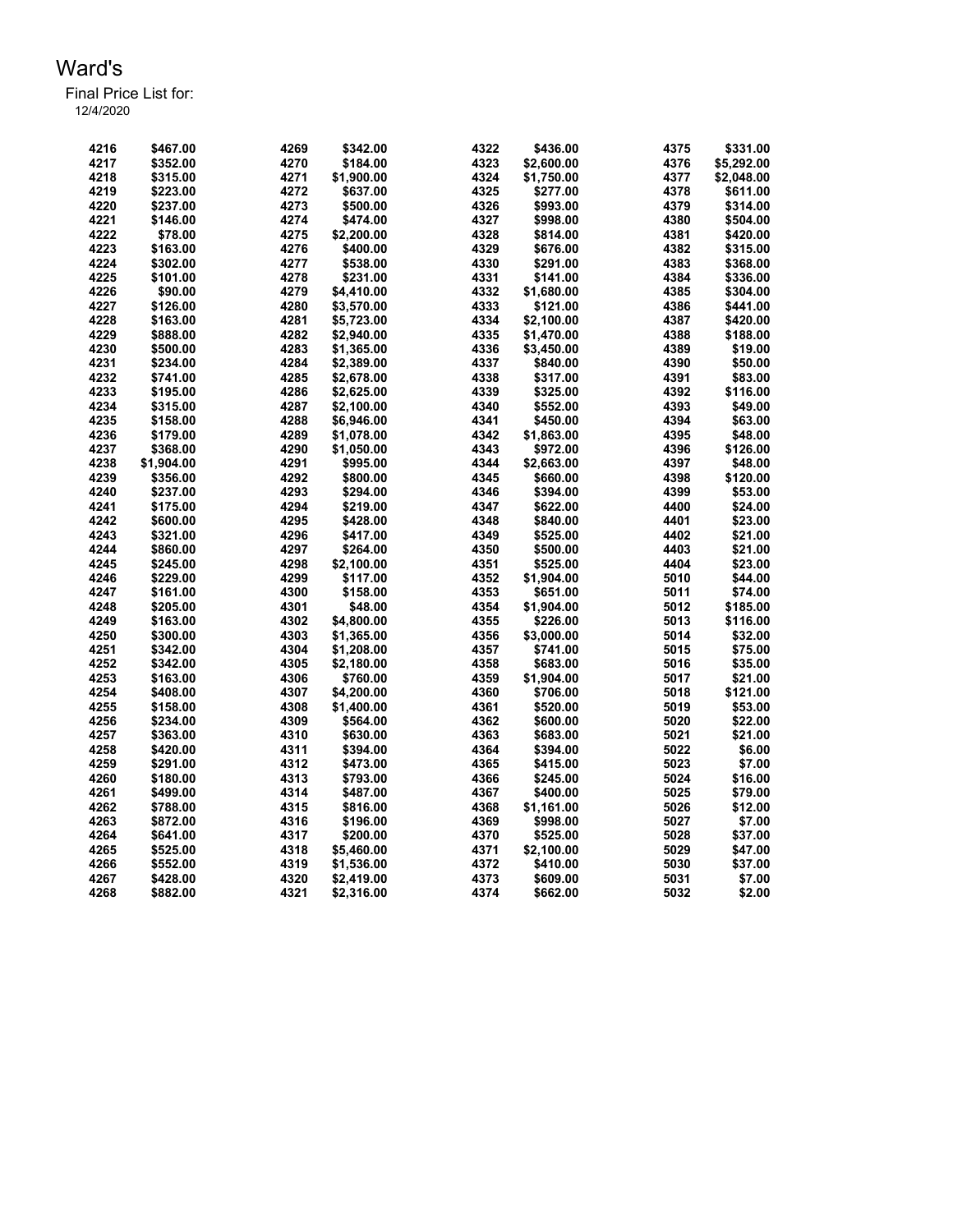| 5033 | \$14.00  | 5086 | \$5.00   | 5139 | \$0.00  | 5192 | \$13.00 |
|------|----------|------|----------|------|---------|------|---------|
| 5034 | \$69.00  | 5087 | \$44.00  | 5140 | \$13.00 | 5193 | \$18.00 |
| 5035 | \$32.00  | 5088 | \$174.00 | 5141 | \$9.00  | 5194 | \$13.00 |
| 5036 | \$28.00  | 5089 | \$26.00  | 5142 | \$8.00  | 5195 | \$15.00 |
| 5037 | \$74.00  | 5090 | \$7.00   | 5143 | \$31.00 | 5196 | \$20.00 |
| 5038 | \$71.00  | 5091 | \$21.00  | 5144 | \$11.00 | 5197 | \$16.00 |
| 5039 | \$33.00  | 5092 | \$4.00   | 5145 | \$9.00  | 5198 | \$15.00 |
| 5040 | \$20.00  | 5093 | \$11.00  | 5146 | \$5.00  | 5199 | \$16.00 |
| 5041 | \$20.00  | 5094 | \$62.00  | 5147 | \$32.00 | 5200 | \$13.00 |
| 5042 | \$11.00  | 5095 | \$100.00 | 5148 | \$10.00 | 5201 | \$16.00 |
| 5043 | \$41.00  | 5096 | \$1.00   | 5149 | \$47.00 | 5202 | \$16.00 |
| 5044 | \$9.00   | 5097 | \$5.00   | 5150 | \$15.00 | 5203 | \$32.00 |
| 5045 | \$3.00   | 5098 | \$9.00   | 5151 | \$13.00 | 5204 | \$42.00 |
| 5046 | \$4.00   | 5099 | \$2.00   | 5152 | \$5.00  | 5205 | \$9.00  |
| 5047 | \$3.00   | 5100 | \$6.00   | 5153 | \$81.00 | 5206 | \$10.00 |
| 5048 | \$6.00   | 5101 | \$19.00  | 5154 | \$57.00 | 5207 | \$11.00 |
| 5049 | \$32.00  | 5102 | \$19.00  | 5155 | \$17.00 | 5208 | \$12.00 |
| 5050 | \$20.00  | 5103 | \$1.00   | 5156 | \$47.00 | 5209 | \$10.00 |
| 5051 | \$29.00  | 5104 | \$13.00  | 5157 | \$9.00  | 5210 | \$16.00 |
| 5052 | \$38.00  | 5105 | \$8.00   | 5158 | \$13.00 | 5211 | \$16.00 |
| 5053 | \$17.00  | 5106 | \$2.00   | 5159 | \$13.00 | 5212 | \$13.00 |
| 5054 | \$69.00  | 5107 | \$8.00   | 5160 | \$12.00 | 5213 | \$11.00 |
| 5055 | \$59.00  | 5108 | \$12.00  | 5161 | \$9.00  | 5214 | \$16.00 |
| 5056 | \$13.00  | 5109 | \$7.00   | 5162 | \$57.00 | 5215 | \$17.00 |
| 5057 | \$30.00  | 5110 | \$27.00  | 5163 | \$2.00  | 5216 | \$12.00 |
| 5058 | \$17.00  | 5111 | \$8.00   | 5164 | \$16.00 | 5217 | \$15.00 |
| 5059 | \$25.00  | 5112 | \$4.00   | 5165 | \$17.00 | 5218 | \$13.00 |
| 5060 | \$6.00   | 5113 | \$10.00  | 5166 | \$10.00 | 5219 | \$16.00 |
| 5061 | \$29.00  | 5114 | \$3.00   | 5167 | \$14.00 | 5220 | \$13.00 |
| 5062 | \$42.00  | 5115 | \$8.00   | 5168 | \$9.00  | 5221 | \$16.00 |
| 5063 | \$21.00  | 5116 | \$4.00   | 5169 | \$9.00  | 5222 | \$18.00 |
| 5064 | \$52.00  | 5117 | \$4.00   | 5170 | \$17.00 | 5223 | \$14.00 |
| 5065 | \$16.00  | 5118 | \$1.00   | 5171 | \$13.00 | 5224 | \$19.00 |
| 5066 | \$10.00  | 5119 | \$11.00  | 5172 | \$13.00 | 5225 | \$12.00 |
| 5067 | \$174.00 | 5120 | \$1.00   | 5173 | \$10.00 | 5226 | \$12.00 |
| 5068 | \$39.00  | 5121 | \$2.00   | 5174 | \$6.00  | 5227 | \$13.00 |
| 5069 | \$45.00  | 5122 | \$39.00  | 5175 | \$9.00  | 5228 | \$14.00 |
| 5070 | \$164.00 | 5123 | \$1.00   | 5176 | \$14.00 | 5229 | \$3.00  |
| 5071 | \$9.00   | 5124 | \$2.00   | 5177 | \$10.00 | 5230 | \$16.00 |
| 5072 | \$24.00  | 5125 | \$16.00  | 5178 | \$49.00 | 5231 | \$15.00 |
| 5073 | \$18.00  | 5126 | \$0.00   | 5179 | \$8.00  | 5232 | \$16.00 |
| 5074 | \$16.00  | 5127 | \$1.00   | 5180 | \$50.00 | 5233 | \$27.00 |
| 5075 | \$53.00  | 5128 | \$14.00  | 5181 | \$13.00 | 5234 | \$16.00 |
| 5076 | \$19.00  | 5129 | \$0.00   | 5182 | \$12.00 | 5235 | \$16.00 |
| 5077 | \$32.00  | 5130 | \$0.00   | 5183 | \$9.00  | 5236 | \$44.00 |
| 5078 | \$105.00 | 5131 | \$7.00   | 5184 | \$12.00 | 5237 | \$20.00 |
| 5079 | \$18.00  | 5132 | \$12.00  | 5185 | \$13.00 | 5238 | \$69.00 |
| 5080 | \$11.00  | 5133 | \$4.00   | 5186 | \$12.00 | 5239 | \$38.00 |
| 5081 | \$53.00  | 5134 | \$3.00   | 5187 | \$7.00  | 5240 | \$54.00 |
| 5082 | \$27.00  | 5135 | \$9.00   | 5188 | \$40.00 | 5241 | \$27.00 |
| 5083 | \$5.00   | 5136 | \$3.00   | 5189 | \$8.00  | 5242 | \$34.00 |
| 5084 | \$48.00  | 5137 | \$6.00   | 5190 | \$8.00  | 5243 | \$42.00 |
| 5085 | \$6.00   | 5138 | \$1.00   | 5191 | \$12.00 | 5244 | \$61.00 |
|      |          |      |          |      |         |      |         |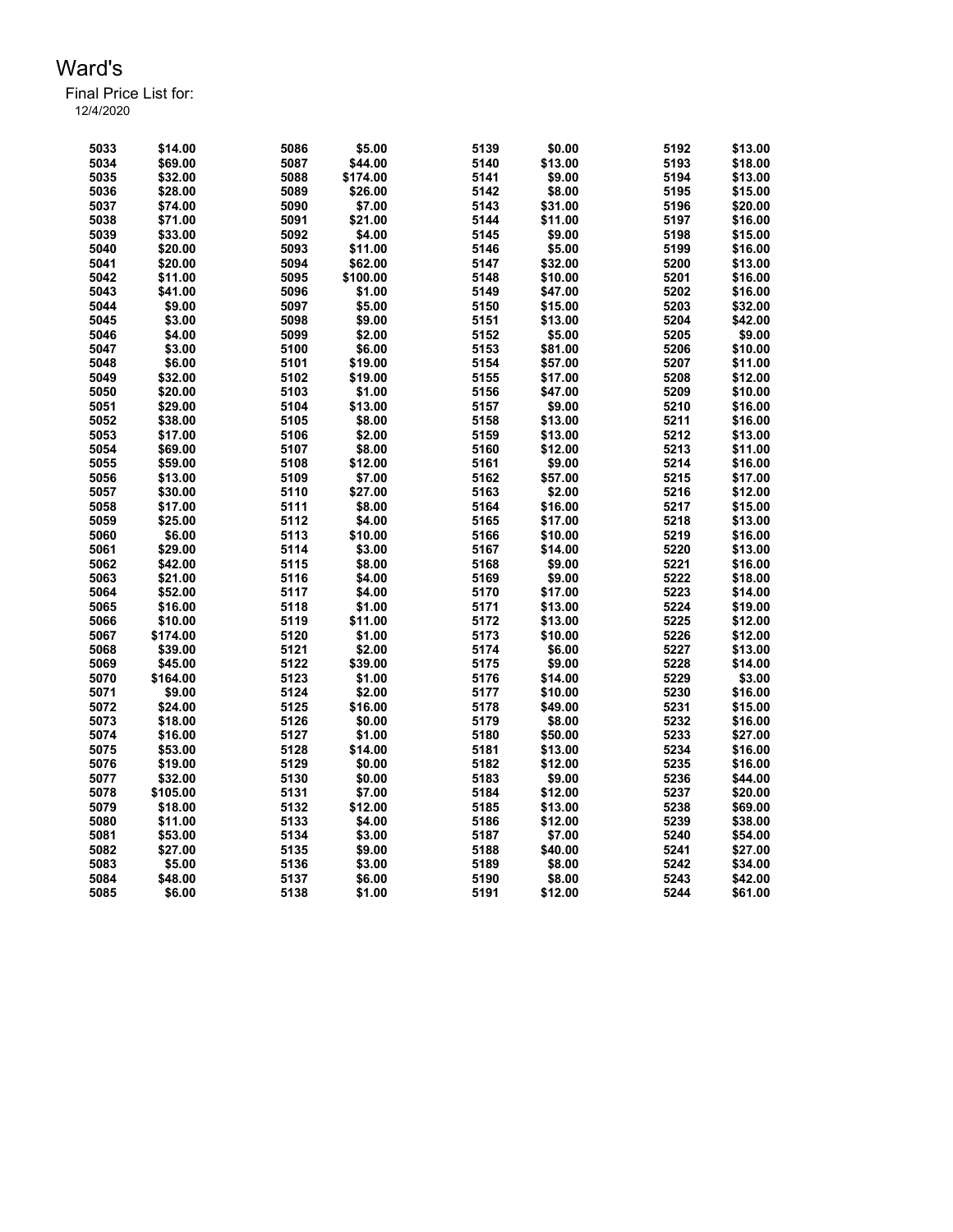| 5245 | \$46.00  | 5298 | \$58.00  | 5351 | \$39.00 | 5404 | \$5.00   |
|------|----------|------|----------|------|---------|------|----------|
| 5246 | \$58.00  | 5299 | \$37.00  | 5352 | \$0.00  | 5405 | \$0.00   |
| 5247 | \$48.00  | 5300 | \$45.00  | 5353 | \$30.00 | 5406 | \$0.00   |
| 5248 | \$57.00  | 5301 | \$107.00 | 5354 | \$11.00 | 5407 | \$20.00  |
| 5249 | \$32.00  | 5302 | \$55.00  | 5355 | \$15.00 | 5408 | \$26.00  |
| 5250 | \$58.00  | 5303 | \$24.00  | 5356 | \$0.00  | 5409 | \$23.00  |
| 5251 | \$48.00  | 5304 | \$58.00  | 5357 | \$31.00 | 5410 | \$5.00   |
| 5252 | \$55.00  | 5305 | \$30.00  | 5358 | \$15.00 | 5411 | \$24.00  |
| 5253 | \$35.00  | 5306 | \$13.00  | 5359 | \$24.00 | 5412 | \$17.00  |
| 5254 | \$45.00  | 5307 | \$79.00  | 5360 | \$24.00 | 5413 | \$139.00 |
| 5255 | \$84.00  | 5308 | \$21.00  | 5361 | \$31.00 | 5414 | \$17.00  |
| 5256 | \$70.00  | 5309 | \$46.00  | 5362 | \$20.00 | 5415 | \$47.00  |
| 5257 | \$53.00  | 5310 | \$52.00  | 5363 | \$47.00 | 5416 | \$25.00  |
| 5258 | \$53.00  | 5311 | \$50.00  | 5364 | \$15.00 | 5417 | \$105.00 |
| 5259 | \$210.00 | 5312 | \$18.00  | 5365 | \$25.00 | 5418 | \$53.00  |
| 5260 | \$52.00  | 5313 | \$50.00  | 5366 | \$15.00 | 5419 | \$92.00  |
| 5261 | \$50.00  | 5314 | \$55.00  | 5367 | \$31.00 | 5420 | \$18.00  |
| 5262 | \$50.00  | 5315 | \$36.00  | 5368 | \$10.00 | 5421 | \$10.00  |
| 5263 | \$50.00  | 5316 | \$35.00  | 5369 | \$10.00 | 5422 | \$0.00   |
| 5264 | \$100.00 | 5317 | \$27.00  | 5370 | \$22.00 | 5423 | \$105.00 |
| 5265 | \$114.00 | 5318 | \$48.00  | 5371 | \$25.00 | 5424 | \$54.00  |
| 5266 | \$48.00  | 5319 | \$32.00  | 5372 | \$30.00 | 5425 | \$10.00  |
| 5267 | \$49.00  | 5320 | \$38.00  | 5373 | \$66.00 | 5426 | \$30.00  |
| 5268 | \$67.00  | 5321 | \$15.00  | 5374 | \$58.00 | 5427 | \$63.00  |
| 5269 | \$63.00  | 5322 | \$17.00  | 5375 | \$47.00 | 5428 | \$37.00  |
| 5270 | \$28.00  | 5323 | \$29.00  | 5376 | \$20.00 | 5429 | \$42.00  |
| 5271 | \$28.00  | 5324 | \$38.00  | 5377 | \$20.00 | 5430 | \$48.00  |
| 5272 | \$27.00  | 5325 |          | 5378 | \$51.00 | 5431 | \$15.00  |
| 5273 |          |      | \$10.00  |      |         |      | \$16.00  |
|      | \$24.00  | 5326 | \$16.00  | 5379 | \$16.00 | 5432 |          |
| 5274 | \$69.00  | 5327 | \$17.00  | 5380 | \$15.00 | 5433 | \$70.00  |
| 5275 | \$47.00  | 5328 | \$33.00  | 5381 | \$24.00 | 5434 | \$10.00  |
| 5276 | \$40.00  | 5329 | \$10.00  | 5382 | \$14.00 | 5435 | \$40.00  |
| 5277 | \$20.00  | 5330 | \$10.00  | 5383 | \$21.00 | 5436 | \$20.00  |
| 5278 | \$21.00  | 5331 | \$10.00  | 5384 | \$21.00 | 5437 | \$27.00  |
| 5279 | \$26.00  | 5332 | \$10.00  | 5385 | \$14.00 | 5438 | \$24.00  |
| 5280 | \$12.00  | 5333 | \$21.00  | 5386 | \$20.00 | 5439 | \$24.00  |
| 5281 | \$10.00  | 5334 | \$10.00  | 5387 | \$14.00 | 5440 | \$24.00  |
| 5282 | \$15.00  | 5335 | \$10.00  | 5388 | \$15.00 | 5441 | \$30.00  |
| 5283 | \$75.00  | 5336 | \$19.00  | 5389 | \$30.00 | 5442 | \$30.00  |
| 5284 | \$28.00  | 5337 | \$30.00  | 5390 | \$0.00  | 5443 | \$495.00 |
| 5285 | \$15.00  | 5338 | \$27.00  | 5391 | \$0.00  | 5444 | \$75.00  |
| 5286 | \$10.00  | 5339 | \$19.00  | 5392 | \$23.00 | 5445 | \$50.00  |
| 5287 | \$26.00  | 5340 | \$15.00  | 5393 | \$15.00 | 5446 | \$105.00 |
| 5288 | \$25.00  | 5341 | \$26.00  | 5394 | \$0.00  | 5447 | \$72.00  |
| 5289 | \$10.00  | 5342 | \$16.00  | 5395 | \$28.00 | 5448 | \$48.00  |
| 5290 | \$13.00  | 5343 | \$15.00  | 5396 | \$24.00 | 5449 | \$70.00  |
| 5291 | \$35.00  | 5344 | \$30.00  | 5397 | \$24.00 | 5450 | \$140.00 |
| 5292 | \$0.00   | 5345 | \$84.00  | 5398 | \$20.00 | 5451 | \$49.00  |
| 5293 | \$32.00  | 5346 | \$58.00  | 5399 | \$14.00 | 5452 | \$35.00  |
| 5294 | \$10.00  | 5347 | \$42.00  | 5400 | \$12.00 | 5453 | \$51.00  |
| 5295 | \$5.00   | 5348 | \$45.00  | 5401 | \$0.00  | 5454 | \$50.00  |
| 5296 | \$20.00  | 5349 | \$63.00  | 5402 | \$33.00 | 5455 | \$158.00 |
| 5297 | \$107.00 | 5350 | \$25.00  | 5403 | \$58.00 | 5456 | \$30.00  |
|      |          |      |          |      |         |      |          |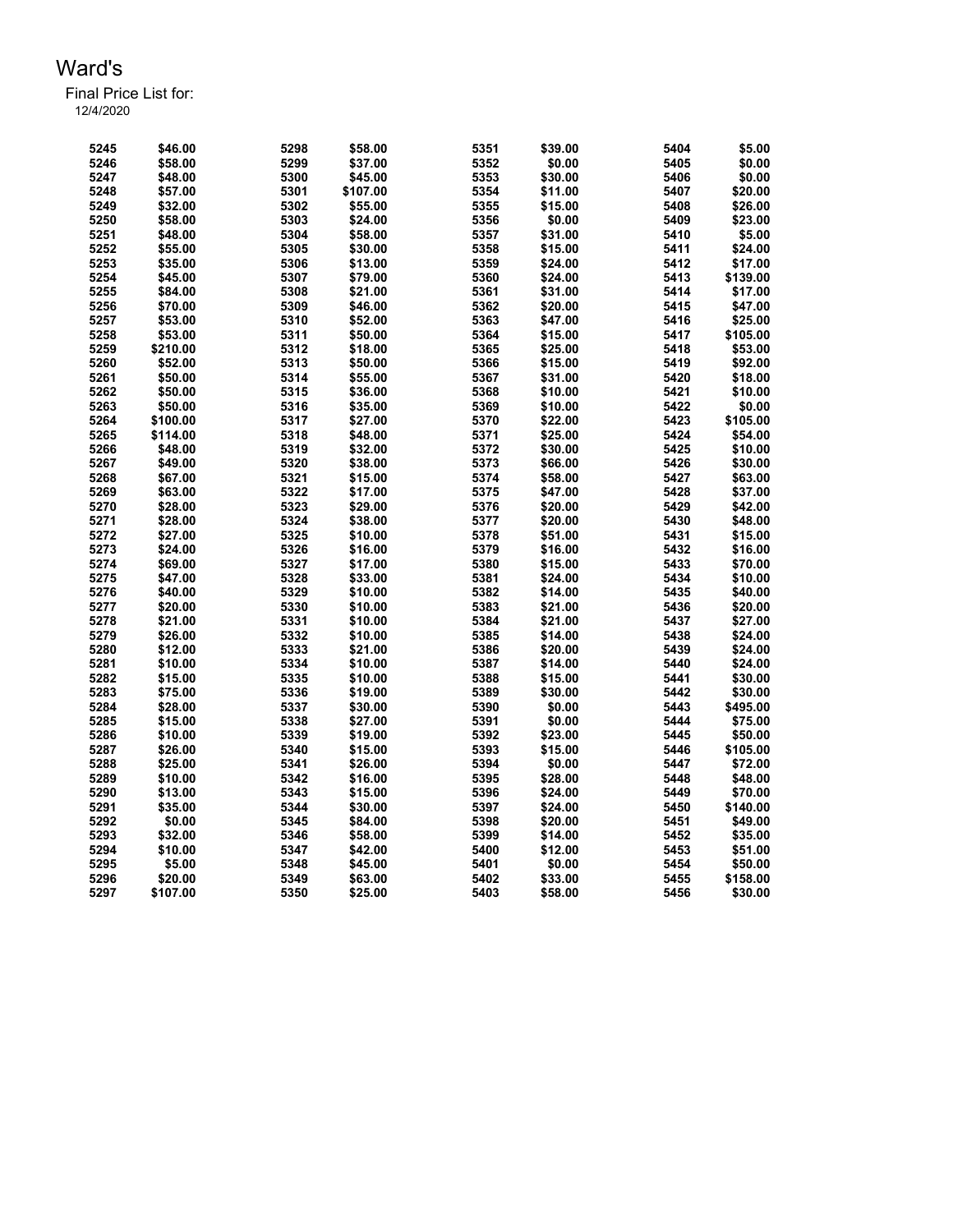| 5457 | \$63.00 | 5510 | \$15.00 | 5563 | \$24.00  | 5616 | \$59.00  |
|------|---------|------|---------|------|----------|------|----------|
| 5458 | \$75.00 | 5511 | \$11.00 | 5564 | \$91.00  | 5617 | \$71.00  |
| 5459 | \$44.00 | 5512 | \$24.00 | 5565 | \$79.00  | 5618 | \$10.00  |
| 5460 | \$58.00 | 5513 | \$79.00 | 5566 | \$0.00   | 5619 | \$17.00  |
| 5461 | \$47.00 | 5514 | \$0.00  | 5567 | \$69.00  | 5620 | \$19.00  |
| 5462 | \$86.00 | 5515 | \$0.00  | 5568 | \$35.00  | 5621 | \$19.00  |
| 5463 | \$27.00 | 5516 | \$14.00 | 5569 | \$39.00  | 5622 | \$10.00  |
| 5464 | \$74.00 | 5517 | \$29.00 | 5570 | \$30.00  | 5623 | \$50.00  |
| 5465 | \$90.00 | 5518 | \$10.00 | 5571 | \$0.00   | 5624 | \$30.00  |
| 5466 | \$32.00 | 5519 | \$15.00 | 5572 | \$30.00  | 5625 | \$26.00  |
| 5467 | \$42.00 | 5520 | \$27.00 | 5573 | \$84.00  | 5626 | \$80.00  |
| 5468 | \$39.00 | 5521 | \$21.00 | 5574 | \$0.00   | 5627 | \$13.00  |
| 5469 | \$27.00 | 5522 | \$14.00 | 5575 | \$24.00  | 5628 | \$54.00  |
| 5470 | \$32.00 | 5523 | \$85.00 | 5576 | \$0.00   | 5629 | \$74.00  |
| 5471 | \$45.00 | 5524 | \$23.00 | 5577 | \$0.00   | 5630 | \$0.00   |
| 5472 | \$32.00 | 5525 | \$29.00 | 5578 | \$21.00  | 5631 | \$28.00  |
| 5473 | \$24.00 | 5526 | \$45.00 | 5579 | \$11.00  | 5632 | \$82.00  |
| 5474 | \$0.00  | 5527 | \$10.00 | 5580 | \$13.00  | 5633 | \$35.00  |
| 5475 | \$35.00 | 5528 | \$16.00 | 5581 | \$10.00  | 5634 | \$111.00 |
| 5476 | \$69.00 | 5529 | \$12.00 | 5582 | \$18.00  | 5635 | \$35.00  |
| 5477 | \$30.00 | 5530 | \$48.00 | 5583 | \$25.00  | 5636 | \$0.00   |
| 5478 | \$44.00 | 5531 | \$18.00 | 5584 | \$23.00  | 5637 | \$10.00  |
| 5479 | \$27.00 | 5532 | \$0.00  | 5585 | \$12.00  | 5638 | \$53.00  |
| 5480 | \$40.00 | 5533 | \$10.00 | 5586 | \$16.00  | 5639 | \$80.00  |
| 5481 | \$37.00 | 5534 | \$24.00 | 5587 | \$10.00  | 5640 | \$27.00  |
| 5482 | \$34.00 | 5535 | \$0.00  | 5588 | \$20.00  | 5641 | \$39.00  |
| 5483 | \$16.00 | 5536 | \$19.00 | 5589 | \$9.00   | 5642 | \$34.00  |
| 5484 | \$27.00 | 5537 | \$10.00 | 5590 | \$92.00  | 5643 | \$25.00  |
| 5485 | \$25.00 | 5538 | \$10.00 | 5591 | \$40.00  | 5644 | \$84.00  |
| 5486 | \$15.00 | 5539 | \$0.00  | 5592 | \$51.00  | 5645 | \$0.00   |
| 5487 | \$25.00 | 5540 | \$0.00  | 5593 | \$35.00  | 5646 | \$13.00  |
| 5488 | \$0.00  | 5541 | \$0.00  | 5594 | \$27.00  | 5647 | \$15.00  |
| 5489 | \$24.00 | 5542 | \$0.00  | 5595 | \$20.00  | 5648 | \$42.00  |
| 5490 | \$29.00 | 5543 | \$20.00 | 5596 | \$15.00  | 5649 | \$48.00  |
| 5491 | \$0.00  | 5544 | \$63.00 | 5597 | \$26.00  | 5650 | \$25.00  |
| 5492 | \$16.00 | 5545 | \$15.00 | 5598 | \$70.00  | 5651 | \$28.00  |
| 5493 | \$19.00 | 5546 | \$42.00 | 5599 | \$15.00  | 5652 | \$24.00  |
| 5494 | \$26.00 | 5547 | \$0.00  | 5600 | \$62.00  | 5653 | \$24.00  |
| 5495 | \$27.00 | 5548 | \$15.00 | 5601 | \$15.00  | 5654 | \$55.00  |
| 5496 | \$10.00 | 5549 | \$18.00 | 5602 | \$69.00  | 5655 | \$25.00  |
| 5497 | \$40.00 | 5550 | \$16.00 | 5603 | \$59.00  | 5656 | \$10.00  |
| 5498 | \$53.00 | 5551 | \$42.00 | 5604 | \$25.00  | 5657 | \$21.00  |
| 5499 | \$20.00 | 5552 | \$0.00  | 5605 | \$11.00  | 5658 | \$29.00  |
| 5500 | \$0.00  | 5553 | \$0.00  | 5606 | \$10.00  | 5659 | \$16.00  |
| 5501 | \$20.00 | 5554 | \$17.00 | 5607 | \$16.00  | 5660 | \$164.00 |
| 5502 | \$10.00 | 5555 | \$47.00 | 5608 | \$48.00  | 5661 | \$15.00  |
| 5503 | \$14.00 | 5556 | \$12.00 | 5609 | \$15.00  | 5662 | \$49.00  |
| 5504 | \$10.00 | 5557 | \$10.00 | 5610 | \$13.00  | 5663 | \$38.00  |
| 5505 | \$35.00 | 5558 | \$10.00 | 5611 | \$15.00  | 5664 | \$12.00  |
| 5506 | \$37.00 | 5559 | \$10.00 | 5612 | \$10.00  | 5665 | \$16.00  |
| 5507 | \$12.00 | 5560 | \$0.00  | 5613 | \$38.00  | 5666 | \$95.00  |
| 5508 | \$10.00 | 5561 | \$18.00 | 5614 | \$105.00 | 5667 | \$56.00  |
| 5509 | \$17.00 | 5562 | \$32.00 | 5615 | \$0.00   | 5668 | \$134.00 |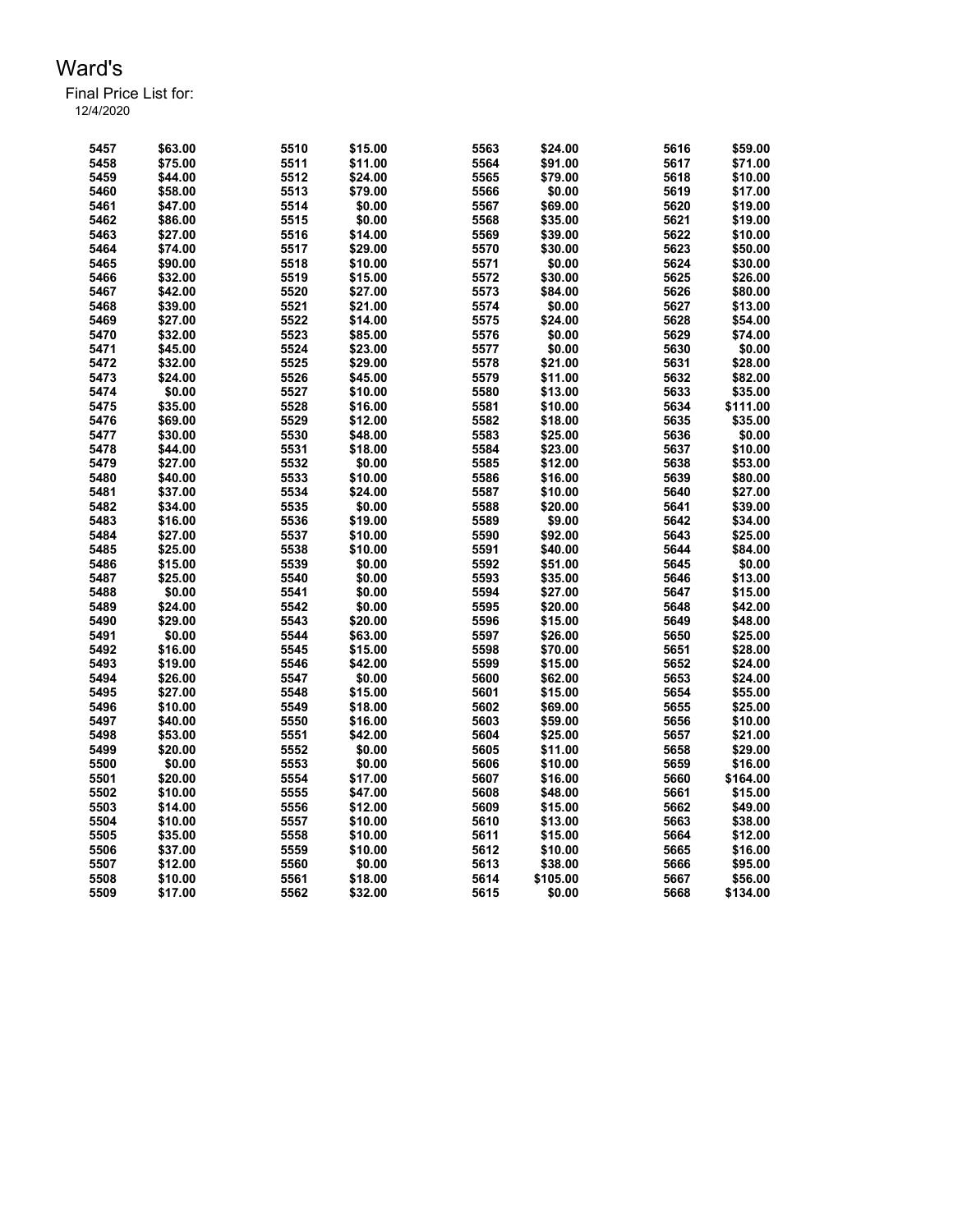| 5669 | \$17.00 | 5722 | \$12.00 | 5775 | \$0.00   | 5828 | \$37.00  |
|------|---------|------|---------|------|----------|------|----------|
| 5670 | \$25.00 | 5723 | \$6.00  | 5776 | \$11.00  | 5829 | \$0.00   |
| 5671 | \$24.00 | 5724 | \$5.00  | 5777 | \$12.00  | 5830 | \$10.00  |
| 5672 | \$53.00 | 5725 | \$5.00  | 5778 | \$7.00   | 5831 | \$40.00  |
| 5673 | \$0.00  | 5726 | \$45.00 | 5779 | \$10.00  | 5832 | \$72.00  |
| 5674 | \$30.00 | 5727 | \$8.00  | 5780 | \$5.00   | 5833 | \$0.00   |
| 5675 | \$10.00 | 5728 | \$16.00 | 5781 | \$0.00   | 5834 | \$11.00  |
| 5676 | \$10.00 | 5729 | \$15.00 | 5782 | \$16.00  | 5835 | \$21.00  |
| 5677 | \$12.00 | 5730 | \$20.00 | 5783 | \$58.00  | 5836 | \$10.00  |
| 5678 | \$19.00 | 5731 | \$0.00  | 5784 | \$10.00  | 5837 | \$70.00  |
| 5679 | \$15.00 | 5732 | \$10.00 | 5785 | \$29.00  | 5838 | \$21.00  |
| 5680 | \$0.00  | 5733 | \$10.00 | 5786 | \$17.00  | 5839 | \$10.00  |
| 5681 | \$44.00 | 5734 | \$21.00 | 5787 | \$32.00  | 5840 | \$16.00  |
| 5682 | \$15.00 | 5735 | \$25.00 | 5788 | \$40.00  | 5841 | \$0.00   |
| 5683 | \$15.00 | 5736 | \$10.00 | 5789 | \$10.00  | 5842 | \$69.00  |
| 5684 | \$20.00 | 5737 | \$27.00 | 5790 | \$10.00  | 5843 | \$0.00   |
| 5685 | \$0.00  | 5738 | \$39.00 | 5791 | \$70.00  | 5844 | \$13.00  |
| 5686 | \$17.00 | 5739 | \$10.00 | 5792 | \$37.00  | 5845 | \$17.00  |
| 5687 | \$0.00  | 5740 | \$14.00 | 5793 | \$22.00  | 5846 | \$5.00   |
| 5688 | \$37.00 | 5741 | \$56.00 | 5794 | \$10.00  | 5847 | \$19.00  |
| 5689 | \$63.00 | 5742 | \$48.00 | 5795 | \$31.00  | 5848 | \$13.00  |
| 5690 | \$15.00 | 5743 | \$11.00 | 5796 | \$0.00   | 5849 | \$10.00  |
| 5691 | \$47.00 | 5744 | \$18.00 | 5797 | \$0.00   | 5850 | \$0.00   |
| 5692 | \$59.00 | 5745 | \$19.00 | 5798 | \$58.00  | 5851 | \$0.00   |
| 5693 | \$15.00 | 5746 | \$18.00 | 5799 | \$38.00  | 5852 | \$18.00  |
| 5694 | \$17.00 | 5747 | \$11.00 | 5800 | \$20.00  | 5853 | \$10.00  |
| 5695 | \$20.00 | 5748 | \$12.00 | 5801 | \$69.00  | 5854 | \$18.00  |
| 5696 | \$58.00 | 5749 | \$15.00 | 5802 | \$10.00  | 5855 | \$100.00 |
| 5697 | \$10.00 | 5750 | \$5.00  | 5803 | \$21.00  | 5856 | \$77.00  |
| 5698 | \$20.00 | 5751 | \$16.00 | 5804 | \$59.00  | 5857 | \$13.00  |
| 5699 | \$19.00 | 5752 | \$18.00 | 5805 | \$75.00  | 5858 | \$0.00   |
| 5700 | \$5.00  | 5753 | \$8.00  | 5806 | \$41.00  | 5859 | \$58.00  |
| 5701 | \$13.00 | 5754 | \$15.00 | 5807 | \$0.00   | 5860 | \$24.00  |
| 5702 | \$8.00  | 5755 | \$0.00  | 5808 | \$10.00  | 5861 | \$157.00 |
| 5703 | \$0.00  | 5756 | \$11.00 | 5809 | \$15.00  | 5862 | \$54.00  |
| 5704 | \$14.00 | 5757 | \$17.00 | 5810 | \$10.00  | 5863 | \$59.00  |
| 5705 | \$23.00 | 5758 | \$17.00 | 5811 | \$10.00  | 5864 | \$26.00  |
| 5706 | \$23.00 | 5759 | \$5.00  | 5812 | \$12.00  | 5865 | \$31.00  |
| 5707 | \$60.00 | 5760 | \$10.00 | 5813 | \$42.00  | 5866 | \$35.00  |
| 5708 | \$36.00 | 5761 | \$35.00 | 5814 | \$15.00  | 5867 | \$5.00   |
| 5709 | \$28.00 | 5762 | \$5.00  | 5815 | \$113.00 | 5868 | \$10.00  |
| 5710 | \$29.00 | 5763 | \$5.00  | 5816 | \$20.00  | 5869 | \$23.00  |
| 5711 | \$7.00  | 5764 | \$21.00 | 5817 | \$15.00  | 5870 | \$10.00  |
| 5712 | \$93.00 | 5765 | \$5.00  | 5818 | \$0.00   | 5871 | \$10.00  |
| 5713 | \$66.00 | 5766 | \$48.00 | 5819 | \$20.00  | 5872 | \$10.00  |
| 5714 | \$40.00 | 5767 | \$18.00 | 5820 | \$10.00  | 5873 | \$34.00  |
| 5715 | \$81.00 | 5768 | \$5.00  | 5821 | \$25.00  | 5874 | \$0.00   |
| 5716 | \$35.00 | 5769 | \$20.00 | 5822 | \$100.00 | 5875 | \$17.00  |
| 5717 | \$0.00  | 5770 | \$28.00 | 5823 | \$18.00  | 5876 | \$5.00   |
| 5718 | \$27.00 | 5771 | \$10.00 | 5824 | \$21.00  | 5877 | \$6.00   |
| 5719 | \$36.00 | 5772 | \$5.00  | 5825 | \$24.00  | 5878 | \$13.00  |
| 5720 | \$47.00 | 5773 | \$0.00  | 5826 | \$27.00  | 5879 | \$17.00  |
| 5721 | \$52.00 | 5774 | \$8.00  | 5827 | \$0.00   | 5880 | \$29.00  |
|      |         |      |         |      |          |      |          |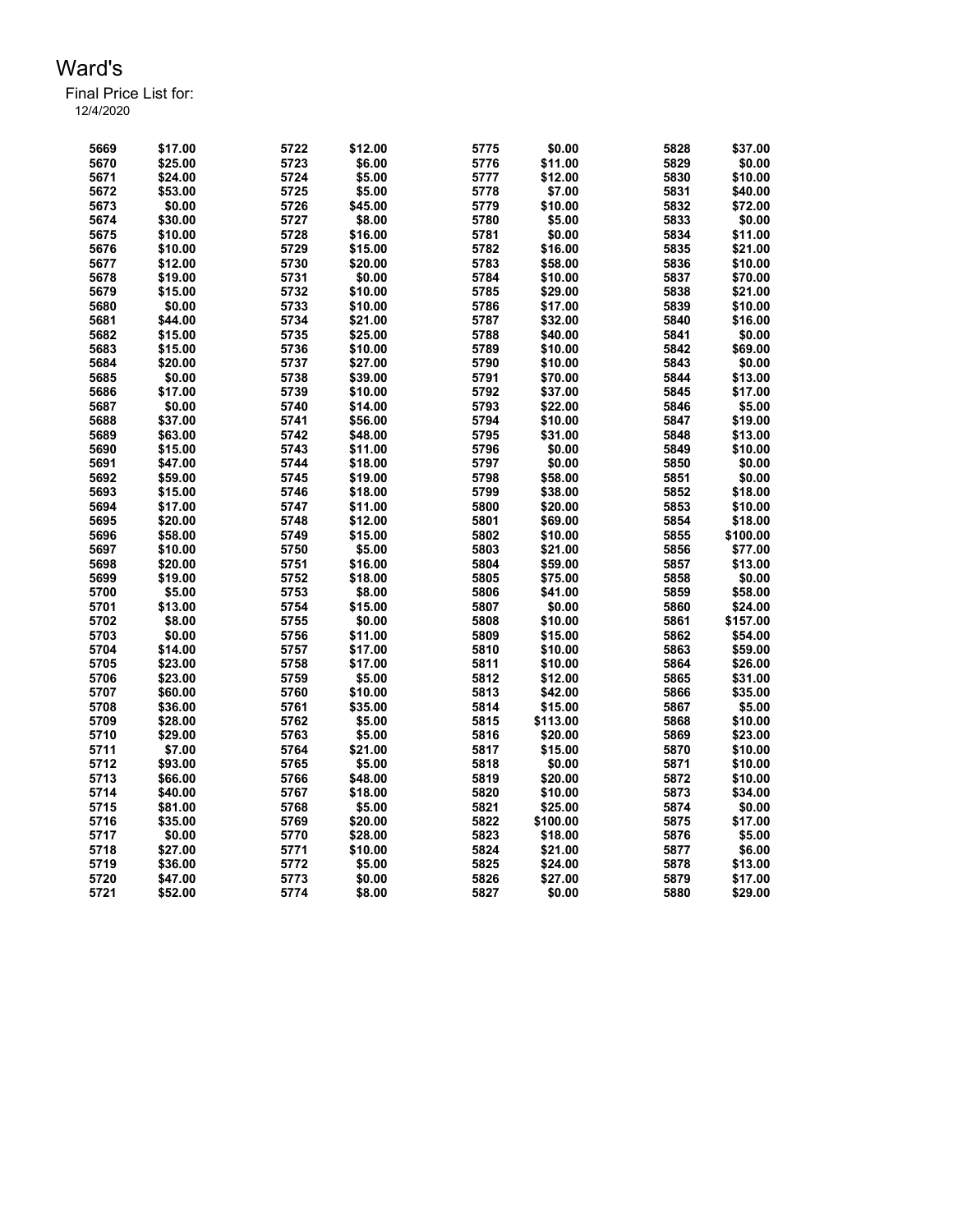| 6010 | \$1,050.00 | 6063 | \$20.00  | 6116 | \$25.00  | 6169 | \$23.00 |
|------|------------|------|----------|------|----------|------|---------|
| 6011 | \$777.00   | 6064 | \$63.00  | 6117 | \$17.00  | 6170 | \$10.00 |
| 6012 | \$754.00   | 6065 | \$39.00  | 6118 | \$5.00   | 6171 | \$9.00  |
| 6013 | \$473.00   | 6066 | \$30.00  | 6119 | \$6.00   | 6172 | \$18.00 |
| 6014 | \$284.00   | 6067 | \$36.00  | 6120 | \$5.00   | 6173 | \$9.00  |
| 6015 | \$373.00   | 6068 | \$27.00  | 6121 | \$9.00   | 6174 | \$9.00  |
| 6016 | \$2,021.00 | 6069 | \$63.00  | 6122 | \$23.00  | 6175 | \$9.00  |
| 6017 | \$237.00   | 6070 | \$42.00  | 6123 | \$6.00   | 6176 | \$15.00 |
| 6018 | \$74.00    | 6071 | \$20.00  | 6124 | \$0.00   | 6177 | \$15.00 |
| 6019 | \$105.00   | 6072 | \$20.00  | 6125 | \$5.00   | 6178 | \$9.00  |
| 6020 | \$105.00   | 6073 | \$10.00  | 6126 | \$5.00   | 6179 | \$5.00  |
| 6021 | \$214.00   | 6074 | \$30.00  | 6127 | \$18.00  | 6180 | \$11.00 |
| 6022 | \$315.00   | 6075 | \$231.00 | 6128 | \$321.00 | 6181 | \$9.00  |
| 6023 | \$284.00   | 6076 | \$90.00  | 6129 | \$7.00   | 6182 | \$12.00 |
| 6024 | \$33.00    | 6077 | \$48.00  | 6130 | \$22.00  | 6183 | \$9.00  |
| 6025 | \$210.00   | 6078 | \$6.00   | 6131 | \$22.00  | 6184 | \$3.00  |
| 6026 | \$102.00   | 6079 | \$32.00  | 6132 | \$29.00  | 6185 | \$13.00 |
| 6027 | \$30.00    | 6080 | \$226.00 | 6133 | \$21.00  | 6186 | \$6.00  |
| 6028 | \$42.00    | 6081 | \$0.00   | 6134 | \$21.00  | 6187 | \$9.00  |
| 6029 | \$63.00    | 6082 | \$84.00  | 6135 | \$39.00  | 6188 | \$31.00 |
| 6030 |            | 6083 |          | 6136 |          | 6189 | \$5.00  |
|      | \$200.00   |      | \$20.00  | 6137 | \$11.00  | 6190 | \$5.00  |
| 6031 | \$20.00    | 6084 | \$16.00  |      | \$11.00  |      |         |
| 6032 | \$577.00   | 6085 | \$13.00  | 6138 | \$17.00  | 6191 | \$14.00 |
| 6033 | \$48.00    | 6086 | \$0.00   | 6139 | \$24.00  | 6192 | \$10.00 |
| 6034 | \$37.00    | 6087 | \$11.00  | 6140 | \$9.00   | 6193 | \$5.00  |
| 6035 | \$40.00    | 6088 | \$5.00   | 6141 | \$11.00  | 6194 | \$3.00  |
| 6036 | \$48.00    | 6089 | \$15.00  | 6142 | \$11.00  | 6195 | \$3.00  |
| 6037 | \$92.00    | 6090 | \$14.00  | 6143 | \$8.00   | 6196 | \$2.00  |
| 6038 | \$46.00    | 6091 | \$60.00  | 6144 | \$21.00  | 6197 | \$2.00  |
| 6039 | \$116.00   | 6092 | \$17.00  | 6145 | \$23.00  | 6198 | \$3.00  |
| 6040 | \$30.00    | 6093 | \$5.00   | 6146 | \$21.00  | 6199 | \$58.00 |
| 6041 | \$368.00   | 6094 | \$15.00  | 6147 | \$20.00  | 6200 | \$15.00 |
| 6042 | \$32.00    | 6095 | \$16.00  | 6148 | \$11.00  | 6201 | \$44.00 |
| 6043 | \$100.00   | 6096 | \$5.00   | 6149 | \$16.00  | 6202 | \$60.00 |
| 6044 | \$69.00    | 6097 | \$14.00  | 6150 | \$11.00  | 6203 | \$9.00  |
| 6045 | \$25.00    | 6098 | \$5.00   | 6151 | \$11.00  | 6204 | \$55.00 |
| 6046 | \$11.00    | 6099 | \$0.00   | 6152 | \$7.00   | 6205 | \$7.00  |
| 6047 | \$11.00    | 6100 | \$0.00   | 6153 | \$13.00  | 6206 | \$14.00 |
| 6048 | \$16.00    | 6101 | \$14.00  | 6154 | \$25.00  | 6207 | \$3.00  |
| 6049 | \$34.00    | 6102 | \$10.00  | 6155 | \$23.00  | 6208 | \$3.00  |
| 6050 | \$27.00    | 6103 | \$0.00   | 6156 | \$11.00  | 6209 | \$2.00  |
| 6051 | \$48.00    | 6104 | \$6.00   | 6157 | \$11.00  | 6210 | \$3.00  |
| 6052 | \$238.00   | 6105 | \$12.00  | 6158 | \$6.00   | 6211 | \$1.00  |
| 6053 | \$10.00    | 6106 | \$10.00  | 6159 | \$16.00  | 6212 | \$12.00 |
| 6054 | \$909.00   | 6107 | \$0.00   | 6160 | \$20.00  | 6213 | \$7.00  |
| 6055 | \$0.00     | 6108 | \$12.00  | 6161 | \$17.00  | 6214 | \$5.00  |
| 6056 | \$50.00    | 6109 | \$42.00  | 6162 | \$40.00  | 6215 | \$7.00  |
| 6057 | \$50.00    | 6110 | \$40.00  | 6163 | \$6.00   | 6216 | \$5.00  |
| 6058 | \$50.00    | 6111 | \$28.00  | 6164 | \$21.00  | 6217 | \$8.00  |
| 6059 | \$53.00    | 6112 | \$12.00  | 6165 | \$6.00   | 6218 | \$8.00  |
| 6060 | \$30.00    | 6113 | \$0.00   | 6166 | \$15.00  | 6219 | \$18.00 |
| 6061 | \$20.00    | 6114 | \$0.00   | 6167 | \$6.00   | 6220 | \$6.00  |
| 6062 | \$504.00   | 6115 | \$53.00  | 6168 | \$14.00  | 6221 | \$3.00  |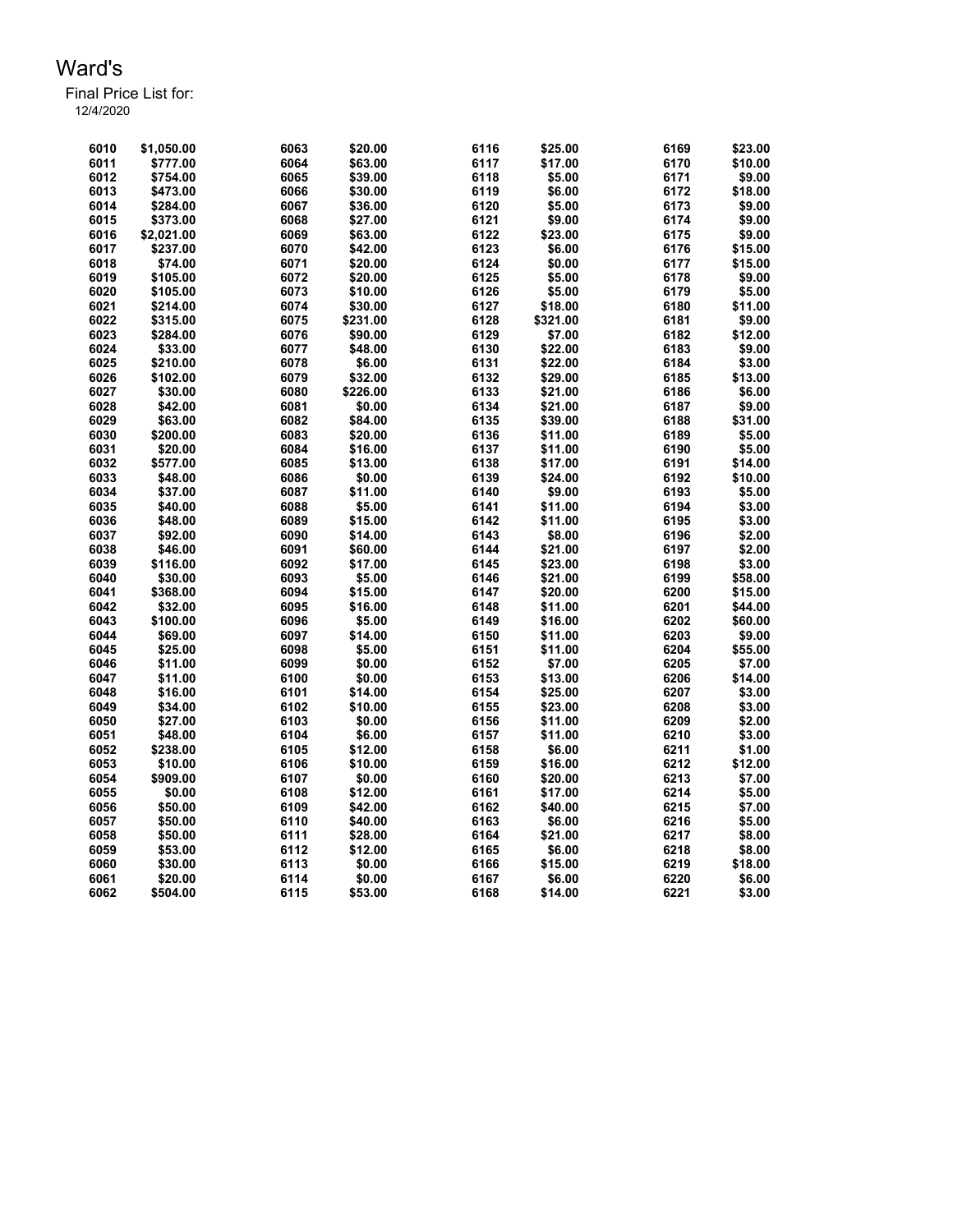Final Price List for:

12/4/2020

| 6222 | \$2.00  | 6275 | \$9.00  | 6328 | \$6.00   | 6381 | \$9.00   |
|------|---------|------|---------|------|----------|------|----------|
| 6223 | \$2.00  | 6276 | \$16.00 | 6329 | \$4.00   | 6382 | \$5.00   |
| 6224 | \$7.00  | 6277 | \$4.00  | 6330 | \$4.00   | 6383 | \$1.00   |
| 6225 | \$10.00 | 6278 | \$5.00  | 6331 | \$1.00   | 6384 | \$11.00  |
| 6226 | \$8.00  | 6279 | \$2.00  | 6332 | \$7.00   | 6385 | \$6.00   |
| 6227 | \$5.00  | 6280 | \$5.00  | 6333 | \$1.00   | 6386 | \$6.00   |
| 6228 | \$3.00  | 6281 | \$1.00  | 6334 | \$14.00  | 6387 | \$1.00   |
| 6229 | \$2.00  | 6282 | \$1.00  | 6335 | \$23.00  | 6388 | \$2.00   |
| 6230 | \$2.00  | 6283 | \$3.00  | 6336 | \$21.00  | 6389 | \$2.00   |
| 6231 | \$4.00  | 6284 | \$3.00  | 6337 | \$13.00  | 6390 | \$1.00   |
| 6232 | \$5.00  | 6285 | \$3.00  | 6338 | \$7.00   | 6391 | \$12.00  |
| 6233 | \$10.00 | 6286 | \$2.00  | 6339 | \$17.00  | 6392 | \$12.00  |
| 6234 | \$3.00  | 6287 | \$1.00  | 6340 | \$5.00   | 6393 | \$5.00   |
| 6235 | \$2.00  | 6288 | \$4.00  | 6341 | \$13.00  | 6394 | \$2.00   |
| 6236 | \$1.00  | 6289 | \$1.00  | 6342 | \$4.00   | 6395 | \$13.00  |
| 6237 | \$7.00  | 6290 | \$0.00  | 6343 | \$3.00   | 6396 | \$7.00   |
|      |         |      | \$4.00  | 6344 | \$1.00   | 6397 | \$0.00   |
| 6238 | \$1.00  | 6291 |         |      |          |      |          |
| 6239 | \$6.00  | 6292 | \$5.00  | 6345 | \$0.00   | 6398 | \$0.00   |
| 6240 | \$4.00  | 6293 | \$0.00  | 6346 | \$0.00   | 6399 | \$1.00   |
| 6241 | \$2.00  | 6294 | \$3.00  | 6347 | \$0.00   | 6400 | \$1.00   |
| 6242 | \$5.00  | 6295 | \$3.00  | 6348 | \$0.00   | 6401 | \$0.00   |
| 6243 | \$4.00  | 6296 | \$0.00  | 6349 | \$1.00   | 6402 | \$6.00   |
| 6244 | \$6.00  | 6297 | \$0.00  | 6350 | \$3.00   | 6403 | \$1.00   |
| 6245 | \$4.00  | 6298 | \$3.00  | 6351 | \$1.00   | 6404 | \$3.00   |
| 6246 | \$1.00  | 6299 | \$1.00  | 6352 | \$1.00   | 6405 | \$10.00  |
| 6247 | \$6.00  | 6300 | \$0.00  | 6353 | \$2.00   | 6406 | \$114.00 |
| 6248 | \$7.00  | 6301 | \$0.00  | 6354 | \$158.00 | 6407 | \$150.00 |
| 6249 | \$5.00  | 6302 | \$0.00  | 6355 | \$23.00  | 6408 | \$79.00  |
| 6250 | \$4.00  | 6303 | \$3.00  | 6356 | \$9.00   | 6409 | \$26.00  |
| 6251 | \$6.00  | 6304 | \$3.00  | 6357 | \$4.00   | 6410 | \$0.00   |
| 6252 | \$7.00  | 6305 | \$1.00  | 6358 | \$4.00   | 6411 | \$1.00   |
| 6253 | \$1.00  | 6306 | \$0.00  | 6359 | \$19.00  | 6412 | \$3.00   |
| 6254 | \$4.00  | 6307 | \$0.00  | 6360 | \$9.00   | 6413 | \$25.00  |
| 6255 | \$1.00  | 6308 | \$1.00  | 6361 | \$6.00   | 6414 | \$32.00  |
| 6256 | \$1.00  | 6309 | \$0.00  | 6362 | \$6.00   | 6415 | \$17.00  |
| 6257 | \$1.00  | 6310 | \$0.00  | 6363 | \$11.00  | 6416 | \$3.00   |
| 6258 | \$1.00  | 6311 | \$1.00  | 6364 | \$2.00   | 6417 | \$10.00  |
| 6259 | \$6.00  | 6312 | \$1.00  | 6365 | \$0.00   | 6418 | \$5.00   |
| 6260 | \$2.00  | 6313 | \$1.00  | 6366 | \$2.00   | 6419 | \$6.00   |
| 6261 | \$4.00  | 6314 | \$1.00  | 6367 | \$1.00   | 6420 | \$9.00   |
| 6262 | \$1.00  | 6315 | \$1.00  | 6368 | \$3.00   | 6421 | \$4.00   |
| 6263 | \$1.00  | 6316 | \$6.00  | 6369 | \$1.00   | 6422 | \$2.00   |
| 6264 | \$1.00  | 6317 | \$0.00  | 6370 | \$1.00   | 6423 | \$19.00  |
| 6265 | \$1.00  | 6318 | \$1.00  | 6371 | \$0.00   | 6424 | \$10.00  |
| 6266 | \$1.00  | 6319 | \$1.00  | 6372 | \$3.00   | 6425 | \$7.00   |
| 6267 | \$1.00  | 6320 | \$1.00  | 6373 | \$20.00  | 6426 | \$6.00   |
| 6268 | \$1.00  | 6321 | \$1.00  | 6374 | \$6.00   | 6427 | \$13.00  |
| 6269 | \$1.00  | 6322 | \$1.00  | 6375 | \$15.00  | 6428 | \$4.00   |
| 6270 | \$1.00  | 6323 | \$0.00  | 6376 | \$3.00   | 6429 | \$25.00  |
| 6271 | \$1.00  | 6324 | \$0.00  | 6377 | \$3.00   | 6430 | \$17.00  |
|      |         | 6325 |         | 6378 | \$6.00   | 6431 |          |
| 6272 | \$42.00 |      | \$1.00  |      |          |      | \$22.00  |
| 6273 | \$13.00 | 6326 | \$0.00  | 6379 | \$0.00   | 6432 | \$15.00  |
| 6274 | \$13.00 | 6327 | \$6.00  | 6380 | \$10.00  | 6433 | \$17.00  |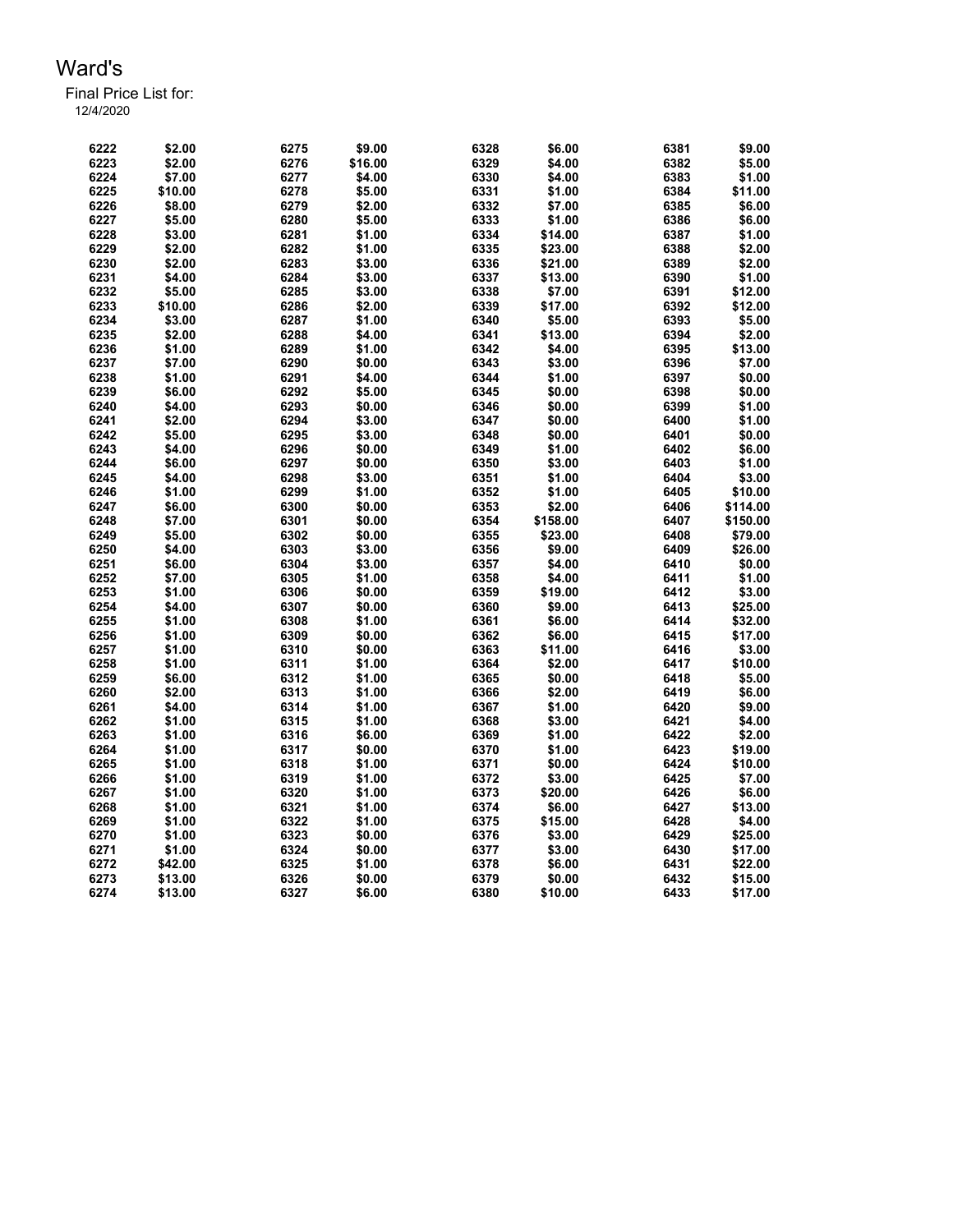| 6434 | \$9.00   | 6487 | \$3.00   | 6540 | \$100.00 | 6593 | \$31.00  |
|------|----------|------|----------|------|----------|------|----------|
| 6435 | \$24.00  | 6488 | \$3.00   | 6541 | \$567.00 | 6594 | \$27.00  |
| 6436 | \$13.00  | 6489 | \$0.00   | 6542 | \$187.00 | 6595 | \$34.00  |
| 6437 | \$4.00   | 6490 | \$15.00  | 6543 | \$5.00   | 6596 | \$50.00  |
| 6438 | \$10.00  | 6491 | \$0.00   | 6544 | \$6.00   | 6597 | \$50.00  |
| 6439 | \$10.00  | 6492 | \$6.00   | 6545 | \$5.00   | 6598 | \$0.00   |
| 6440 | \$9.00   | 6493 | \$3.00   | 6546 | \$7.00   | 6599 | \$33.00  |
| 6441 | \$18.00  | 6494 | \$10.00  | 6547 | \$6.00   | 6600 | \$26.00  |
| 6442 | \$15.00  | 6495 | \$0.00   | 6548 | \$7.00   | 6601 | \$7.00   |
| 6443 | \$2.00   | 6496 | \$1.00   | 6549 | \$7.00   | 6602 | \$207.00 |
| 6444 | \$3.00   | 6497 | \$3.00   | 6550 | \$121.00 | 6603 | \$37.00  |
| 6445 | \$4.00   | 6498 | \$13.00  | 6551 | \$21.00  | 6604 | \$8.00   |
| 6446 | \$11.00  | 6499 | \$7.00   | 6552 | \$13.00  | 6605 | \$18.00  |
| 6447 | \$11.00  | 6500 | \$20.00  | 6553 | \$8.00   | 6606 | \$0.00   |
| 6448 | \$3.00   | 6501 | \$21.00  | 6554 | \$13.00  | 6607 | \$6.00   |
| 6449 | \$4.00   | 6502 | \$32.00  | 6555 | \$30.00  | 6608 | \$20.00  |
| 6450 | \$5.00   | 6503 | \$11.00  | 6556 | \$39.00  | 6609 | \$1.00   |
| 6451 | \$1.00   | 6504 | \$30.00  | 6557 | \$82.00  | 6610 | \$2.00   |
| 6452 | \$6.00   | 6505 | \$28.00  | 6558 | \$56.00  | 6611 | \$1.00   |
| 6453 | \$5.00   | 6506 | \$23.00  | 6559 | \$10.00  | 6612 | \$11.00  |
| 6454 | \$7.00   | 6507 | \$0.00   | 6560 | \$10.00  | 6613 | \$8.00   |
| 6455 | \$7.00   | 6508 | \$0.00   | 6561 | \$54.00  | 6614 | \$142.00 |
| 6456 | \$3.00   | 6509 | \$0.00   | 6562 | \$45.00  | 6615 | \$37.00  |
| 6457 | \$6.00   | 6510 | \$0.00   | 6563 | \$10.00  | 6616 | \$74.00  |
| 6458 | \$3.00   | 6511 | \$0.00   | 6564 | \$5.00   | 6617 | \$33.00  |
| 6459 | \$8.00   | 6512 | \$5.00   | 6565 | \$7.00   | 6618 | \$30.00  |
| 6460 | \$2.00   | 6513 | \$5.00   | 6566 | \$15.00  | 6619 | \$235.00 |
| 6461 | \$0.00   | 6514 | \$9.00   | 6567 | \$53.00  | 6620 | \$100.00 |
| 6462 | \$1.00   | 6515 | \$0.00   | 6568 | \$33.00  | 6621 | \$48.00  |
| 6463 | \$1.00   | 6516 | \$5.00   | 6569 | \$41.00  | 6622 | \$90.00  |
| 6464 | \$9.00   | 6517 | \$12.00  | 6570 | \$13.00  | 6623 | \$92.00  |
| 6465 | \$32.00  | 6518 | \$5.00   | 6571 | \$5.00   | 6624 | \$21.00  |
| 6466 | \$25.00  | 6519 | \$1.00   | 6572 | \$15.00  | 6625 | \$14.00  |
| 6467 | \$359.00 | 6520 | \$1.00   | 6573 | \$69.00  | 6626 | \$13.00  |
| 6468 | \$0.00   | 6521 | \$2.00   | 6574 | \$7.00   | 6627 | \$24.00  |
| 6469 | \$0.00   | 6522 | \$1.00   | 6575 | \$158.00 | 6628 | \$101.00 |
| 6470 | \$1.00   | 6523 | \$7.00   | 6576 | \$27.00  | 6629 | \$179.00 |
| 6471 | \$9.00   | 6524 | \$14.00  | 6577 | \$24.00  | 6630 | \$17.00  |
| 6472 | \$11.00  | 6525 | \$25.00  | 6578 | \$11.00  | 6631 | \$49.00  |
| 6473 | \$50.00  | 6526 | \$0.00   | 6579 | \$9.00   | 6632 | \$60.00  |
| 6474 | \$0.00   | 6527 | \$5.00   | 6580 | \$9.00   | 6633 | \$25.00  |
| 6475 | \$20.00  | 6528 | \$1.00   | 6581 | \$17.00  | 6634 | \$92.00  |
| 6476 | \$15.00  | 6529 | \$0.00   | 6582 | \$14.00  | 6635 | \$166.00 |
| 6477 | \$27.00  | 6530 | \$1.00   | 6583 | \$21.00  | 6636 | \$59.00  |
| 6478 | \$0.00   | 6531 | \$142.00 | 6584 | \$8.00   | 6637 | \$24.00  |
| 6479 | \$21.00  | 6532 | \$180.00 | 6585 | \$21.00  | 6638 | \$11.00  |
| 6480 | \$39.00  | 6533 | \$176.00 | 6586 | \$21.00  | 6639 | \$29.00  |
| 6481 | \$12.00  | 6534 | \$325.00 | 6587 | \$21.00  | 6640 | \$29.00  |
| 6482 | \$82.00  | 6535 | \$7.00   | 6588 | \$25.00  | 6641 | \$9.00   |
| 6483 | \$50.00  | 6536 | \$315.00 | 6589 | \$51.00  | 6642 | \$39.00  |
| 6484 | \$41.00  | 6537 | \$166.00 | 6590 | \$1.00   | 6643 | \$6.00   |
| 6485 | \$176.00 | 6538 | \$289.00 | 6591 | \$21.00  | 6644 | \$10.00  |
| 6486 | \$13.00  | 6539 | \$115.00 | 6592 | \$50.00  | 6645 | \$35.00  |
|      |          |      |          |      |          |      |          |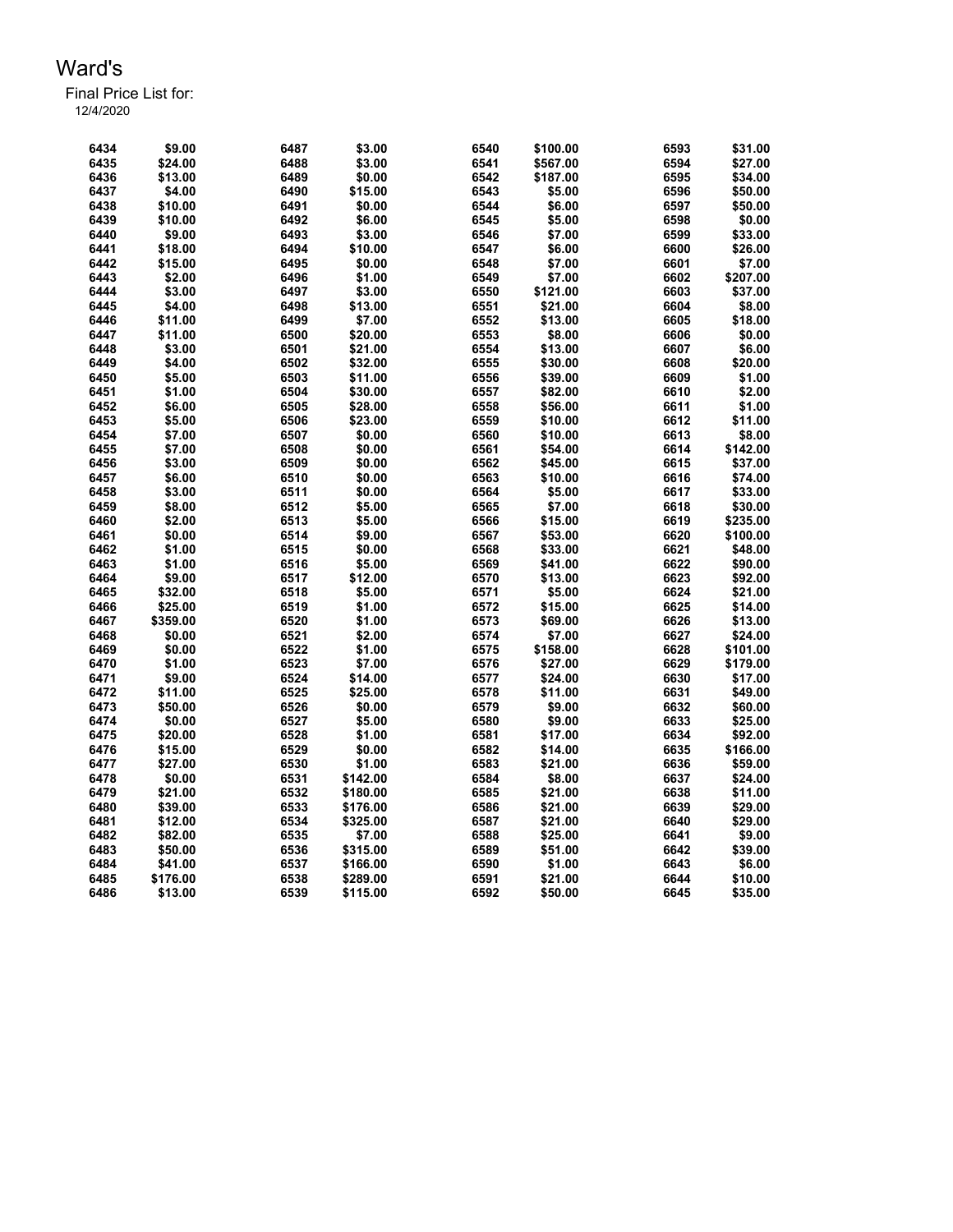| 6646 | \$14.00  | 6699 | \$21.00 | 6752 | \$10.00  | 6805 | \$63.00  |
|------|----------|------|---------|------|----------|------|----------|
| 6647 | \$32.00  | 6700 | \$16.00 | 6753 | \$47.00  | 6806 | \$63.00  |
| 6648 | \$7.00   | 6701 | \$55.00 | 6754 | \$53.00  | 6807 | \$29.00  |
| 6649 | \$54.00  | 6702 | \$53.00 | 6755 | \$50.00  | 6808 | \$53.00  |
| 6650 | \$7.00   | 6703 | \$42.00 | 6756 | \$50.00  | 6809 | \$38.00  |
| 6651 | \$16.00  | 6704 | \$17.00 | 6757 | \$37.00  | 6810 | \$31.00  |
| 6652 | \$16.00  | 6705 | \$50.00 | 6758 | \$37.00  | 6811 | \$31.00  |
| 6653 | \$18.00  | 6706 | \$11.00 | 6759 | \$35.00  | 6812 | \$71.00  |
| 6654 | \$13.00  | 6707 | \$46.00 | 6760 | \$37.00  | 6813 | \$47.00  |
| 6655 | \$44.00  | 6708 | \$5.00  | 6761 | \$37.00  | 6814 | \$34.00  |
| 6656 | \$44.00  | 6709 | \$18.00 | 6762 | \$32.00  | 6815 | \$31.00  |
| 6657 | \$21.00  | 6710 | \$13.00 | 6763 | \$42.00  | 6816 | \$59.00  |
| 6658 | \$27.00  | 6711 | \$20.00 | 6764 | \$53.00  | 6817 | \$175.00 |
| 6659 | \$29.00  | 6712 | \$23.00 | 6765 | \$42.00  | 6818 | \$111.00 |
| 6660 | \$21.00  | 6713 | \$23.00 | 6766 | \$56.00  | 6819 | \$46.00  |
| 6661 | \$25.00  | 6714 | \$37.00 | 6767 | \$92.00  | 6820 | \$60.00  |
| 6662 | \$26.00  | 6715 | \$21.00 | 6768 | \$16.00  | 6821 | \$59.00  |
| 6663 | \$25.00  | 6716 | \$21.00 | 6769 | \$14.00  | 6822 | \$52.00  |
| 6664 | \$27.00  | 6717 | \$21.00 | 6770 | \$52.00  | 6823 | \$59.00  |
| 6665 | \$25.00  | 6718 | \$23.00 | 6771 | \$11.00  | 6824 | \$24.00  |
| 6666 | \$8.00   | 6719 | \$21.00 | 6772 | \$33.00  | 6825 | \$16.00  |
| 6667 | \$38.00  | 6720 | \$21.00 | 6773 | \$84.00  | 7010 | \$746.00 |
| 6668 | \$4.00   | 6721 | \$21.00 | 6774 | \$34.00  | 7011 | \$132.00 |
| 6669 | \$47.00  | 6722 | \$21.00 | 6775 | \$33.00  | 7012 | \$336.00 |
| 6670 | \$41.00  | 6723 | \$16.00 | 6776 | \$24.00  | 7013 | \$272.00 |
| 6671 | \$24.00  | 6724 | \$18.00 | 6777 | \$16.00  | 7014 | \$130.00 |
| 6672 | \$35.00  | 6725 | \$4.00  | 6778 | \$34.00  | 7015 | \$69.00  |
| 6673 | \$13.00  | 6726 | \$18.00 | 6779 | \$20.00  | 7016 | \$117.00 |
| 6674 | \$81.00  | 6727 | \$9.00  | 6780 | \$28.00  | 7017 | \$21.00  |
| 6675 | \$26.00  | 6728 | \$40.00 | 6781 | \$24.00  | 7018 | \$197.00 |
| 6676 | \$44.00  | 6729 | \$6.00  | 6782 | \$12.00  | 7019 | \$50.00  |
| 6677 | \$1.00   | 6730 | \$13.00 | 6783 | \$20.00  | 7020 | \$21.00  |
| 6678 | \$37.00  | 6731 | \$3.00  | 6784 | \$11.00  | 7021 | \$47.00  |
| 6679 | \$84.00  | 6732 | \$59.00 | 6785 | \$14.00  | 7022 | \$45.00  |
| 6680 | \$48.00  | 6733 | \$18.00 | 6786 | \$41.00  | 7023 | \$60.00  |
| 6681 | \$62.00  | 6734 | \$6.00  | 6787 | \$46.00  | 7024 | \$48.00  |
| 6682 | \$16.00  | 6735 | \$1.00  | 6788 | \$105.00 | 7025 | \$74.00  |
| 6683 | \$61.00  | 6736 | \$3.00  | 6789 | \$25.00  | 7026 | \$54.00  |
| 6684 | \$63.00  | 6737 | \$3.00  | 6790 | \$31.00  | 7027 | \$6.00   |
| 6685 | \$281.00 | 6738 | \$14.00 | 6791 | \$11.00  | 7028 | \$32.00  |
| 6686 | \$34.00  | 6739 | \$16.00 | 6792 | \$33.00  | 7029 | \$38.00  |
| 6687 | \$58.00  | 6740 | \$21.00 | 6793 | \$7.00   | 7030 | \$37.00  |
| 6688 | \$15.00  | 6741 | \$18.00 | 6794 | \$6.00   | 7031 | \$54.00  |
| 6689 | \$18.00  | 6742 | \$21.00 | 6795 | \$54.00  | 7032 | \$63.00  |
| 6690 | \$19.00  | 6743 | \$21.00 | 6796 | \$11.00  | 7033 | \$53.00  |
| 6691 | \$26.00  | 6744 | \$16.00 | 6797 | \$41.00  | 7034 | \$63.00  |
| 6692 | \$39.00  | 6745 | \$21.00 | 6798 | \$53.00  | 7035 | \$47.00  |
| 6693 | \$44.00  | 6746 | \$9.00  | 6799 | \$66.00  | 7036 | \$63.00  |
| 6694 | \$7.00   | 6747 | \$25.00 | 6800 | \$65.00  | 7037 | \$11.00  |
| 6695 | \$21.00  | 6748 | \$12.00 | 6801 | \$41.00  | 7038 | \$5.00   |
| 6696 | \$21.00  | 6749 | \$3.00  | 6802 | \$53.00  | 7039 | \$20.00  |
| 6697 | \$21.00  | 6750 | \$11.00 | 6803 | \$101.00 | 7040 | \$0.00   |
| 6698 | \$13.00  | 6751 | \$18.00 | 6804 | \$31.00  | 7041 | \$11.00  |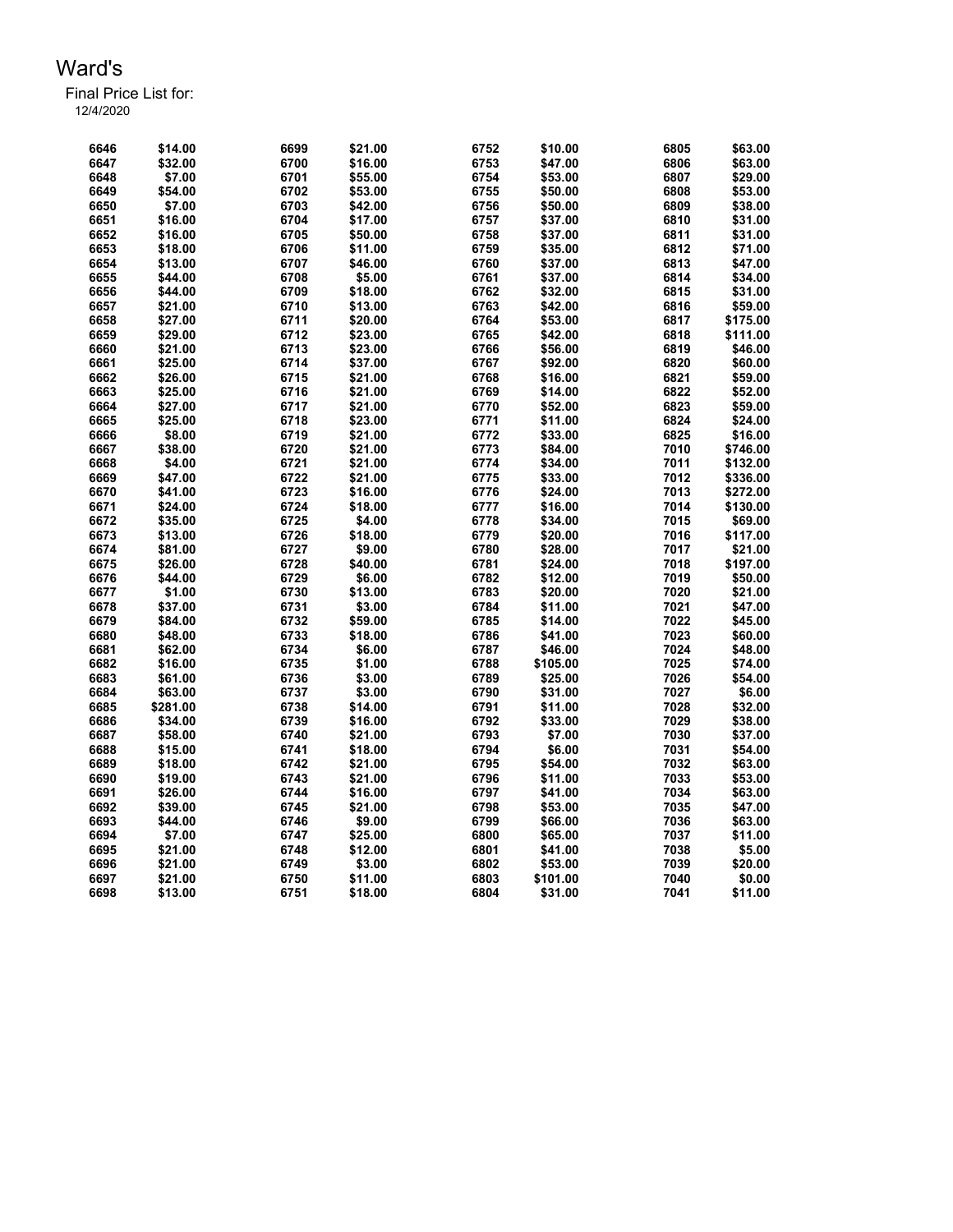| 7042 | \$6.00   | 7095 | \$58.00  | 7148 | \$94.00  | 7201 | \$15.00  |
|------|----------|------|----------|------|----------|------|----------|
| 7043 | \$45.00  | 7096 | \$1.00   | 7149 | \$48.00  | 7202 | \$2.00   |
| 7044 | \$46.00  | 7097 | \$17.00  | 7150 | \$27.00  | 7203 | \$2.00   |
| 7045 | \$54.00  | 7098 | \$0.00   | 7151 | \$27.00  | 7204 | \$4.00   |
| 7046 | \$14.00  | 7099 | \$2.00   | 7152 | \$5.00   | 7205 | \$16.00  |
| 7047 | \$24.00  | 7100 | \$13.00  | 7153 | \$53.00  | 7206 | \$4.00   |
| 7048 | \$11.00  | 7101 | \$12.00  | 7154 | \$27.00  | 7207 | \$48.00  |
| 7049 | \$17.00  | 7102 | \$2.00   | 7155 | \$5.00   | 7208 | \$58.00  |
| 7050 | \$21.00  | 7103 | \$44.00  | 7156 | \$61.00  | 7209 | \$11.00  |
| 7051 | \$5.00   | 7104 | \$50.00  | 7157 | \$70.00  | 7210 | \$36.00  |
| 7052 | \$5.00   | 7105 | \$21.00  | 7158 | \$131.00 | 7211 | \$0.00   |
| 7053 | \$9.00   | 7106 | \$86.00  | 7159 | \$82.00  | 7212 | \$4.00   |
| 7054 | \$55.00  | 7107 | \$5.00   | 7160 | \$13.00  | 7213 | \$7.00   |
| 7055 | \$81.00  | 7108 | \$16.00  | 7161 | \$0.00   | 7214 | \$13.00  |
| 7056 | \$5.00   | 7109 | \$39.00  | 7162 | \$25.00  | 7215 | \$10.00  |
| 7057 | \$16.00  | 7110 | \$11.00  | 7163 | \$12.00  | 7216 | \$59.00  |
| 7058 | \$46.00  | 7111 | \$42.00  | 7164 | \$70.00  | 7217 | \$3.00   |
| 7059 | \$18.00  | 7112 | \$14.00  | 7165 | \$21.00  | 7218 | \$0.00   |
| 7060 | \$28.00  | 7113 | \$21.00  | 7166 | \$16.00  | 7219 | \$6.00   |
| 7061 | \$33.00  | 7114 | \$42.00  | 7167 | \$26.00  | 7220 | \$2.00   |
| 7062 | \$18.00  | 7115 | \$41.00  | 7168 | \$23.00  | 7221 | \$5.00   |
| 7063 | \$31.00  | 7116 | \$2.00   | 7169 | \$8.00   | 7222 | \$0.00   |
| 7064 | \$2.00   | 7117 | \$25.00  | 7170 | \$55.00  | 7223 | \$11.00  |
| 7065 | \$31.00  | 7118 | \$11.00  | 7171 | \$48.00  | 7224 | \$3.00   |
| 7066 | \$15.00  | 7119 | \$19.00  | 7172 | \$19.00  | 7225 | \$2.00   |
| 7067 | \$3.00   | 7120 | \$12.00  | 7173 | \$18.00  | 7226 | \$5.00   |
| 7068 | \$75.00  | 7121 | \$0.00   | 7174 | \$6.00   | 7227 | \$3.00   |
| 7069 | \$35.00  | 7122 | \$41.00  | 7175 | \$12.00  | 7228 | \$5.00   |
| 7070 | \$84.00  | 7123 | \$16.00  | 7176 | \$9.00   | 7229 | \$5.00   |
| 7071 | \$6.00   | 7124 | \$33.00  | 7177 | \$3.00   | 7230 | \$2.00   |
| 7072 | \$25.00  | 7125 | \$16.00  | 7178 | \$0.00   | 7231 | \$0.00   |
| 7073 | \$3.00   | 7126 | \$35.00  | 7179 | \$11.00  | 7232 | \$15.00  |
| 7074 | \$2.00   | 7127 | \$27.00  | 7180 | \$0.00   | 7233 | \$4.00   |
| 7075 | \$2.00   | 7128 | \$15.00  | 7181 | \$16.00  | 7234 | \$9.00   |
| 7076 | \$19.00  | 7129 | \$69.00  | 7182 | \$16.00  | 7235 | \$3.00   |
| 7077 | \$0.00   | 7130 | \$3.00   | 7183 | \$10.00  | 7236 | \$0.00   |
| 7078 | \$30.00  | 7131 | \$50.00  | 7184 | \$2.00   | 7237 | \$0.00   |
| 7079 | \$30.00  | 7132 | \$26.00  | 7185 | \$13.00  | 7238 | \$0.00   |
| 7080 | \$10.00  | 7133 | \$0.00   | 7186 | \$6.00   | 7239 | \$13.00  |
| 7081 | \$10.00  | 7134 | \$32.00  | 7187 | \$10.00  | 7240 | \$5.00   |
| 7082 | \$2.00   | 7135 | \$7.00   | 7188 | \$12.00  | 7241 | \$32.00  |
| 7083 | \$95.00  | 7136 | \$48.00  | 7189 | \$0.00   | 7242 | \$42.00  |
| 7084 | \$32.00  | 7137 | \$10.00  | 7190 | \$0.00   | 7243 | \$53.00  |
| 7085 | \$0.00   | 7138 | \$100.00 | 7191 | \$10.00  | 7244 | \$35.00  |
| 7086 | \$2.00   | 7139 | \$3.00   | 7192 | \$0.00   | 7245 | \$16.00  |
| 7087 | \$66.00  | 7140 | \$2.00   | 7193 | \$0.00   | 7246 | \$142.00 |
| 7088 | \$184.00 | 7141 | \$33.00  | 7194 | \$6.00   | 7247 | \$29.00  |
| 7089 | \$10.00  | 7142 | \$79.00  | 7195 | \$0.00   | 7248 | \$36.00  |
| 7090 | \$2.00   | 7143 | \$34.00  | 7196 | \$14.00  | 7249 | \$53.00  |
| 7091 | \$2.00   | 7144 | \$72.00  | 7197 | \$5.00   | 7250 | \$44.00  |
| 7092 | \$34.00  | 7145 | \$9.00   | 7198 | \$5.00   | 7251 | \$21.00  |
| 7093 | \$11.00  | 7146 | \$17.00  | 7199 | \$13.00  | 7252 | \$94.00  |
| 7094 | \$12.00  | 7147 | \$3.00   | 7200 | \$5.00   | 7253 | \$66.00  |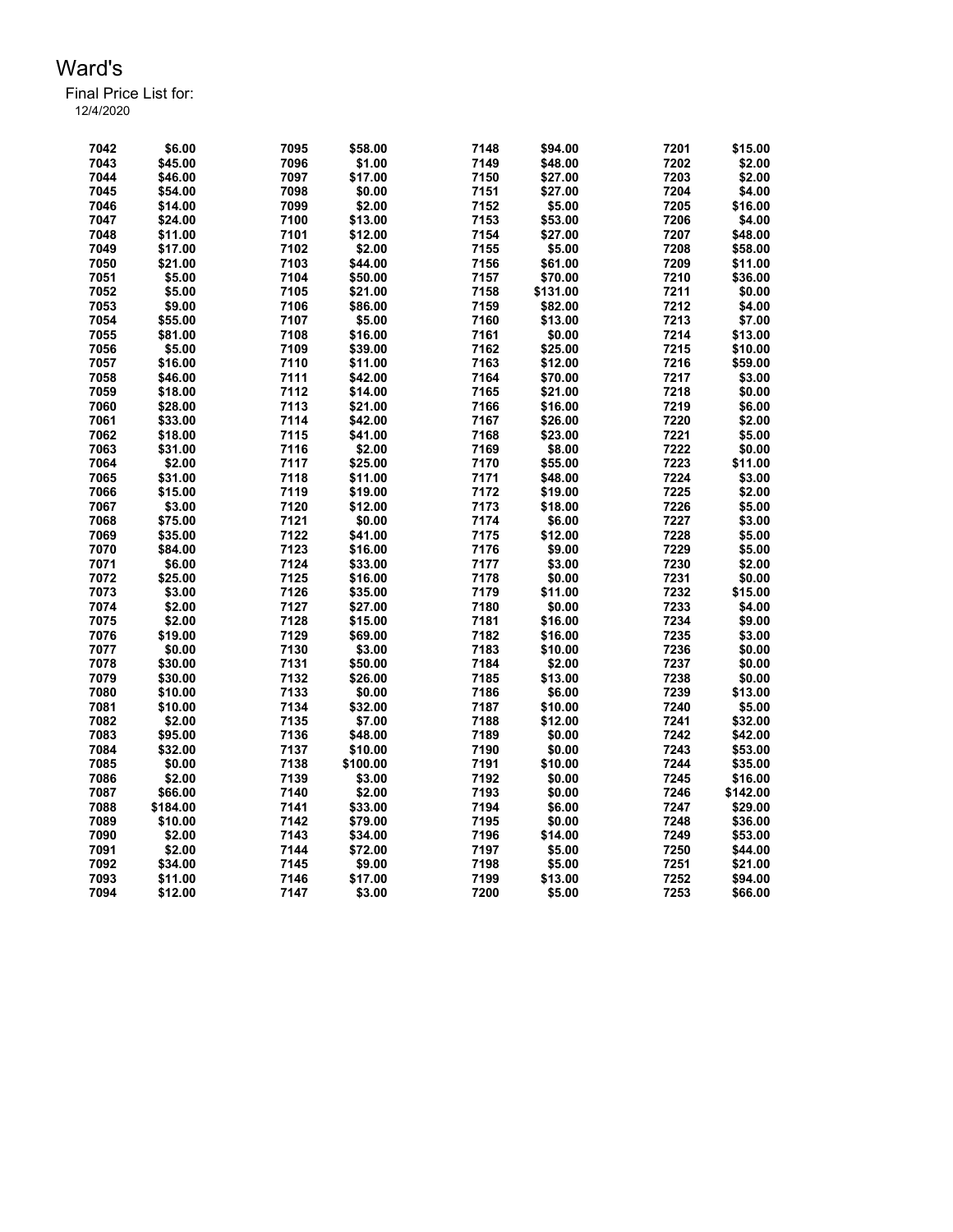| 7254 | \$87.00  | 7307 | \$32.00 | 7360 | \$11.00  | 7413 | \$3.00   |
|------|----------|------|---------|------|----------|------|----------|
| 7255 | \$74.00  | 7308 | \$37.00 | 7361 | \$27.00  | 7414 | \$2.00   |
| 7256 | \$53.00  | 7309 | \$53.00 | 7362 | \$12.00  | 7415 | \$2.00   |
| 7257 | \$27.00  | 7310 | \$36.00 | 7363 | \$0.00   | 7416 | \$0.00   |
| 7258 | \$12.00  | 7311 | \$23.00 | 7364 | \$1.00   | 7417 | \$2.00   |
| 7259 | \$5.00   | 7312 | \$24.00 | 7365 | \$0.00   | 7418 | \$5.00   |
| 7260 | \$0.00   | 7313 | \$21.00 | 7366 | \$1.00   | 7419 | \$0.00   |
| 7261 | \$10.00  | 7314 | \$8.00  | 7367 | \$1.00   | 7420 | \$0.00   |
| 7262 | \$10.00  | 7315 | \$38.00 | 7368 | \$3.00   | 7421 | \$4.00   |
| 7263 | \$26.00  | 7316 | \$17.00 | 7369 | \$80.00  | 7422 | \$12.00  |
| 7264 | \$2.00   | 7317 | \$4.00  | 7370 | \$21.00  | 7423 | \$0.00   |
| 7265 | \$10.00  | 7318 | \$7.00  | 7371 | \$0.00   | 7424 | \$2.00   |
| 7266 | \$5.00   | 7319 | \$0.00  | 7372 | \$18.00  | 7425 | \$29.00  |
| 7267 | \$56.00  | 7320 | \$0.00  | 7373 | \$2.00   | 7426 | \$27.00  |
| 7268 | \$32.00  | 7321 | \$8.00  | 7374 | \$5.00   | 7427 | \$10.00  |
| 7269 | \$26.00  | 7322 | \$0.00  | 7375 | \$53.00  | 7428 | \$12.00  |
| 7270 | \$21.00  | 7323 | \$33.00 | 7376 | \$27.00  | 7429 | \$0.00   |
| 7271 | \$10.00  | 7324 | \$11.00 | 7377 | \$2.00   | 7430 | \$0.00   |
| 7272 | \$8.00   | 7325 | \$2.00  | 7378 | \$47.00  | 7431 | \$9.00   |
| 7273 | \$23.00  | 7326 | \$6.00  | 7379 | \$0.00   | 7432 | \$11.00  |
| 7274 | \$13.00  | 7327 | \$21.00 | 7380 | \$10.00  | 7433 | \$2.00   |
| 7275 | \$2.00   | 7328 | \$53.00 | 7381 | \$174.00 | 7434 | \$11.00  |
| 7276 | \$27.00  | 7329 | \$10.00 | 7382 | \$5.00   | 7435 | \$0.00   |
| 7277 | \$25.00  | 7330 | \$8.00  | 7383 | \$0.00   | 7436 | \$11.00  |
| 7278 | \$2.00   | 7331 | \$25.00 | 7384 | \$0.00   | 7437 | \$2.00   |
| 7279 | \$4.00   | 7332 | \$7.00  | 7385 | \$2.00   | 7438 | \$34.00  |
| 7280 | \$0.00   | 7333 | \$4.00  | 7386 | \$2.00   | 7439 | \$25.00  |
| 7281 | \$42.00  | 7334 | \$0.00  | 7387 | \$37.00  | 7440 | \$57.00  |
| 7282 | \$4.00   | 7335 | \$58.00 | 7388 | \$32.00  | 7441 | \$2.00   |
| 7283 | \$0.00   | 7336 | \$7.00  | 7389 | \$2.00   | 7442 | \$2.00   |
| 7284 | \$4.00   | 7337 | \$23.00 | 7390 | \$21.00  | 7443 | \$23.00  |
| 7285 | \$7.00   | 7338 | \$2.00  | 7391 | \$38.00  | 7444 | \$198.00 |
| 7286 | \$14.00  | 7339 | \$2.00  | 7392 | \$58.00  | 7445 | \$18.00  |
| 7287 | \$16.00  | 7340 | \$16.00 | 7393 | \$53.00  | 7446 | \$17.00  |
| 7288 | \$0.00   | 7341 | \$3.00  | 7394 | \$5.00   | 7447 | \$0.00   |
| 7289 | \$5.00   | 7342 | \$2.00  | 7395 | \$5.00   | 7448 | \$32.00  |
| 7290 | \$7.00   | 7343 | \$35.00 | 7396 | \$0.00   | 7449 | \$16.00  |
| 7291 | \$63.00  | 7344 | \$18.00 | 7397 | \$0.00   | 7450 | \$27.00  |
| 7292 | \$19.00  | 7345 | \$0.00  | 7398 | \$0.00   | 7451 | \$21.00  |
| 7293 | \$46.00  | 7346 | \$2.00  | 7399 | \$9.00   | 7452 | \$26.00  |
| 7294 | \$11.00  | 7347 | \$0.00  | 7400 | \$2.00   | 7453 | \$21.00  |
| 7295 | \$179.00 | 7348 | \$2.00  | 7401 | \$4.00   | 7454 | \$25.00  |
| 7296 | \$0.00   | 7349 | \$79.00 | 7402 | \$5.00   | 7455 | \$21.00  |
| 7297 | \$0.00   | 7350 | \$8.00  | 7403 | \$2.00   | 7456 | \$15.00  |
| 7298 | \$18.00  | 7351 | \$2.00  | 7404 | \$2.00   | 7457 | \$13.00  |
| 7299 | \$25.00  | 7352 | \$27.00 | 7405 | \$221.00 | 7458 | \$21.00  |
| 7300 | \$0.00   | 7353 | \$0.00  | 7406 | \$0.00   | 7459 | \$20.00  |
| 7301 | \$16.00  | 7354 | \$2.00  | 7407 | \$0.00   | 7460 | \$13.00  |
| 7302 | \$21.00  | 7355 | \$19.00 | 7408 | \$2.00   | 7461 | \$1.00   |
| 7303 | \$20.00  | 7356 | \$17.00 | 7409 | \$0.00   | 7462 | \$21.00  |
| 7304 | \$27.00  | 7357 | \$5.00  | 7410 | \$0.00   | 7463 | \$25.00  |
| 7305 | \$16.00  | 7358 | \$0.00  | 7411 | \$9.00   | 7464 | \$44.00  |
|      |          |      |         |      |          |      |          |
| 7306 | \$2.00   | 7359 | \$29.00 | 7412 | \$3.00   | 7465 | \$1.00   |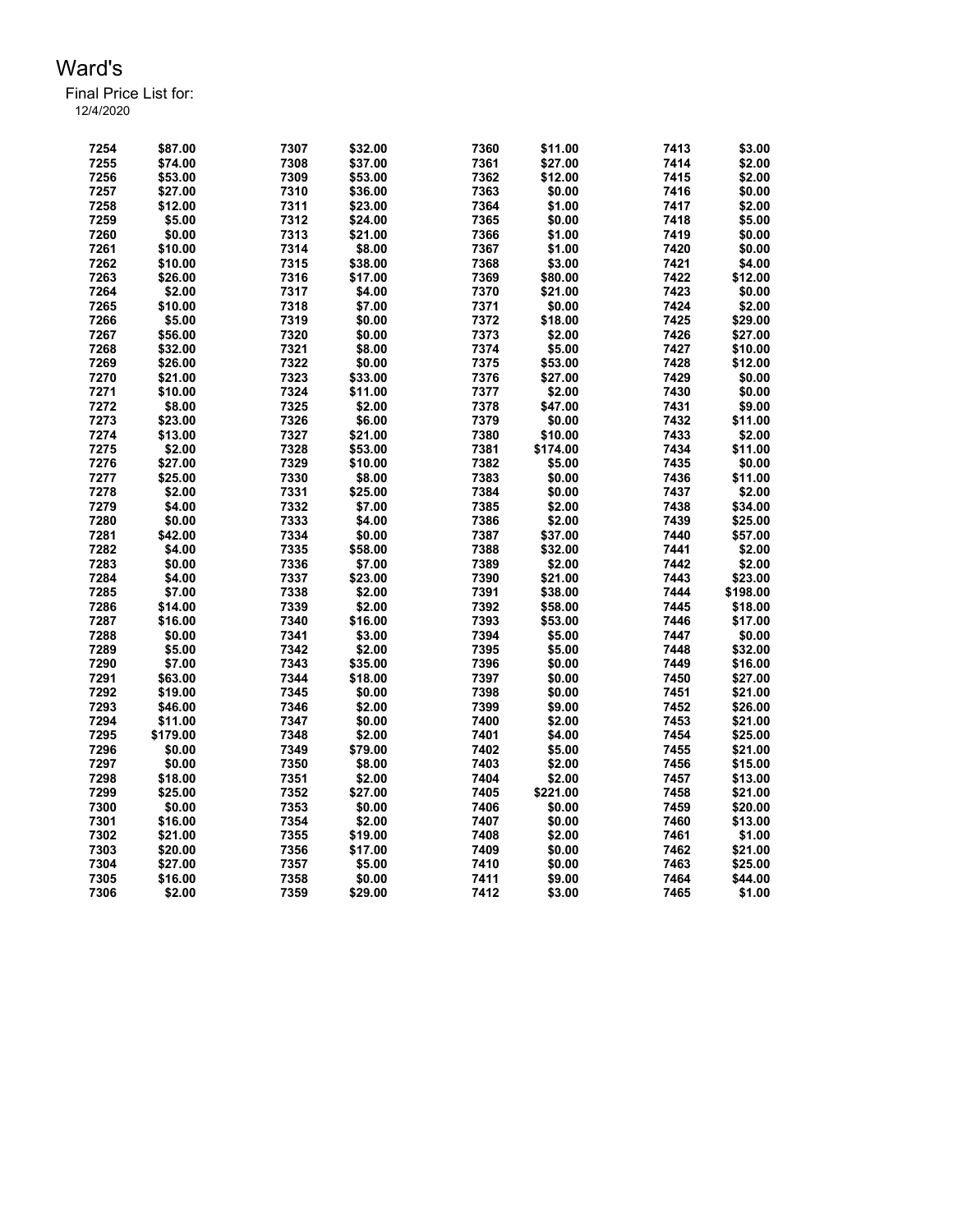| 7466 | \$1.00     | 8022 | \$2.951.00 | 8075 | \$132.00 | 8128 | \$0.00   |
|------|------------|------|------------|------|----------|------|----------|
| 7467 | \$1.00     | 8023 | \$3,150.00 | 8076 | \$35.00  | 8129 | \$32.00  |
| 7468 | \$44.00    | 8024 | \$289.00   | 8077 | \$95.00  | 8130 | \$25.00  |
| 7469 | \$2.00     | 8025 | \$58.00    | 8078 | \$47.00  | 8131 | \$0.00   |
| 7470 | \$25.00    | 8026 | \$2,851.00 | 8079 | \$21.00  | 8132 | \$41.00  |
| 7471 | \$10.00    | 8027 | \$3,809.00 | 8080 | \$132.00 | 8133 | \$37.00  |
| 7472 | \$2.00     | 8028 | \$1,575.00 | 8081 | \$69.00  | 8134 | \$22.00  |
| 7473 | \$17.00    | 8029 | \$1,187.00 | 8082 | \$15.00  | 8135 | \$15.00  |
| 7474 | \$2.00     | 8030 | \$630.00   | 8083 | \$17.00  | 8136 | \$57.00  |
| 7475 | \$5.00     | 8031 | \$1,392.00 | 8084 | \$41.00  | 8137 | \$26.00  |
| 7476 | \$10.00    | 8032 | \$848.00   | 8085 | \$37.00  | 8138 | \$10.00  |
| 7477 | \$0.00     | 8033 | \$950.00   | 8086 | \$0.00   | 8139 | \$36.00  |
| 7478 | \$12.00    | 8034 | \$352.00   | 8087 | \$0.00   | 8140 | \$20.00  |
| 7479 | \$28.00    | 8035 | \$3,955.00 | 8088 | \$0.00   | 8141 | \$10.00  |
| 7480 | \$0.00     | 8036 | \$3,101.00 | 8089 | \$0.00   | 8142 | \$16.00  |
| 7481 | \$160.00   | 8037 | \$1,050.00 | 8090 | \$0.00   | 8143 | \$28.00  |
| 7482 |            | 8038 | \$668.00   | 8091 | \$10.00  | 8144 | \$21.00  |
|      | \$37.00    |      |            |      |          |      |          |
| 7483 | \$27.00    | 8039 | \$231.00   | 8092 | \$11.00  | 8145 | \$20.00  |
| 7484 | \$69.00    | 8040 | \$2,100.00 | 8093 | \$20.00  | 8146 | \$10.00  |
| 7485 | \$9.00     | 8041 | \$210.00   | 8094 | \$27.00  | 8147 | \$25.00  |
| 7486 | \$2.00     | 8042 | \$793.00   | 8095 | \$37.00  | 8148 | \$0.00   |
| 7487 | \$32.00    | 8043 | \$473.00   | 8096 | \$321.00 | 8149 | \$16.00  |
| 7488 | \$2.00     | 8044 | \$121.00   | 8097 | \$74.00  | 8150 | \$28.00  |
| 7489 | \$27.00    | 8045 | \$723.00   | 8098 | \$210.00 | 8151 | \$27.00  |
| 7490 | \$20.00    | 8046 | \$952.00   | 8099 | \$73.00  | 8152 | \$42.00  |
| 7491 | \$69.00    | 8047 | \$98.00    | 8100 | \$19.00  | 8153 | \$42.00  |
| 7492 | \$21.00    | 8048 | \$53.00    | 8101 | \$338.00 | 8154 | \$32.00  |
| 7493 | \$10.00    | 8049 | \$90.00    | 8102 | \$79.00  | 8155 | \$0.00   |
| 7494 | \$2.00     | 8050 | \$53.00    | 8103 | \$73.00  | 8156 | \$21.00  |
| 7495 | \$0.00     | 8051 | \$126.00   | 8104 | \$8.00   | 8157 | \$16.00  |
| 7496 | \$27.00    | 8052 | \$38.00    | 8105 | \$17.00  | 8158 | \$58.00  |
| 7497 | \$6.00     | 8053 | \$182.00   | 8106 | \$31.00  | 8159 | \$33.00  |
| 7498 | \$11.00    | 8054 | \$111.00   | 8107 | \$24.00  | 8160 | \$65.00  |
| 7499 | \$1.00     | 8055 | \$48.00    | 8108 | \$20.00  | 8161 | \$10.00  |
| 7500 | \$1.00     | 8056 | \$27.00    | 8109 | \$19.00  | 8162 | \$5.00   |
| 7501 | \$1.00     | 8057 | \$231.00   | 8110 | \$15.00  | 8163 | \$0.00   |
| 7502 | \$1.00     | 8058 | \$500.00   | 8111 | \$29.00  | 8164 | \$0.00   |
| 7503 | \$82.00    | 8059 | \$10.00    | 8112 | \$0.00   | 8165 | \$17.00  |
| 7504 | \$30.00    | 8060 | \$55.00    | 8113 | \$50.00  | 8166 | \$100.00 |
| 7505 | \$321.00   | 8061 | \$69.00    | 8114 | \$19.00  | 8167 | \$9.00   |
| 8009 | \$1,600.00 | 8062 | \$58.00    | 8115 | \$10.00  | 8168 | \$8.00   |
| 8010 | \$9,450.00 | 8063 | \$95.00    | 8116 | \$21.00  | 8169 | \$8.00   |
| 8011 | \$3,150.00 | 8064 | \$216.00   | 8117 | \$52.00  | 8170 | \$76.00  |
| 8012 | \$490.00   | 8065 | \$83.00    | 8118 | \$26.00  | 8171 | \$165.00 |
| 8013 | \$793.00   | 8066 | \$40.00    | 8119 | \$10.00  | 8172 | \$21.00  |
| 8014 | \$2,363.00 | 8067 | \$0.00     | 8120 | \$0.00   | 8173 | \$42.00  |
| 8015 | \$1,575.00 | 8068 | \$48.00    | 8121 | \$33.00  | 8174 | \$10.00  |
| 8016 | \$1,444.00 | 8069 | \$37.00    | 8122 | \$10.00  | 8175 | \$15.00  |
| 8017 | \$1,659.00 | 8070 | \$200.00   | 8123 | \$36.00  | 8176 | \$0.00   |
| 8018 | \$950.00   | 8071 | \$163.00   | 8124 | \$21.00  | 8177 | \$21.00  |
| 8019 | \$1,077.00 | 8072 | \$16.00    | 8125 | \$0.00   | 8178 | \$5.00   |
| 8020 | \$1,628.00 | 8073 | \$11.00    | 8126 | \$10.00  | 8179 | \$0.00   |
| 8021 | \$1,605.00 | 8074 | \$95.00    | 8127 | \$5.00   | 8180 | \$13.00  |
|      |            |      |            |      |          |      |          |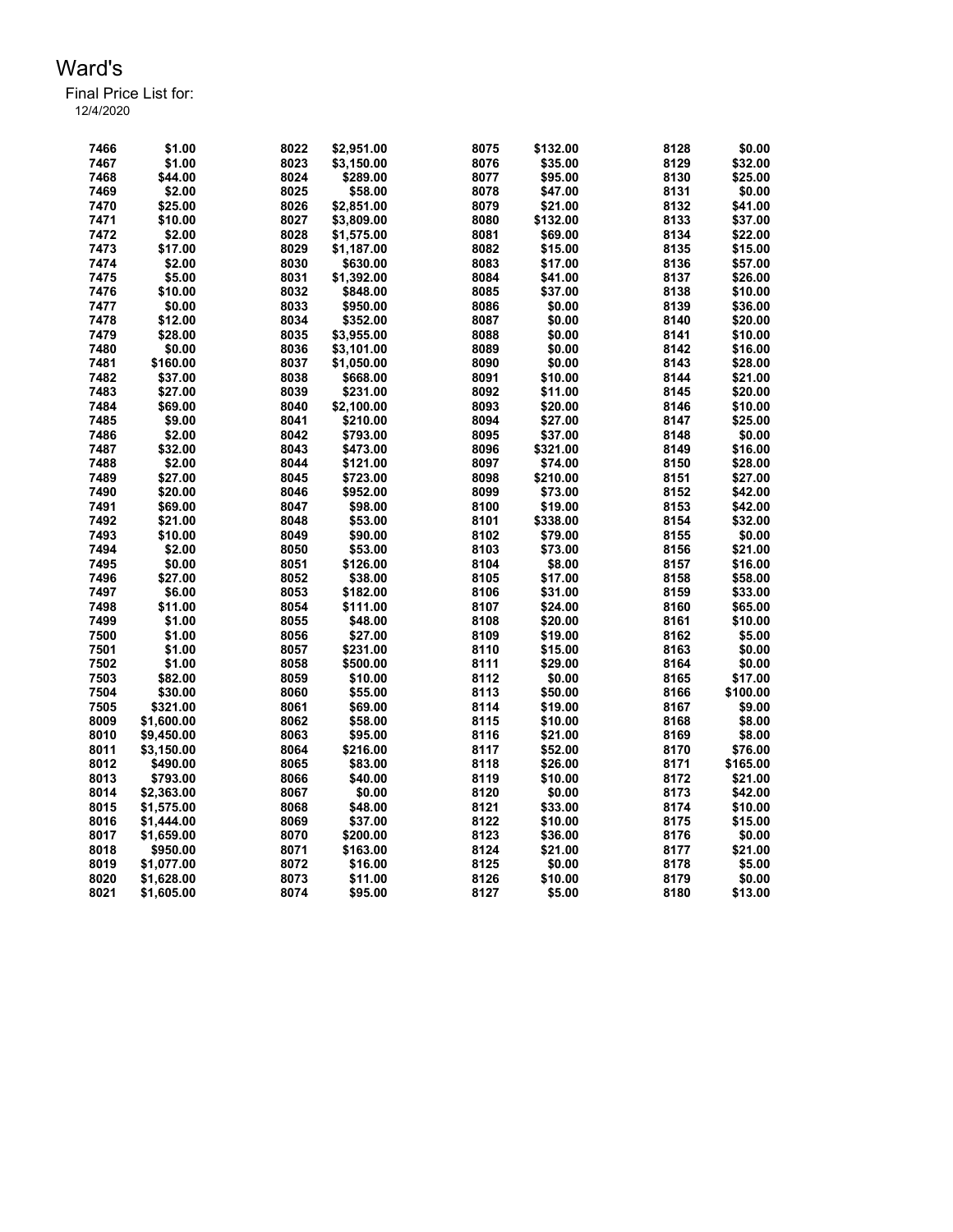| 8181         | \$32.00    | 9043 | \$21.00  | 9096 | \$0.00   | 9149 | \$17.00          |
|--------------|------------|------|----------|------|----------|------|------------------|
| 8182         | \$16.00    | 9044 | \$24.00  | 9097 | \$5.00   | 9150 | \$70.00          |
| 8183         | \$0.00     | 9045 | \$35.00  | 9098 | \$17.00  | 9151 | \$8.00           |
| 8184         | \$15.00    | 9046 | \$289.00 | 9099 | \$5.00   | 9152 | \$189.00         |
| 8185         | \$0.00     | 9047 | \$315.00 | 9100 | \$20.00  | 9153 | \$5.00           |
| 8186         | \$35.00    | 9048 | \$315.00 | 9101 | \$8.00   | 9154 | \$8.00           |
| 8187         | \$20.00    | 9049 | \$206.00 | 9102 | \$50.00  | 9155 | \$11.00          |
| 8188         | \$0.00     | 9050 | \$441.00 | 9103 | \$63.00  | 9156 | \$28.00          |
| 8189         | \$53.00    | 9051 | \$58.00  | 9104 | \$91.00  | 9157 | \$51.00          |
| 8190         | \$11.00    | 9052 | \$216.00 | 9105 | \$37.00  | 9158 | \$0.00           |
| 9000         | \$415.00   | 9053 | \$42.00  | 9106 | \$32.00  | 9159 | \$0.00           |
| 9001         | \$0.00     | 9054 | \$42.00  | 9107 | \$32.00  | 9160 | \$5.00           |
| 9002         | \$63.00    | 9055 | \$58.00  | 9108 | \$27.00  | 9161 | \$32.00          |
| 9003         | \$50.00    | 9056 | \$17.00  | 9109 | \$13.00  | 9162 | \$9.00           |
| 9004         | \$70.00    | 9057 | \$79.00  | 9110 | \$37.00  | 9163 | \$27.00          |
| 9005         | \$0.00     | 9058 | \$30.00  | 9111 | \$42.00  | 9164 | \$12.00          |
| 9006         | \$112.00   | 9059 | \$37.00  | 9112 | \$3.00   | 9165 | \$25.00          |
| 9007         | \$0.00     | 9060 | \$34.00  | 9113 | \$35.00  | 9166 | \$21.00          |
| 9008         | \$0.00     | 9061 | \$20.00  | 9114 | \$30.00  | 9167 | \$19.00          |
| 9009         | \$50.00    | 9062 | \$27.00  | 9115 | \$8.00   | 9168 | \$24.00          |
| 9010         | \$4,620.00 | 9063 | \$3.00   | 9116 | \$6.00   | 9169 | \$11.00          |
| 9011         | \$473.00   | 9064 | \$69.00  | 9117 | \$6.00   | 9170 | \$39.00          |
| 9012         | \$303.00   | 9065 | \$38.00  | 9118 | \$373.00 | 9171 | \$27.00          |
| 9013         | \$226.00   | 9066 | \$79.00  | 9119 | \$441.00 | 9172 | \$56.00          |
| 9014         | \$132.00   | 9067 | \$86.00  | 9120 | \$100.00 | 9173 | \$132.00         |
| 9015         | \$405.00   | 9068 | \$7.00   | 9121 | \$40.00  | 9174 | \$16.00          |
| 9016         | \$175.00   | 9069 | \$3.00   | 9122 | \$28.00  | 9175 | \$41.00          |
| 9017         | \$210.00   | 9070 | \$8.00   | 9123 | \$36.00  | 9176 | \$9.00           |
| 9018         | \$11.00    | 9071 | \$19.00  | 9124 | \$46.00  | 9177 | \$17.00          |
| 9019         | \$35.00    | 9072 | \$0.00   | 9125 | \$13.00  | 9178 | \$5.00           |
| 9020         | \$16.00    | 9073 | \$0.00   | 9126 | \$39.00  | 9179 | \$16.00          |
| 9021         | \$40.00    | 9074 | \$61.00  | 9127 | \$39.00  | 9180 | \$8.00           |
| 9022         | \$33.00    | 9075 | \$5.00   | 9128 | \$53.00  | 9181 | \$10.00          |
| 9023         | \$5.00     | 9076 | \$7.00   | 9129 | \$70.00  | 9182 | \$61.00          |
| 9024         | \$11.00    | 9077 | \$90.00  | 9130 | \$33.00  | 9183 | \$10.00          |
| 9025         | \$32.00    | 9078 | \$16.00  | 9131 | \$158.00 | 9184 | \$7.00           |
| 9026         | \$37.00    | 9079 | \$28.00  | 9132 | \$350.00 | 9185 | \$65.00          |
| 9027         | \$27.00    | 9080 | \$34.00  | 9133 | \$367.00 | 9186 | \$66.00          |
| 9028         | \$37.00    | 9081 | \$16.00  | 9134 | \$145.00 | 9187 | \$42.00          |
| 9029         | \$23.00    | 9082 | \$40.00  | 9135 | \$20.00  | 9188 | \$6.00           |
| 9030         | \$116.00   | 9083 | \$37.00  | 9136 | \$84.00  | 9189 | \$13.00          |
| 9031         | \$10.00    | 9084 | \$28.00  | 9137 | \$27.00  | 9190 | \$27.00          |
| 9032         | \$27.00    | 9085 | \$30.00  | 9138 | \$40.00  | 9191 | \$0.00           |
| 9033         | \$26.00    | 9086 | \$63.00  | 9139 | \$29.00  | 9192 | \$5.00           |
| 9034         | \$24.00    | 9087 | \$42.00  | 9140 | \$12.00  | 9193 | \$11.00          |
|              |            |      |          |      |          |      |                  |
| 9035<br>9036 | \$29.00    | 9088 | \$45.00  | 9141 | \$20.00  | 9194 | \$6.00<br>\$6.00 |
|              | \$29.00    | 9089 | \$40.00  | 9142 | \$0.00   | 9195 |                  |
| 9037         | \$30.00    | 9090 | \$35.00  | 9143 | \$15.00  | 9196 | \$6.00           |
| 9038         | \$26.00    | 9091 | \$32.00  | 9144 | \$5.00   | 9197 | \$0.00           |
| 9039         | \$25.00    | 9092 | \$40.00  | 9145 | \$11.00  | 9198 | \$0.00           |
| 9040         | \$96.00    | 9093 | \$32.00  | 9146 | \$0.00   | 9199 | \$0.00           |
| 9041         | \$0.00     | 9094 | \$42.00  | 9147 | \$9.00   | 9200 | \$0.00           |
| 9042         | \$184.00   | 9095 | \$10.00  | 9148 | \$11.00  | 9201 | \$47.00          |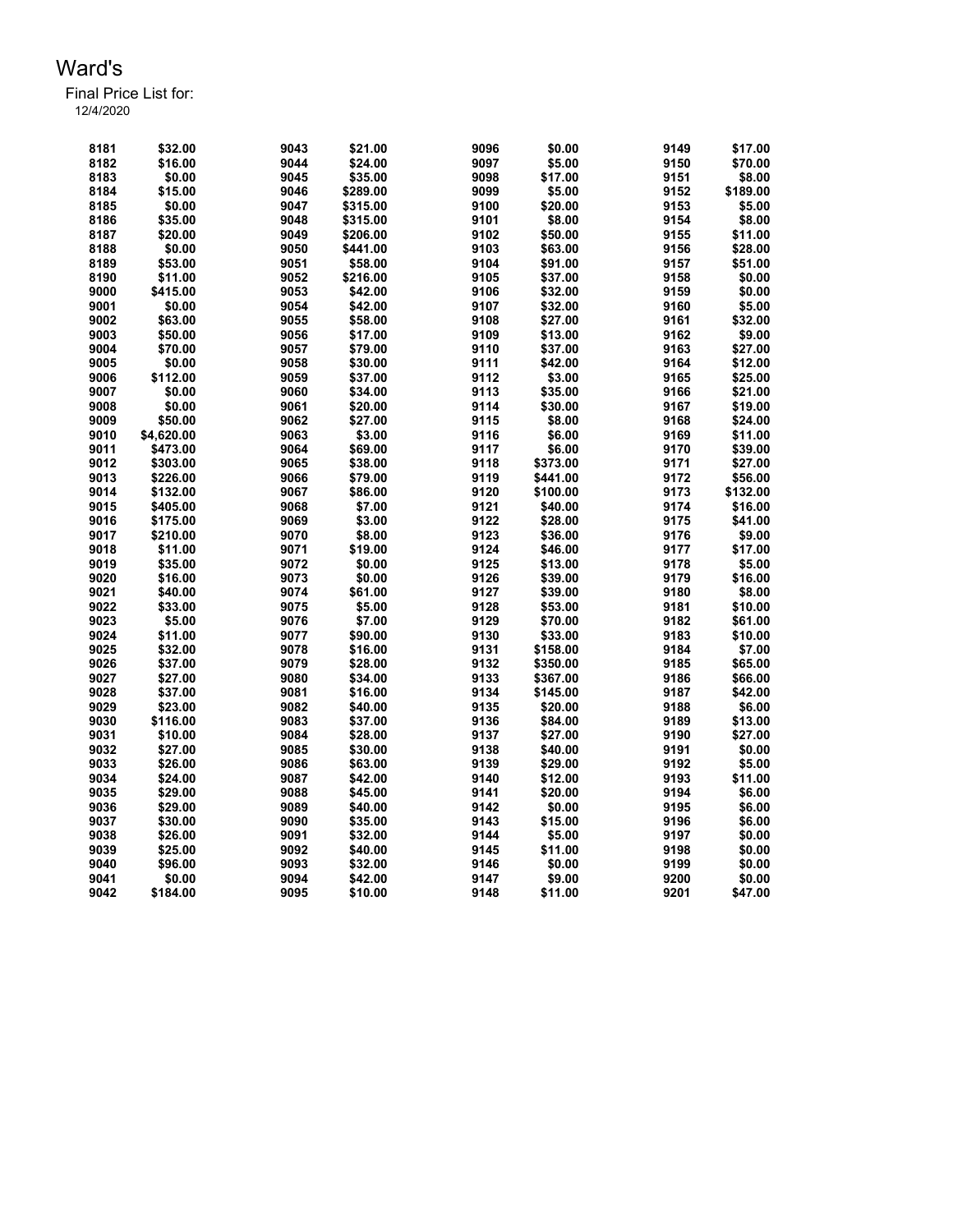| 9202 | \$74.00    | 9255 | \$5.00   | 9308 | \$42.00 | 9361 | \$0.00   |
|------|------------|------|----------|------|---------|------|----------|
| 9203 | \$85.00    | 9256 | \$5.00   | 9309 | \$25.00 | 9362 | \$17.00  |
| 9204 | \$60.00    | 9257 | \$8.00   | 9310 | \$21.00 | 9363 | \$15.00  |
| 9205 | \$46.00    | 9258 | \$63.00  | 9311 | \$25.00 | 9364 | \$12.00  |
| 9206 | \$63.00    | 9259 | \$195.00 | 9312 | \$32.00 | 9365 | \$31.00  |
| 9207 | \$158.00   | 9260 | \$63.00  | 9313 | \$41.00 | 9366 | \$16.00  |
| 9208 | \$263.00   | 9261 | \$9.00   | 9314 | \$53.00 | 9367 | \$61.00  |
| 9209 | \$125.00   | 9262 | \$126.00 | 9315 | \$54.00 | 9368 | \$40.00  |
| 9210 | \$300.00   | 9263 | \$167.00 | 9316 | \$9.00  | 9369 | \$5.00   |
| 9211 | \$187.00   | 9264 | \$6.00   | 9317 | \$11.00 | 9370 | \$15.00  |
| 9212 | \$100.00   | 9265 | \$45.00  | 9318 | \$13.00 | 9371 | \$0.00   |
| 9213 | \$179.00   | 9266 | \$54.00  | 9319 | \$10.00 | 9372 | \$0.00   |
| 9214 | \$21.00    | 9267 | \$132.00 | 9320 | \$43.00 | 9373 | \$7.00   |
| 9215 | \$93.00    | 9268 | \$32.00  | 9321 | \$13.00 | 9374 | \$8.00   |
| 9216 | \$100.00   | 9269 | \$0.00   | 9322 | \$42.00 | 9375 | \$92.00  |
| 9217 | \$326.00   | 9270 | \$100.00 | 9323 | \$21.00 | 9376 | \$65.00  |
| 9218 | \$5.00     | 9271 | \$125.00 | 9324 | \$15.00 | 9377 | \$0.00   |
| 9219 | \$48.00    | 9272 | \$420.00 | 9325 | \$21.00 | 9378 | \$15.00  |
| 9220 | \$47.00    | 9273 | \$26.00  | 9326 | \$8.00  | 9379 | \$27.00  |
| 9221 | \$40.00    | 9274 | \$3.00   | 9327 | \$16.00 | 9380 | \$27.00  |
| 9222 | \$20.00    | 9275 | \$10.00  | 9328 | \$5.00  | 9381 | \$32.00  |
| 9223 | \$16.00    | 9276 | \$31.00  | 9329 | \$27.00 | 9382 | \$8.00   |
| 9224 | \$5.00     | 9277 | \$40.00  | 9330 | \$8.00  | 9383 | \$13.00  |
| 9225 | \$6.00     | 9278 | \$15.00  | 9331 | \$37.00 | 9384 | \$21.00  |
| 9226 | \$24.00    | 9279 | \$11.00  | 9332 | \$28.00 | 9385 | \$348.00 |
| 9227 | \$36.00    | 9280 | \$21.00  | 9333 | \$28.00 | 9386 | \$184.00 |
| 9228 | \$5.00     | 9281 | \$28.00  | 9334 | \$0.00  | 9387 | \$0.00   |
| 9229 | \$3.00     | 9282 | \$33.00  | 9335 | \$8.00  | 9388 | \$75.00  |
| 9230 | \$60.00    | 9283 | \$12.00  | 9336 | \$5.00  | 9389 | \$260.00 |
| 9231 | \$60.00    | 9284 | \$184.00 | 9337 | \$28.00 | 9390 | \$53.00  |
| 9232 | \$21.00    | 9285 | \$158.00 | 9338 | \$5.00  | 9391 | \$15.00  |
| 9233 | \$141.00   | 9286 | \$110.00 | 9339 | \$8.00  | 9392 | \$34.00  |
| 9234 | \$53.00    | 9287 | \$83.00  | 9340 | \$32.00 | 9393 | \$100.00 |
| 9235 | \$53.00    | 9288 | \$67.00  | 9341 | \$0.00  | 9394 | \$27.00  |
| 9236 | \$132.00   | 9289 | \$37.00  | 9342 | \$53.00 | 9395 | \$53.00  |
| 9237 | \$42.00    | 9290 | \$36.00  | 9343 | \$16.00 | 9396 | \$32.00  |
| 9238 | \$315.00   | 9291 | \$38.00  | 9344 | \$48.00 | 9397 | \$0.00   |
| 9239 | \$999.00   | 9292 | \$6.00   | 9345 | \$27.00 | 9398 | \$102.00 |
| 9240 | \$2,007.00 | 9293 | \$3.00   | 9346 | \$27.00 | 9399 | \$6.00   |
| 9241 | \$77.00    | 9294 | \$4.00   | 9347 | \$32.00 | 9400 | \$30.00  |
| 9242 | \$53.00    | 9295 | \$60.00  | 9348 | \$45.00 | 9401 | \$174.00 |
| 9243 | \$21.00    | 9296 | \$133.00 | 9349 | \$32.00 | 9402 | \$104.00 |
| 9244 | \$0.00     | 9297 | \$8.00   | 9350 | \$15.00 | 9403 | \$130.00 |
| 9245 | \$5.00     | 9298 | \$18.00  | 9351 | \$25.00 | 9404 | \$5.00   |
| 9246 | \$32.00    | 9299 | \$7.00   | 9352 | \$15.00 | 9405 | \$9.00   |
| 9247 | \$23.00    | 9300 | \$40.00  | 9353 | \$24.00 | 9406 | \$5.00   |
| 9248 | \$9.00     | 9301 | \$30.00  | 9354 | \$32.00 | 9407 | \$0.00   |
| 9249 | \$13.00    | 9302 | \$13.00  | 9355 | \$37.00 | 9408 | \$3.00   |
| 9250 | \$20.00    | 9303 | \$10.00  | 9356 | \$27.00 | 9409 | \$3.00   |
| 9251 | \$16.00    | 9304 | \$70.00  | 9357 | \$53.00 | 9410 | \$5.00   |
| 9252 | \$15.00    | 9305 | \$37.00  | 9358 | \$53.00 | 9411 | \$7.00   |
| 9253 | \$16.00    | 9306 | \$40.00  | 9359 | \$21.00 | 9412 | \$12.00  |
| 9254 | \$0.00     | 9307 | \$42.00  | 9360 | \$20.00 | 9413 | \$8.00   |
|      |            |      |          |      |         |      |          |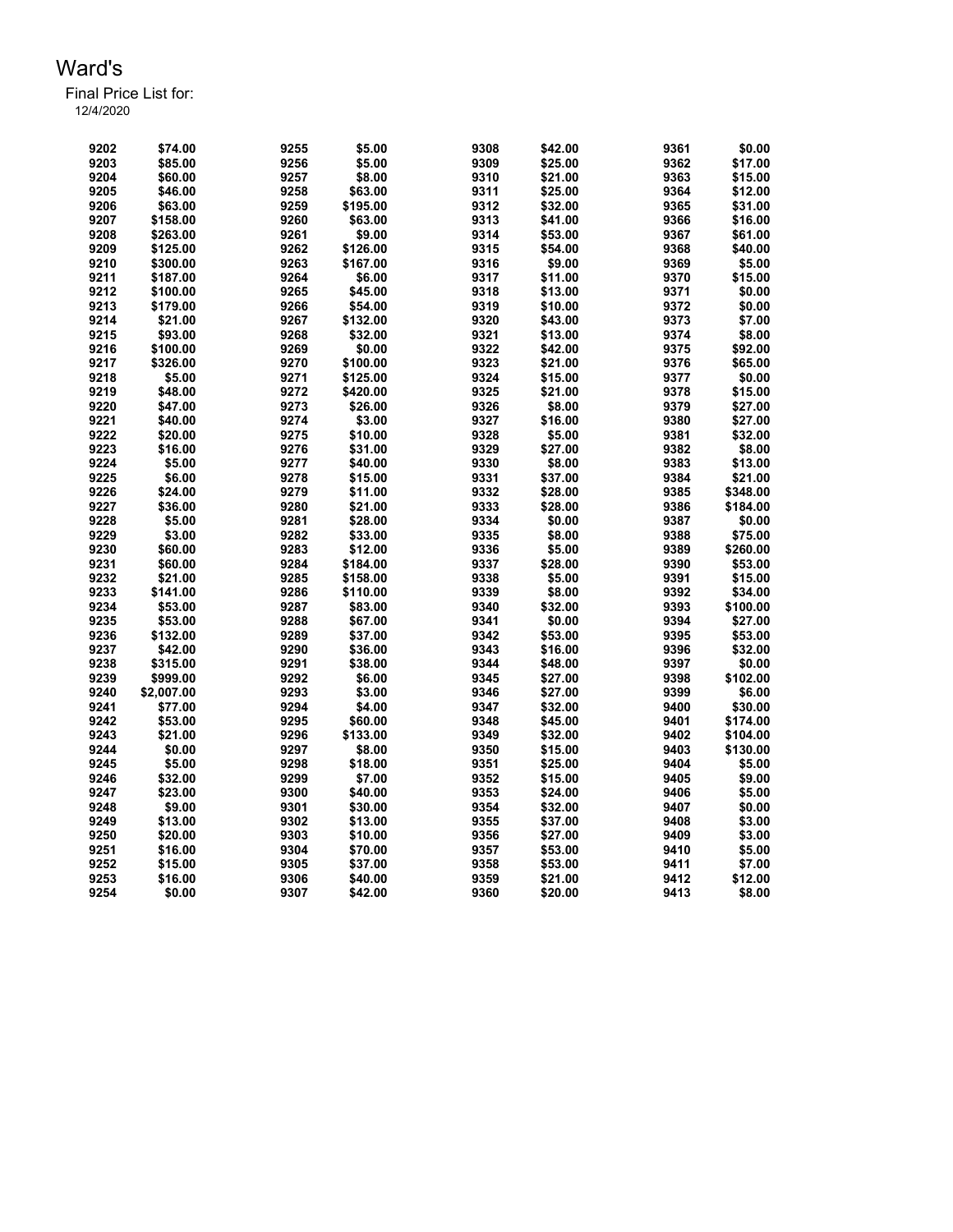| 9414         | \$10.00  | 9467         | \$0.00   | 9520         | \$58.00            | 9573         | \$945.00   |
|--------------|----------|--------------|----------|--------------|--------------------|--------------|------------|
| 9415         | \$15.00  | 9468         | \$27.00  | 9521         | \$5.00             | 9574         | \$1,961.00 |
| 9416         | \$21.00  | 9469         | \$19.00  | 9522         | \$8.00             | 9575         | \$163.00   |
| 9417         | \$11.00  | 9470         | \$0.00   | 9523         | \$10.00            | 9576         | \$125.00   |
| 9418         | \$158.00 | 9471         | \$13.00  | 9524         | \$8.00             | 9577         | \$20.00    |
| 9419         | \$51.00  | 9472         | \$7.00   | 9525         | \$10.00            | 9578         | \$51.00    |
| 9420         | \$33.00  | 9473         | \$23.00  | 9526         | \$7.00             | 9579         | \$53.00    |
| 9421         | \$79.00  | 9474         | \$6.00   | 9527         | \$37.00            | 9580         | \$11.00    |
| 9422         | \$16.00  | 9475         | \$5.00   | 9528         | \$65.00            | 9581         | \$20.00    |
| 9423         | \$21.00  | 9476         | \$98.00  | 9529         | \$23.00            | 9582         | \$40.00    |
| 9424         | \$11.00  | 9477         | \$93.00  | 9530         | \$0.00             | 9583         | \$29.00    |
| 9425         | \$265.00 | 9478         | \$10.00  | 9531         | \$184.00           | 9584         | \$27.00    |
| 9426         | \$478.00 | 9479         | \$0.00   | 9532         | \$0.00             | 9585         | \$25.00    |
| 9427         | \$349.00 | 9480         | \$380.00 | 9533         | \$55.00            | 9586         | \$15.00    |
| 9428         | \$80.00  | 9481         | \$0.00   | 9534         | \$0.00             | 9587         | \$5.00     |
| 9429         | \$79.00  | 9482         | \$30.00  | 9535         | \$16.00            | 9588         | \$5.00     |
| 9430         | \$186.00 | 9483         | \$11.00  | 9536         | \$24.00            | 9589         | \$10.00    |
| 9431         | \$444.00 | 9484         | \$0.00   | 9537         | \$7.00             | 9590         | \$113.00   |
| 9432         | \$249.00 | 9485         | \$0.00   | 9538         | \$27.00            | 9591         | \$10.00    |
| 9433         | \$189.00 | 9486         | \$41.00  | 9539         | \$17.00            | 9592         | \$0.00     |
| 9434         | \$125.00 | 9487         | \$0.00   | 9540         | \$5.00             | 9593         | \$48.00    |
| 9435         | \$10.00  | 9488         | \$18.00  | 9541         | \$0.00             | 9594         | \$8.00     |
| 9436         | \$55.00  | 9489         | \$21.00  | 9542         | \$23.00            | 9595         | \$11.00    |
| 9437         | \$130.00 | 9490         | \$11.00  | 9543         | \$17.00            | 9596         | \$10.00    |
| 9438         | \$21.00  | 9491         | \$315.00 | 9544         | \$6.00             | 9597         | \$16.00    |
|              | \$34.00  | 9492         |          | 9545         | \$39.00            | 9598         |            |
| 9439         |          |              | \$75.00  |              |                    |              | \$368.00   |
| 9440<br>9441 | \$34.00  | 9493<br>9494 | \$74.00  | 9546<br>9547 | \$84.00<br>\$95.00 | 9599<br>9600 | \$237.00   |
|              | \$10.00  |              | \$105.00 |              |                    |              | \$145.00   |
| 9442         | \$11.00  | 9495         | \$37.00  | 9548         | \$8.00             | 9601         | \$152.00   |
| 9443         | \$37.00  | 9496         | \$20.00  | 9549         | \$13.00            | 9602         | \$8.00     |
| 9444         | \$58.00  | 9497         | \$7.00   | 9550         | \$8.00             | 9603         | \$15.00    |
| 9445         | \$195.00 | 9498         | \$7.00   | 9551         | \$17.00            | 9604         | \$11.00    |
| 9446         | \$263.00 | 9499         | \$20.00  | 9552         | \$6.00             | 9605         | \$6.00     |
| 9447         | \$10.00  | 9500         | \$53.00  | 9553         | \$30.00            | 9606         | \$24.00    |
| 9448         | \$142.00 | 9501         | \$5.00   | 9554         | \$132.00           | 9607         | \$5.00     |
| 9449         | \$315.00 | 9502         | \$26.00  | 9555         | \$79.00            | 9608         | \$30.00    |
| 9450         | \$8.00   | 9503         | \$30.00  | 9556         | \$0.00             | 9609         | \$105.00   |
| 9451         | \$11.00  | 9504         | \$5.00   | 9557         | \$8.00             | 9610         | \$65.00    |
| 9452         | \$33.00  | 9505         | \$9.00   | 9558         | \$0.00             | 9611         | \$69.00    |
| 9453         | \$11.00  | 9506         | \$8.00   | 9559         | \$158.00           | 9612         | \$53.00    |
| 9454         | \$21.00  | 9507         | \$23.00  | 9560         | \$83.00            | 9613         | \$0.00     |
| 9455         | \$12.00  | 9508         | \$8.00   | 9561         | \$5.00             | 9614         | \$15.00    |
| 9456         | \$6.00   | 9509         | \$0.00   | 9562         | \$20.00            | 9615         | \$77.00    |
| 9457         | \$42.00  | 9510         | \$249.00 | 9563         | \$21.00            | 9616         | \$48.00    |
| 9458         | \$50.00  | 9511         | \$0.00   | 9564         | \$0.00             | 9617         | \$39.00    |
| 9459         | \$9.00   | 9512         | \$44.00  | 9565         | \$6.00             | 9618         | \$37.00    |
| 9460         | \$0.00   | 9513         | \$0.00   | 9566         | \$3.00             | 9619         | \$20.00    |
| 9461         | \$5.00   | 9514         | \$63.00  | 9567         | \$1,785.00         | 9620         | \$10.00    |
| 9462         | \$97.00  | 9515         | \$21.00  | 9568         | \$13.00            | 9621         | \$23.00    |
| 9463         | \$375.00 | 9516         | \$30.00  | 9569         | \$100.00           | 9622         | \$5.00     |
| 9464         | \$35.00  | 9517         | \$34.00  | 9570         | \$10.00            | 9623         | \$42.00    |
| 9465         | \$14.00  | 9518         | \$34.00  | 9571         | \$10.00            | 9624         | \$210.00   |
| 9466         | \$12.00  | 9519         | \$60.00  | 9572         | \$0.00             | 9625         | \$27.00    |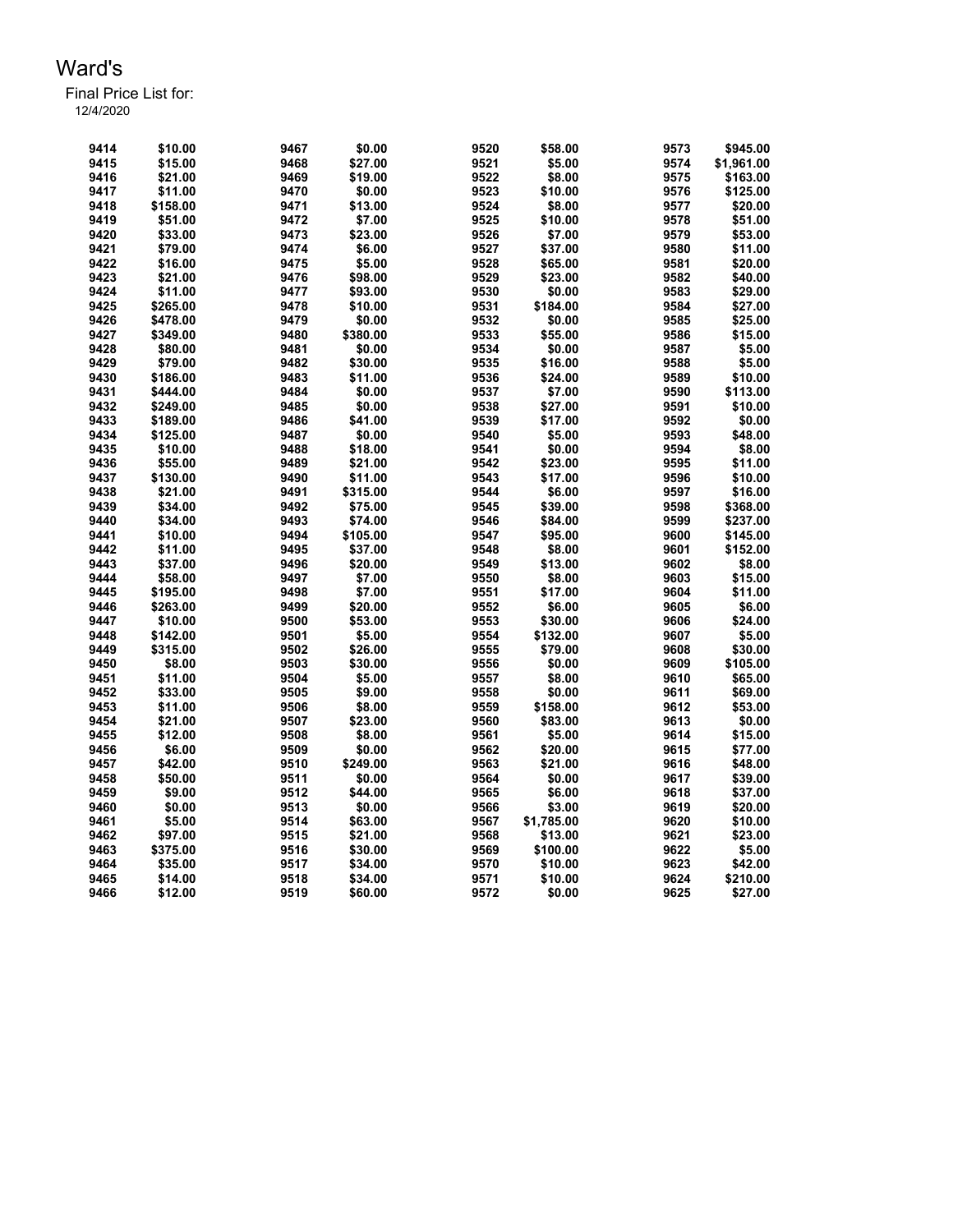| 9626 | \$0.00   | 9679 | \$3.00   | 9732  | \$190.00    | 10029 | \$241.00   |
|------|----------|------|----------|-------|-------------|-------|------------|
| 9627 | \$0.00   | 9680 | \$1.00   | 9733  | \$80.00     | 10030 | \$206.00   |
| 9628 | \$96.00  | 9681 | \$86.00  | 9734  | \$182.00    | 10031 | \$145.00   |
| 9629 | \$42.00  | 9682 | \$104.00 | 9735  | \$19.00     | 10032 | \$65.00    |
| 9630 | \$19.00  | 9683 | \$2.00   | 9736  | \$21.00     | 10033 | \$53.00    |
| 9631 | \$47.00  | 9684 | \$76.00  | 9737  | \$126.00    | 10034 | \$41.00    |
| 9632 | \$150.00 | 9685 | \$30.00  | 9738  | \$38.00     | 10035 | \$328.00   |
| 9633 | \$65.00  | 9686 | \$37.00  | 9739  | \$21.00     | 10036 | \$26.00    |
| 9634 | \$37.00  | 9687 | \$1.00   | 9740  | \$5.00      | 10037 | \$69.00    |
| 9635 | \$33.00  | 9688 | \$4.00   | 9741  | \$38.00     | 10038 | \$38.00    |
| 9636 | \$44.00  | 9689 | \$18.00  | 9742  | \$1.00      | 10039 | \$237.00   |
| 9637 | \$10.00  | 9690 | \$8.00   | 9743  | \$1.00      | 10040 | \$105.00   |
| 9638 | \$5.00   | 9691 | \$13.00  | 9744  | \$7.00      | 10041 | \$1,117.00 |
| 9639 | \$9.00   | 9692 | \$1.00   | 9745  | \$3.00      | 10042 | \$1,957.00 |
| 9640 | \$27.00  | 9693 | \$15.00  | 9746  | \$10.00     | 10043 | \$1,747.00 |
| 9641 | \$30.00  | 9694 | \$3.00   | 9747  | \$7.00      | 10044 | \$450.00   |
| 9642 | \$42.00  | 9695 | \$37.00  | 9748  | \$48.00     | 10045 | \$550.00   |
| 9643 | \$17.00  | 9696 | \$63.00  | 9749  | \$35.00     | 10046 | \$1,087.00 |
| 9644 | \$13.00  | 9697 | \$86.00  | 9750  | \$44.00     | 10047 | \$205.00   |
| 9645 | \$16.00  | 9698 | \$28.00  | 9751  | \$65.00     | 10048 | \$536.00   |
| 9646 | \$33.00  | 9699 | \$37.00  | 9752  | \$58.00     | 10049 | \$158.00   |
| 9647 | \$13.00  | 9700 | \$27.00  | 9753  | \$10.00     | 10050 | \$203.00   |
| 9648 | \$12.00  | 9701 | \$1.00   | 9754  | \$32.00     | 10051 | \$1,012.00 |
| 9649 | \$24.00  | 9702 | \$18.00  | 9755  | \$5.00      | 10052 | \$315.00   |
| 9650 | \$32.00  | 9703 | \$3.00   | 9756  | \$105.00    | 10053 | \$228.00   |
| 9651 | \$24.00  | 9704 | \$16.00  | 9757  | \$88.00     | 10054 | \$840.00   |
| 9652 | \$19.00  | 9705 | \$2.00   | 9758  | \$42.00     | 10055 | \$289.00   |
| 9653 | \$21.00  | 9706 | \$16.00  | 9759  | \$9.00      | 10056 | \$184.00   |
| 9654 | \$5.00   | 9707 | \$8.00   | 9760  | \$12.00     | 10057 | \$319.00   |
| 9655 | \$8.00   | 9708 | \$210.00 | 9761  | \$58.00     | 10058 | \$505.00   |
| 9656 | \$9.00   | 9709 | \$238.00 | 9762  | \$70.00     | 10059 | \$394.00   |
| 9657 | \$24.00  | 9710 | \$87.00  | 9763  | \$61.00     | 10060 | \$476.00   |
| 9658 | \$30.00  | 9711 | \$24.00  | 9764  | \$44.00     | 10061 | \$126.00   |
| 9659 | \$0.00   | 9712 | \$19.00  | 9765  | \$4.00      | 10062 | \$175.00   |
| 9660 | \$6.00   | 9713 | \$1.00   | 10010 | \$17,172.00 | 10063 | \$58.00    |
| 9661 | \$27.00  | 9714 | \$8.00   | 10011 | \$1,890.00  | 10064 | \$231.00   |
| 9662 | \$13.00  | 9715 | \$7.00   | 10012 | \$137.00    | 10065 | \$283.00   |
| 9663 | \$1.00   | 9716 | \$18.00  | 10013 | \$178.00    | 10066 | \$24.00    |
| 9664 | \$1.00   | 9717 | \$49.00  | 10014 | \$420.00    | 10067 | \$46.00    |
| 9665 | \$1.00   | 9718 | \$2.00   | 10015 | \$115.00    | 10068 | \$81.00    |
| 9666 | \$2.00   | 9719 | \$6.00   | 10016 | \$30.00     | 10069 | \$175.00   |
| 9667 | \$9.00   | 9720 | \$30.00  | 10017 | \$75.00     | 10070 | \$123.00   |
| 9668 | \$18.00  | 9721 | \$6.00   | 10018 | \$6,458.00  | 10071 | \$30.00    |
| 9669 | \$51.00  | 9722 | \$58.00  | 10019 | \$1,103.00  | 10072 | \$39.00    |
| 9670 | \$53.00  | 9723 | \$12.00  | 10020 | \$1,800.00  | 10073 | \$21.00    |
| 9671 | \$48.00  | 9724 | \$21.00  | 10021 | \$2,100.00  | 10074 | \$52.00    |
| 9672 | \$2.00   | 9725 | \$13.00  | 10022 | \$333.00    | 10075 | \$42.00    |
| 9673 | \$4.00   | 9726 | \$2.00   | 10023 | \$1,255.00  | 10076 | \$29.00    |
| 9674 | \$1.00   | 9727 | \$32.00  | 10024 | \$4,043.00  | 10077 | \$35.00    |
| 9675 | \$104.00 | 9728 | \$1.00   | 10025 | \$2,100.00  | 10078 | \$16.00    |
| 9676 | \$23.00  | 9729 | \$13.00  | 10026 | \$69.00     | 10079 | \$20.00    |
| 9677 | \$11.00  | 9730 | \$39.00  | 10027 | \$401.00    | 10080 | \$25.00    |
| 9678 | \$1.00   | 9731 | \$100.00 | 10028 | \$326.00    | 10081 | \$19.00    |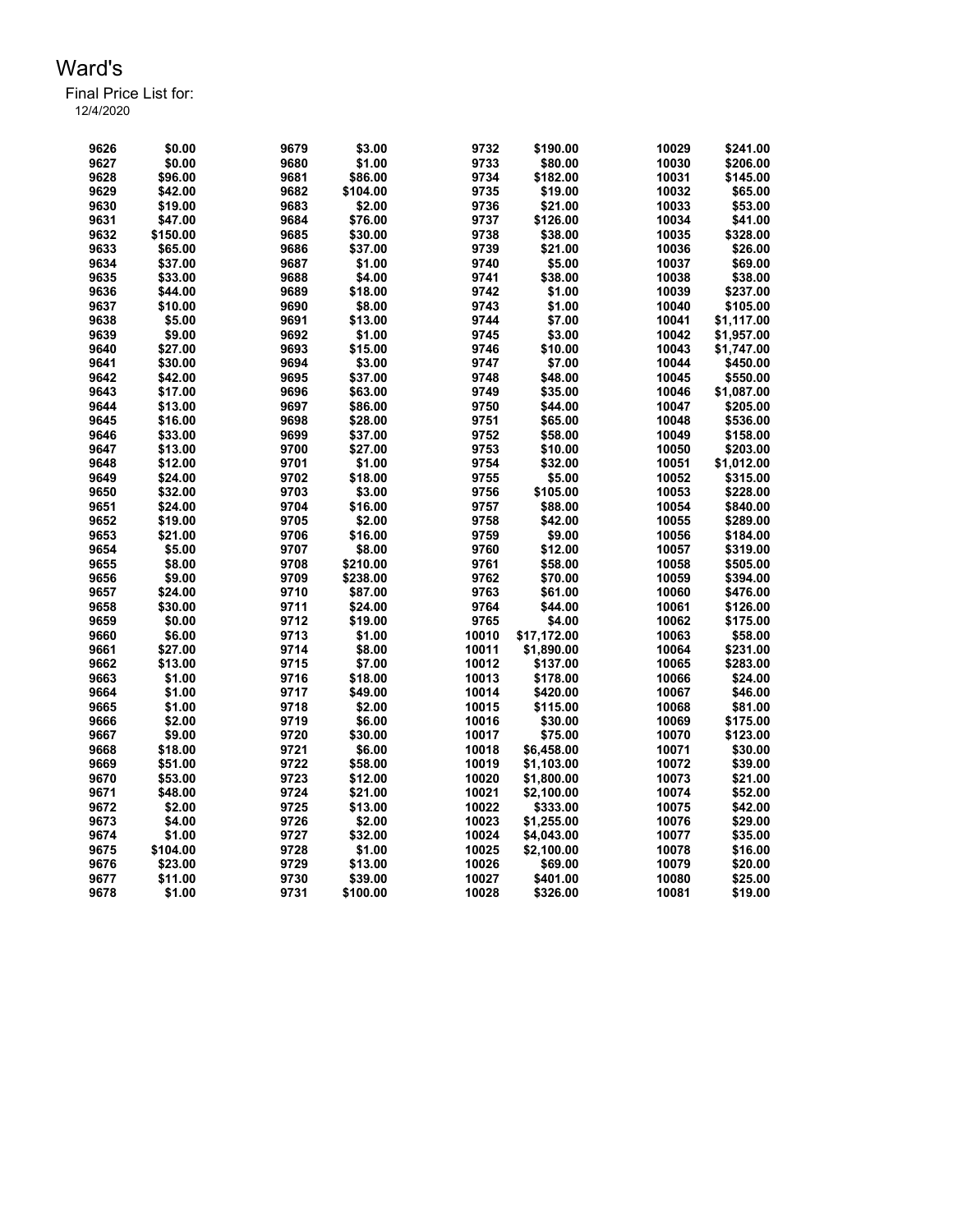Final Price List for: 12/4/2020

> \$20.00 10135 \$476.00 10188 \$28.00 10241 \$27.00 \$66.00 10136 \$285.00 10189 \$23.00 10242 \$9.00 \$53.00 10137 \$87.00 10190 \$11.00 10243 \$23.00 \$98.00 10138 \$74.00 10191 \$21.00 10244 \$15.00 \$53.00 10139 \$48.00 10192 \$11.00 10245 \$35.00 \$47.00 10140 \$28.00 10193 \$16.00 10246 \$5.00 \$53.00 10141 \$42.00 10194 \$19.00 10247 \$5.00 \$10.00 10142 \$31.00 10195 \$10.00 10248 \$8.00 \$11.00 10143 \$92.00 10196 \$3.00 10249 \$6.00 \$11.00 10144 \$21.00 10197 \$42.00 10250 \$8.00 \$21.00 10145 \$29.00 10198 \$5.00 10251 \$16.00 \$47.00 10146 \$28.00 10199 \$5.00 10252 \$8.00 \$24.00 10147 \$40.00 10200 \$7.00 10253 \$4.00 \$9.00 10148 \$21.00 10201 \$8.00 10254 \$11.00 \$9.00 10149 \$33.00 10202 \$5.00 10255 \$29.00 \$34.00 10150 \$6.00 10203 \$5.00 10256 \$11.00 \$23.00 10151 \$12.00 10204 \$37.00 10257 \$53.00 \$21.00 10152 \$10.00 10205 \$8.00 10258 \$47.00 \$32.00 10153 \$24.00 10206 \$9.00 10259 \$11.00 \$3.00 10154 \$13.00 10207 \$9.00 10260 \$15.00 \$13.00 10155 \$14.00 10208 \$11.00 10261 \$13.00 \$28.00 10156 \$18.00 10209 \$13.00 10262 \$16.00 \$13.00 10157 \$20.00 10210 \$5.00 10263 \$12.00 \$10.00 10158 \$27.00 10211 \$5.00 10264 \$16.00 \$17.00 10159 \$10.00 10212 \$11.00 10265 \$34.00 \$37.00 10160 \$10.00 10213 \$13.00 10266 \$30.00 \$9.00 10161 \$16.00 10214 \$24.00 10267 \$15.00 \$12.00 10162 \$54.00 10215 \$21.00 10268 \$5.00 \$185.00 10163 \$27.00 10216 \$1,287.00 10269 \$44.00 \$363.00 10164 \$9.00 10217 \$1,904.00 10270 \$12.00 \$184.00 10165 \$8.00 10218 \$510.00 10271 \$11.00 \$76.00 10166 \$16.00 10219 \$80.00 10272 \$11.00 \$158.00 10167 \$28.00 10220 \$90.00 10273 \$13.00 \$23.00 10168 \$10.00 10221 \$52.00 10274 \$13.00 \$365.00 10169 \$24.00 10222 \$116.00 10275 \$13.00 \$27.00 10170 \$7.00 10223 \$55.00 10276 \$12.00 \$21.00 10171 \$21.00 10224 \$42.00 10277 \$8.00 \$44.00 10172 \$8.00 10225 \$27.00 10278 \$8.00 \$35.00 10173 \$6.00 10226 \$28.00 10279 \$5.00 \$23.00 10174 \$5.00 10227 \$158.00 10280 \$10.00 \$54.00 10175 \$8.00 10228 \$117.00 10281 \$21.00 \$23.00 10176 \$12.00 10229 \$279.00 10282 \$18.00 \$137.00 10177 \$16.00 10230 \$55.00 10283 \$8.00 \$36.00 10178 \$21.00 10231 \$71.00 10284 \$10.00 \$93.00 10179 \$35.00 10232 \$53.00 10285 \$8.00 \$16.00 10180 \$11.00 10233 \$50.00 10286 \$10.00 \$322.00 10181 \$19.00 10234 \$25.00 10287 \$16.00 \$69.00 10182 \$10.00 10235 \$11.00 10288 \$11.00 \$80.00 10183 \$37.00 10236 \$35.00 10289 \$13.00 \$0.00 10184 \$9.00 10237 \$37.00 10290 \$9.00 \$16.00 10185 \$18.00 10238 \$26.00 10291 \$8.00 \$74.00 10186 \$26.00 10239 \$18.00 10292 \$289.00 \$18.00 10187 \$11.00 10240 \$8.00 10293 \$742.00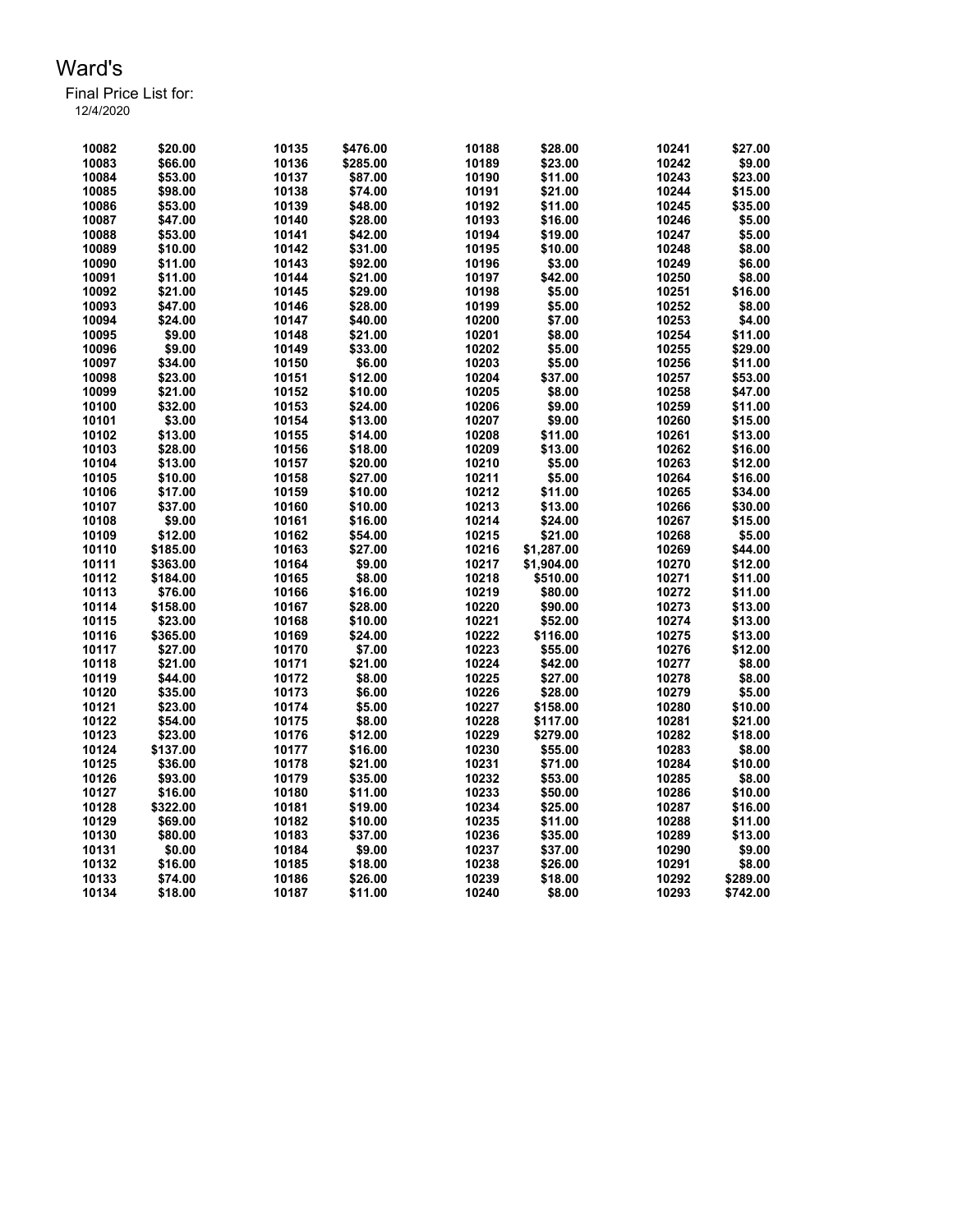| 10294 | \$814.00   | 10347 | \$9.00   | 10400 | \$18.00  | 10453 | \$11.00  |
|-------|------------|-------|----------|-------|----------|-------|----------|
| 10295 | \$1,117.00 | 10348 | \$11.00  | 10401 | \$184.00 | 10454 | \$6.00   |
| 10296 | \$800.00   | 10349 | \$27.00  | 10402 | \$35.00  | 10455 | \$16.00  |
| 10297 | \$1,737.00 | 10350 | \$32.00  | 10403 | \$34.00  | 10456 | \$40.00  |
| 10298 | \$483.00   | 10351 | \$9.00   | 10404 | \$16.00  | 10457 | \$12.00  |
| 10299 | \$225.00   | 10352 | \$9.00   | 10405 | \$21.00  | 10458 | \$10.00  |
| 10300 | \$42.00    | 10353 | \$9.00   | 10406 | \$7.00   | 10459 | \$15.00  |
| 10301 | \$48.00    | 10354 | \$8.00   | 10407 | \$13.00  | 10460 | \$10.00  |
| 10302 | \$79.00    | 10355 | \$7.00   | 10408 | \$11.00  | 10461 | \$17.00  |
| 10303 | \$27.00    | 10356 | \$16.00  | 10409 | \$11.00  | 10462 | \$6.00   |
| 10304 | \$27.00    | 10357 | \$5.00   | 10410 | \$16.00  | 10463 | \$12.00  |
| 10305 | \$149.00   | 10358 | \$44.00  | 10411 | \$38.00  | 10464 | \$11.00  |
| 10306 | \$31.00    | 10359 | \$10.00  | 10412 | \$5.00   | 10465 | \$11.00  |
| 10307 | \$23.00    | 10360 | \$42.00  | 10413 | \$210.00 | 10466 | \$12.00  |
| 10308 | \$134.00   | 10361 | \$21.00  | 10414 | \$118.00 | 10467 | \$48.00  |
| 10309 | \$25.00    | 10362 | \$145.00 | 10415 | \$57.00  | 10468 | \$56.00  |
| 10310 | \$19.00    | 10363 | \$11.00  | 10416 | \$116.00 | 10469 | \$26.00  |
| 10311 | \$13.00    | 10364 | \$12.00  | 10417 | \$37.00  | 10470 | \$6.00   |
| 10312 | \$16.00    | 10365 | \$11.00  | 10418 | \$37.00  | 10471 | \$9.00   |
| 10313 | \$229.00   | 10366 | \$30.00  | 10419 | \$15.00  | 10472 | \$5.00   |
| 10314 | \$499.00   | 10367 | \$6.00   | 10420 | \$33.00  | 10473 | \$6.00   |
| 10315 | \$125.00   | 10368 | \$4.00   | 10421 | \$9.00   | 10474 | \$9.00   |
| 10316 | \$53.00    | 10369 | \$11.00  | 10422 | \$9.00   | 10475 | \$8.00   |
| 10317 | \$19.00    | 10370 | \$11.00  | 10423 | \$21.00  | 10476 | \$8.00   |
| 10318 | \$30.00    | 10371 | \$19.00  | 10424 | \$13.00  | 10477 | \$37.00  |
| 10319 | \$23.00    | 10372 | \$12.00  | 10425 | \$158.00 | 10478 | \$9.00   |
| 10320 | \$104.00   | 10373 | \$10.00  | 10426 | \$53.00  | 10479 | \$7.00   |
| 10321 | \$50.00    | 10374 | \$5.00   | 10427 | \$27.00  | 10480 | \$10.00  |
| 10322 | \$53.00    | 10375 | \$15.00  | 10428 | \$21.00  | 10481 | \$16.00  |
| 10323 | \$110.00   | 10376 | \$5.00   | 10429 | \$18.00  | 10482 | \$5.00   |
| 10324 | \$47.00    | 10377 | \$6.00   | 10430 | \$16.00  | 10483 | \$7.00   |
| 10325 | \$143.00   | 10378 | \$4.00   | 10431 | \$142.00 | 10484 | \$19.00  |
| 10326 | \$107.00   | 10379 | \$6.00   | 10432 | \$315.00 | 10485 | \$51.00  |
| 10327 | \$952.00   | 10380 | \$11.00  | 10433 | \$21.00  | 10486 | \$66.00  |
| 10328 | \$30.00    | 10381 | \$9.00   | 10434 | \$44.00  | 10487 | \$210.00 |
| 10329 | \$23.00    | 10382 | \$11.00  | 10435 | \$39.00  | 10488 | \$235.00 |
| 10330 | \$142.00   | 10383 | \$11.00  | 10436 | \$48.00  | 10489 | \$50.00  |
| 10331 | \$10.00    | 10384 | \$6.00   | 10437 | \$11.00  | 10490 | \$167.00 |
| 10332 | \$32.00    | 10385 | \$6.00   | 10438 | \$10.00  | 10491 | \$66.00  |
| 10333 | \$133.00   | 10386 | \$29.00  | 10439 | \$27.00  | 10492 | \$147.00 |
| 10334 | \$29.00    | 10387 | \$14.00  | 10440 | \$16.00  | 10493 | \$37.00  |
| 10335 | \$29.00    | 10388 | \$13.00  | 10441 | \$24.00  | 10494 | \$38.00  |
| 10336 | \$20.00    | 10389 | \$7.00   | 10442 | \$13.00  | 10495 | \$17.00  |
| 10337 | \$40.00    | 10390 | \$9.00   | 10443 | \$14.00  | 10496 | \$54.00  |
| 10338 | \$34.00    | 10391 | \$8.00   | 10444 | \$30.00  | 10497 | \$78.00  |
| 10339 | \$8.00     | 10392 | \$7.00   | 10445 | \$21.00  | 10498 | \$31.00  |
| 10340 | \$11.00    | 10393 | \$6.00   | 10446 | \$15.00  | 10499 | \$179.00 |
| 10341 | \$19.00    | 10394 | \$5.00   | 10447 | \$17.00  | 10500 | \$210.00 |
| 10342 | \$40.00    | 10395 | \$5.00   | 10448 | \$11.00  | 10501 | \$105.00 |
| 10343 | \$16.00    | 10396 | \$19.00  | 10449 | \$17.00  | 10502 | \$788.00 |
| 10344 | \$27.00    | 10397 | \$6.00   | 10450 | \$11.00  | 10503 | \$156.00 |
| 10345 | \$7.00     | 10398 | \$6.00   | 10451 | \$27.00  | 10504 | \$25.00  |
| 10346 | \$37.00    | 10399 | \$4.00   | 10452 | \$9.00   | 10505 | \$47.00  |
|       |            |       |          |       |          |       |          |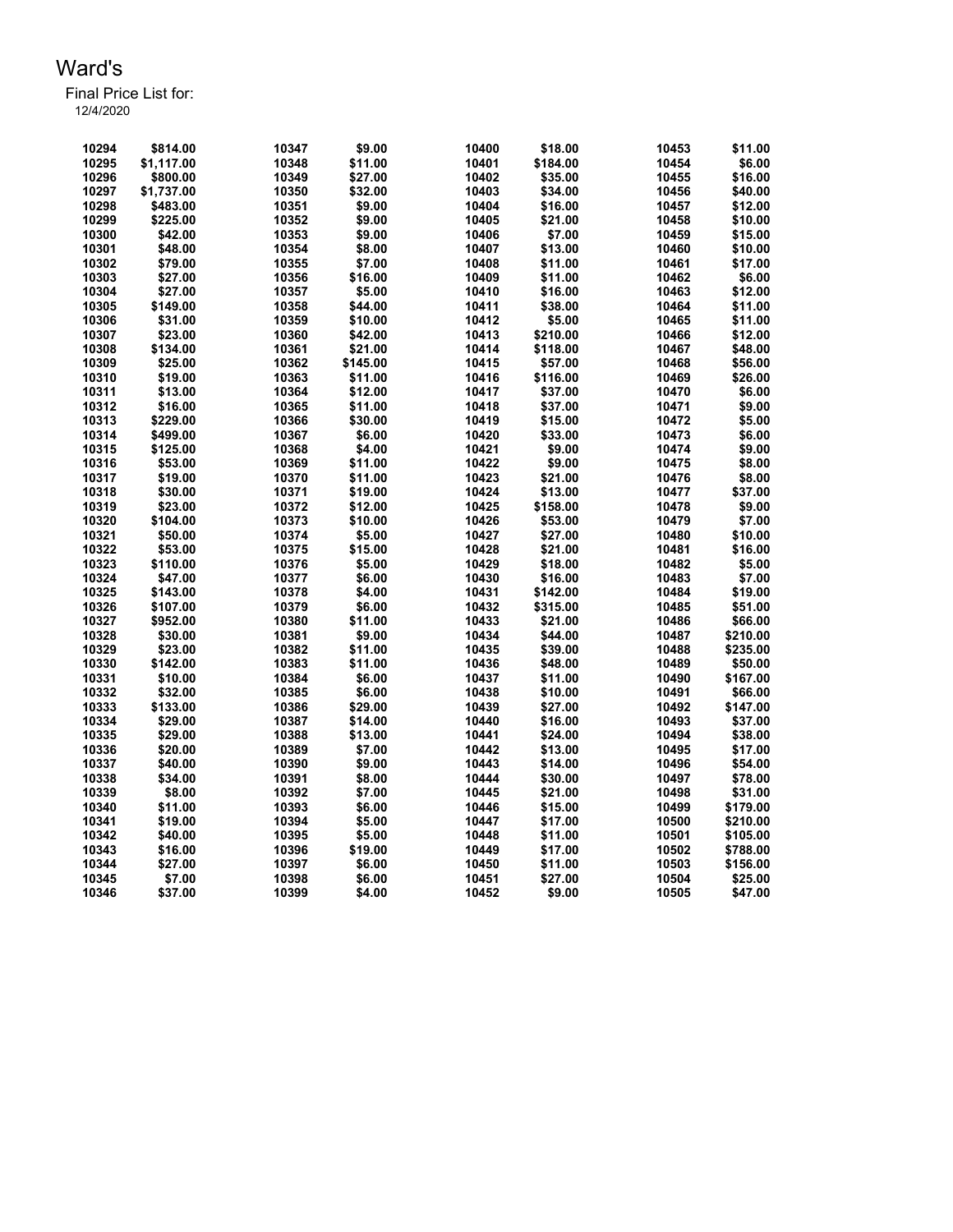Final Price List for: 12/4/2020

| 10506 | \$50.00  | 10559 | \$108.00 | 10612 | \$20.00 | 10665 | \$5.00  |
|-------|----------|-------|----------|-------|---------|-------|---------|
| 10507 | \$8.00   | 10560 | \$59.00  | 10613 | \$7.00  | 10666 | \$21.00 |
| 10508 | \$23.00  | 10561 | \$290.00 | 10614 | \$37.00 | 10667 | \$5.00  |
| 10509 | \$11.00  | 10562 | \$208.00 | 10615 | \$11.00 | 10668 | \$9.00  |
| 10510 | \$23.00  | 10563 | \$147.00 | 10616 | \$20.00 | 10669 | \$9.00  |
| 10511 | \$6.00   | 10564 | \$57.00  | 10617 | \$11.00 | 10670 | \$9.00  |
| 10512 | \$43.00  | 10565 | \$250.00 | 10618 | \$15.00 | 10671 | \$7.00  |
| 10513 | \$96.00  | 10566 | \$89.00  | 10619 | \$19.00 | 10672 | \$4.00  |
| 10514 | \$17.00  | 10567 | \$90.00  | 10620 | \$16.00 | 10673 | \$4.00  |
| 10515 | \$16.00  | 10568 | \$158.00 | 10621 | \$11.00 | 10674 | \$7.00  |
| 10516 | \$32.00  | 10569 | \$86.00  | 10622 | \$13.00 | 10675 | \$9.00  |
| 10517 | \$14.00  | 10570 | \$132.00 | 10623 | \$25.00 | 10676 | \$10.00 |
| 10518 | \$44.00  | 10571 | \$94.00  | 10624 | \$7.00  | 10677 | \$7.00  |
| 10519 | \$28.00  | 10572 | \$37.00  | 10625 | \$11.00 | 10678 | \$19.00 |
| 10520 | \$21.00  | 10573 | \$91.00  | 10626 | \$5.00  | 10679 | \$9.00  |
| 10521 | \$58.00  | 10574 | \$58.00  | 10627 | \$11.00 | 10680 | \$9.00  |
| 10522 | \$19.00  | 10575 | \$132.00 | 10628 | \$18.00 | 10681 | \$7.00  |
| 10523 | \$16.00  | 10576 | \$53.00  | 10629 | \$35.00 | 10682 | \$8.00  |
| 10524 | \$21.00  | 10577 | \$9.00   | 10630 | \$13.00 | 10683 | \$9.00  |
| 10525 | \$25.00  | 10578 | \$13.00  | 10631 | \$21.00 | 10684 | \$7.00  |
| 10526 | \$20.00  | 10579 | \$8.00   | 10632 | \$11.00 | 10685 | \$21.00 |
| 10527 | \$12.00  | 10580 | \$21.00  | 10633 | \$13.00 | 10686 | \$29.00 |
| 10528 | \$6.00   | 10581 | \$32.00  | 10634 | \$10.00 | 10687 | \$28.00 |
| 10529 | \$21.00  | 10582 | \$21.00  | 10635 | \$8.00  | 10688 | \$42.00 |
| 10530 | \$21.00  | 10583 | \$11.00  | 10636 | \$7.00  | 10689 | \$11.00 |
| 10531 | \$13.00  | 10584 | \$13.00  | 10637 | \$24.00 | 10690 | \$13.00 |
| 10532 | \$16.00  | 10585 | \$10.00  | 10638 | \$13.00 | 10691 | \$15.00 |
| 10533 | \$4.00   | 10586 | \$5.00   | 10639 | \$11.00 | 10692 | \$7.00  |
| 10534 | \$19.00  | 10587 | \$17.00  | 10640 | \$14.00 | 10693 | \$8.00  |
| 10535 | \$38.00  | 10588 | \$5.00   | 10641 | \$11.00 | 10694 | \$6.00  |
| 10536 | \$13.00  | 10589 | \$21.00  | 10642 | \$24.00 | 10695 | \$5.00  |
| 10537 | \$11.00  | 10590 | \$25.00  | 10643 | \$17.00 | 10696 | \$13.00 |
| 10538 | \$25.00  | 10591 | \$23.00  | 10644 | \$12.00 | 10697 | \$10.00 |
| 10539 | \$21.00  | 10592 | \$13.00  | 10645 | \$12.00 | 10698 | \$8.00  |
| 10540 | \$23.00  | 10593 | \$17.00  | 10646 | \$5.00  | 10699 | \$10.00 |
| 10541 | \$26.00  | 10594 | \$7.00   | 10647 | \$10.00 | 10700 | \$12.00 |
| 10542 | \$158.00 | 10595 | \$16.00  | 10648 | \$9.00  | 10701 | \$8.00  |
| 10543 | \$146.00 | 10596 | \$13.00  | 10649 | \$20.00 | 10702 | \$10.00 |
| 10544 | \$63.00  | 10597 | \$9.00   | 10650 | \$13.00 | 10703 | \$83.00 |
| 10545 | \$19.00  | 10598 | \$13.00  | 10651 | \$12.00 | 10704 | \$83.00 |
| 10546 | \$7.00   | 10599 | \$16.00  | 10652 | \$7.00  | 10705 | \$11.00 |
| 10547 | \$26.00  | 10600 | \$13.00  | 10653 | \$5.00  | 10706 | \$17.00 |
| 10548 | \$38.00  | 10601 | \$13.00  | 10654 | \$6.00  | 10707 | \$30.00 |
| 10549 | \$28.00  | 10602 | \$21.00  | 10655 | \$5.00  | 10708 | \$18.00 |
| 10550 | \$36.00  | 10603 | \$10.00  | 10656 | \$23.00 | 10709 | \$12.00 |
| 10551 | \$50.00  | 10604 | \$21.00  | 10657 | \$7.00  | 10710 | \$6.00  |
| 10552 | \$11.00  | 10605 | \$14.00  | 10658 | \$16.00 | 10711 | \$9.00  |
| 10553 | \$5.00   | 10606 | \$25.00  | 10659 | \$8.00  | 10712 | \$11.00 |
| 10554 | \$9.00   | 10607 | \$13.00  | 10660 | \$7.00  | 10713 | \$9.00  |
| 10555 | \$37.00  | 10608 | \$19.00  | 10661 | \$6.00  | 10714 | \$16.00 |
| 10556 | \$23.00  | 10609 | \$12.00  | 10662 | \$8.00  | 10715 | \$7.00  |
| 10557 | \$16.00  | 10610 | \$13.00  | 10663 | \$9.00  | 10716 | \$7.00  |
|       |          |       |          |       |         |       |         |

\$115.00 10611 \$11.00 10664 \$5.00 10717 \$13.00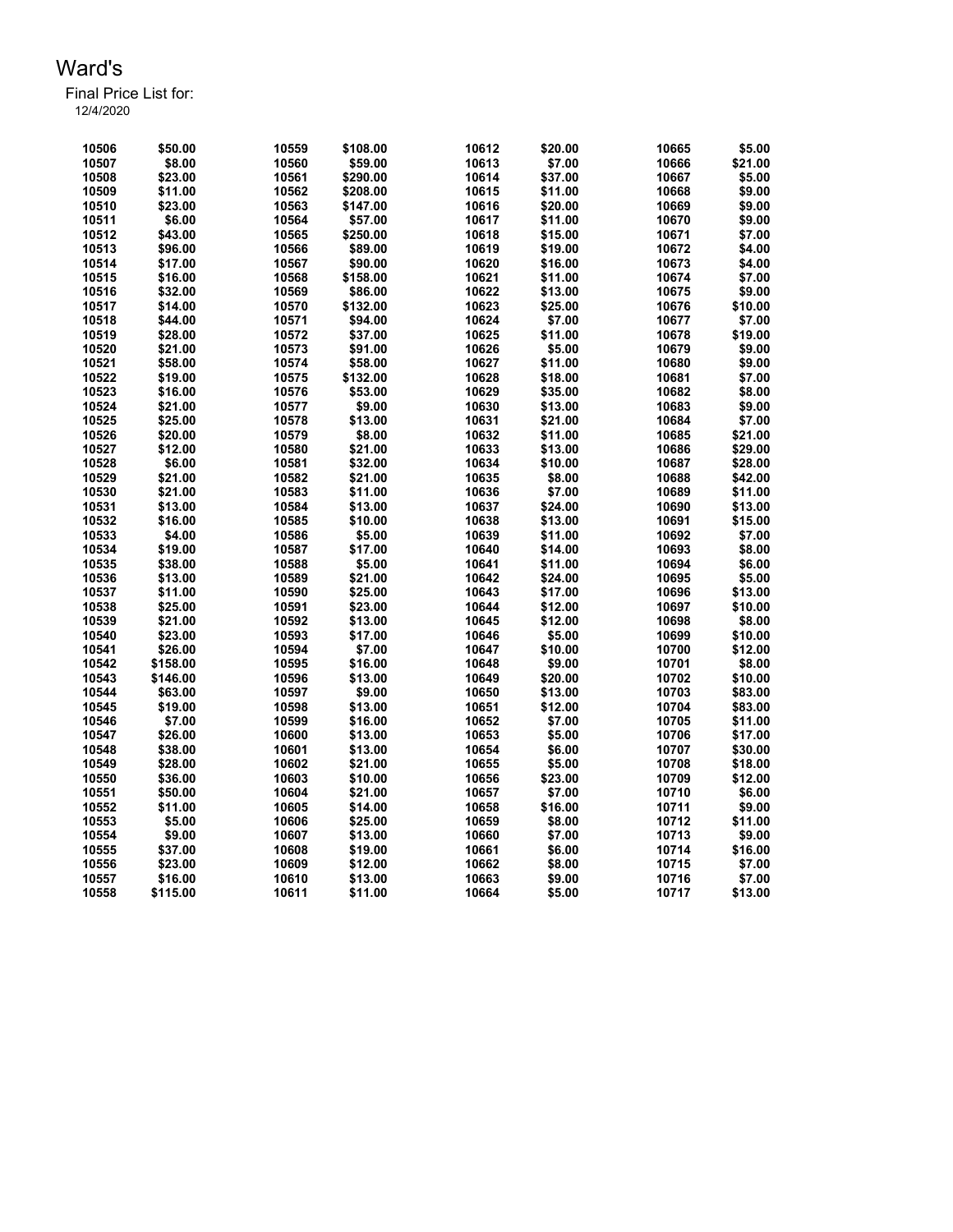| 10718 | \$12.00  | 10771 | \$11.00  | 10824 | \$4.00  | 10877 | \$15.00    |
|-------|----------|-------|----------|-------|---------|-------|------------|
| 10719 | \$9.00   | 10772 | \$13.00  | 10825 | \$12.00 | 10878 | \$78.00    |
| 10720 | \$23.00  | 10773 | \$9.00   | 10826 | \$3.00  | 10879 | \$82.00    |
| 10721 | \$6.00   | 10774 | \$13.00  | 10827 | \$70.00 | 10880 | \$13.00    |
| 10722 | \$11.00  | 10775 | \$11.00  | 10828 | \$22.00 | 10881 | \$101.00   |
| 10723 | \$6.00   | 10776 | \$7.00   | 10829 | \$12.00 | 10882 | \$27.00    |
| 10724 | \$14.00  | 10777 | \$10.00  | 10830 | \$28.00 | 10883 | \$129.00   |
| 10725 | \$12.00  | 10778 | \$15.00  | 10831 | \$17.00 | 10884 | \$21.00    |
| 10726 | \$11.00  | 10779 | \$10.00  | 10832 | \$48.00 | 10885 | \$13.00    |
| 10727 | \$5.00   | 10780 | \$9.00   | 10833 | \$53.00 | 10886 | \$74.00    |
| 10728 | \$20.00  | 10781 | \$6.00   | 10834 | \$20.00 | 10887 | \$11.00    |
| 10729 | \$134.00 | 10782 | \$16.00  | 10835 | \$8.00  | 10888 | \$16.00    |
| 10730 | \$128.00 | 10783 | \$6.00   | 10836 | \$32.00 | 10889 | \$53.00    |
| 10731 | \$125.00 | 10784 | \$13.00  | 10837 | \$9.00  | 10890 | \$19.00    |
| 10732 | \$95.00  | 10785 | \$9.00   | 10838 | \$6.00  | 10891 | \$24.00    |
| 10733 | \$116.00 | 10786 | \$29.00  | 10839 | \$13.00 | 10892 | \$27.00    |
| 10734 | \$94.00  | 10787 | \$11.00  | 10840 | \$38.00 | 10893 | \$10.00    |
| 10735 | \$20.00  | 10788 | \$21.00  | 10841 | \$38.00 | 10894 | \$20.00    |
| 10736 | \$13.00  | 10789 | \$7.00   | 10842 | \$8.00  | 10895 | \$21.00    |
| 10737 | \$6.00   | 10790 | \$7.00   | 10843 | \$4.00  | 10896 | \$10.00    |
| 10738 | \$49.00  | 10791 | \$3.00   | 10844 | \$3.00  | 10897 | \$28.00    |
| 10739 | \$13.00  | 10792 | \$13.00  | 10845 | \$41.00 | 10898 | \$25.00    |
| 10740 | \$89.00  | 10793 | \$15.00  | 10846 | \$15.00 | 10899 | \$21.00    |
| 10741 | \$16.00  | 10794 | \$100.00 | 10847 | \$24.00 | 20010 | \$1,388.00 |
| 10742 | \$15.00  | 10795 | \$11.00  | 10848 | \$24.00 | 20011 | \$234.00   |
| 10743 | \$9.00   | 10796 | \$3.00   | 10849 | \$18.00 | 20012 | \$58.00    |
| 10744 | \$16.00  | 10797 | \$6.00   | 10850 | \$13.00 | 20013 | \$258.00   |
| 10745 | \$42.00  | 10798 | \$7.00   | 10851 | \$29.00 | 20014 | \$158.00   |
| 10746 | \$143.00 | 10799 | \$7.00   | 10852 | \$21.00 | 20015 | \$140.00   |
| 10747 | \$8.00   | 10800 | \$7.00   | 10853 | \$34.00 | 20016 | \$800.00   |
| 10748 | \$11.00  | 10801 | \$7.00   | 10854 | \$21.00 | 20017 | \$121.00   |
| 10749 | \$13.00  | 10802 | \$16.00  | 10855 | \$17.00 | 20018 | \$41.00    |
| 10750 | \$17.00  | 10803 | \$9.00   | 10856 | \$21.00 | 20019 | \$72.00    |
| 10751 | \$11.00  | 10804 | \$8.00   | 10857 | \$11.00 | 20020 | \$79.00    |
| 10752 | \$11.00  | 10805 | \$8.00   | 10858 | \$28.00 | 20021 | \$40.00    |
| 10753 | \$11.00  | 10806 | \$3.00   | 10859 | \$3.00  | 20022 | \$63.00    |
| 10754 | \$13.00  | 10807 | \$17.00  | 10860 | \$13.00 | 20023 | \$53.00    |
| 10755 | \$9.00   | 10808 | \$3.00   | 10861 | \$18.00 | 20024 | \$81.00    |
| 10756 | \$11.00  | 10809 | \$3.00   | 10862 | \$32.00 | 20025 | \$65.00    |
| 10757 | \$14.00  | 10810 | \$9.00   | 10863 | \$21.00 | 20026 | \$86.00    |
| 10758 | \$9.00   | 10811 | \$3.00   | 10864 | \$37.00 | 20027 | \$0.00     |
| 10759 | \$9.00   | 10812 | \$4.00   | 10865 | \$48.00 | 20028 | \$81.00    |
| 10760 | \$11.00  | 10813 | \$3.00   | 10866 | \$23.00 | 20029 | \$159.00   |
| 10761 | \$23.00  | 10814 | \$3.00   | 10867 | \$16.00 | 20030 | \$84.00    |
| 10762 | \$46.00  | 10815 | \$8.00   | 10868 | \$54.00 | 20031 | \$53.00    |
| 10763 | \$17.00  | 10816 | \$7.00   | 10869 | \$16.00 | 20032 | \$163.00   |
| 10764 | \$14.00  | 10817 | \$7.00   | 10870 | \$16.00 | 20033 | \$0.00     |
| 10765 | \$13.00  | 10818 | \$10.00  | 10871 | \$20.00 | 20034 | \$70.00    |
| 10766 | \$17.00  | 10819 | \$4.00   | 10872 | \$45.00 | 20035 | \$65.00    |
| 10767 | \$70.00  | 10820 | \$8.00   | 10873 | \$57.00 | 20036 | \$49.00    |
| 10768 | \$17.00  | 10821 | \$3.00   | 10874 | \$48.00 | 20037 | \$75.00    |
| 10769 | \$4.00   | 10822 | \$7.00   | 10875 | \$35.00 | 20038 | \$0.00     |
| 10770 | \$21.00  | 10823 | \$11.00  | 10876 | \$53.00 | 20039 | \$23.00    |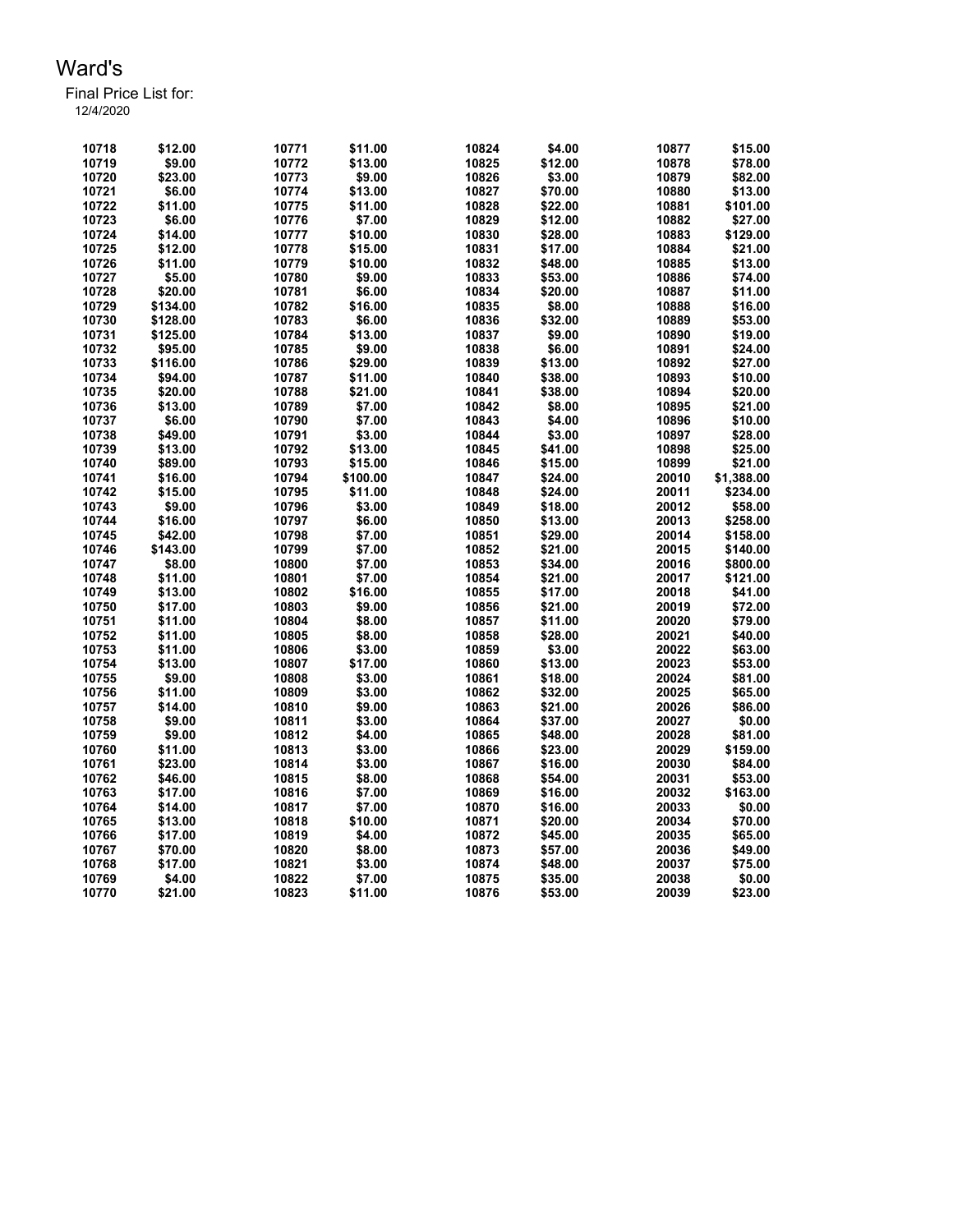| 20040 | \$105.00 | 20093 | \$30.00  | 20146 | \$18.00  | 20199 | \$10.00  |
|-------|----------|-------|----------|-------|----------|-------|----------|
| 20041 | \$42.00  | 20094 | \$30.00  | 20147 | \$10.00  | 20200 | \$21.00  |
| 20042 | \$170.00 | 20095 | \$10.00  | 20148 | \$9.00   | 20201 | \$10.00  |
| 20043 | \$127.00 | 20096 | \$0.00   | 20149 | \$16.00  | 20202 | \$10.00  |
| 20044 | \$88.00  | 20097 | \$21.00  | 20150 | \$7.00   | 20203 | \$10.00  |
| 20045 | \$0.00   | 20098 | \$25.00  | 20151 | \$27.00  | 20204 | \$35.00  |
| 20046 | \$40.00  | 20099 | \$16.00  | 20152 | \$24.00  | 20205 | \$15.00  |
| 20047 | \$40.00  | 20100 | \$10.00  | 20153 | \$37.00  | 20206 | \$5.00   |
| 20048 | \$90.00  | 20101 | \$73.00  | 20154 | \$12.00  | 20207 | \$5.00   |
| 20049 | \$0.00   | 20102 | \$11.00  | 20155 | \$34.00  | 20208 | \$20.00  |
| 20050 | \$35.00  | 20103 | \$9.00   | 20156 | \$71.00  | 20209 | \$9.00   |
| 20051 | \$25.00  | 20104 | \$8.00   | 20157 | \$39.00  | 20210 | \$19.00  |
| 20052 | \$40.00  | 20105 | \$11.00  | 20158 | \$53.00  | 20211 | \$16.00  |
| 20053 | \$29.00  | 20106 | \$10.00  | 20159 | \$33.00  | 20212 | \$5.00   |
| 20054 | \$32.00  | 20107 | \$10.00  | 20160 | \$25.00  | 20213 | \$12.00  |
| 20055 | \$75.00  | 20108 | \$42.00  | 20161 | \$37.00  | 20214 | \$9.00   |
| 20056 | \$30.00  | 20109 | \$49.00  | 20162 | \$30.00  | 20215 | \$18.00  |
| 20057 | \$40.00  | 20110 | \$40.00  | 20163 | \$20.00  | 20216 | \$19.00  |
| 20058 | \$121.00 | 20111 | \$29.00  | 20164 | \$248.00 | 20217 | \$15.00  |
| 20059 | \$75.00  | 20112 | \$18.00  | 20165 | \$184.00 | 20218 | \$0.00   |
| 20060 | \$184.00 | 20113 | \$29.00  | 20166 | \$90.00  | 20219 | \$32.00  |
| 20061 | \$87.00  | 20114 | \$31.00  | 20167 | \$25.00  | 20220 | \$12.00  |
| 20062 | \$111.00 | 20115 | \$19.00  | 20168 | \$63.00  | 20221 | \$5.00   |
| 20063 | \$132.00 | 20116 | \$13.00  | 20169 | \$53.00  | 20222 | \$5.00   |
| 20064 | \$105.00 | 20117 | \$27.00  | 20170 | \$93.00  | 20223 | \$5.00   |
| 20065 | \$65.00  | 20118 | \$31.00  | 20171 | \$45.00  | 20224 | \$11.00  |
| 20066 | \$71.00  | 20119 | \$10.00  | 20172 | \$0.00   | 20225 | \$11.00  |
| 20067 | \$513.00 | 20120 | \$10.00  | 20173 | \$79.00  | 20226 | \$13.00  |
| 20068 | \$50.00  | 20121 | \$10.00  | 20174 | \$100.00 | 20227 | \$5.00   |
| 20069 | \$47.00  | 20122 | \$55.00  | 20175 | \$322.00 | 20228 | \$7.00   |
| 20070 | \$44.00  | 20123 | \$5.00   | 20176 | \$93.00  | 20229 | \$18.00  |
| 20071 | \$58.00  | 20124 | \$35.00  | 20177 | \$10.00  | 20230 | \$11.00  |
| 20072 | \$69.00  | 20125 | \$0.00   | 20178 | \$37.00  | 20231 | \$21.00  |
| 20073 | \$0.00   | 20126 | \$16.00  | 20179 | \$105.00 | 20232 | \$9.00   |
| 20074 | \$58.00  | 20127 | \$25.00  | 20180 | \$0.00   | 20233 | \$9.00   |
| 20075 | \$103.00 | 20128 | \$16.00  | 20181 | \$15.00  | 20234 | \$16.00  |
| 20076 | \$27.00  | 20129 | \$32.00  | 20182 | \$13.00  | 20235 | \$195.00 |
| 20077 | \$42.00  | 20130 | \$10.00  | 20183 | \$23.00  | 20236 | \$6.00   |
| 20078 | \$30.00  | 20131 | \$36.00  | 20184 | \$5.00   | 20237 | \$24.00  |
| 20079 | \$70.00  | 20132 | \$174.00 | 20185 | \$37.00  | 20238 | \$31.00  |
| 20080 | \$42.00  | 20133 | \$44.00  | 20186 | \$18.00  | 20239 | \$5.00   |
| 20081 | \$0.00   | 20134 | \$11.00  | 20187 | \$5.00   | 20240 | \$12.00  |
| 20082 | \$40.00  | 20135 | \$22.00  | 20188 | \$15.00  | 20241 | \$9.00   |
| 20083 | \$0.00   | 20136 | \$29.00  | 20189 | \$33.00  | 20242 | \$21.00  |
| 20084 | \$46.00  | 20137 | \$5.00   | 20190 | \$12.00  | 20243 | \$21.00  |
| 20085 | \$32.00  | 20138 | \$26.00  | 20191 | \$69.00  | 20244 | \$17.00  |
| 20086 | \$46.00  | 20139 | \$33.00  | 20192 | \$44.00  | 20245 | \$18.00  |
| 20087 | \$158.00 | 20140 | \$29.00  | 20193 | \$32.00  | 20246 | \$42.00  |
| 20088 | \$106.00 | 20141 | \$19.00  | 20194 | \$27.00  | 20247 | \$5.00   |
| 20089 | \$205.00 | 20142 | \$21.00  | 20195 | \$58.00  | 20248 | \$6.00   |
| 20090 | \$27.00  | 20143 | \$10.00  | 20196 | \$37.00  | 20249 | \$11.00  |
| 20091 | \$42.00  | 20144 | \$5.00   | 20197 | \$22.00  | 20250 | \$11.00  |
| 20092 | \$51.00  | 20145 | \$17.00  | 20198 | \$5.00   | 20251 | \$37.00  |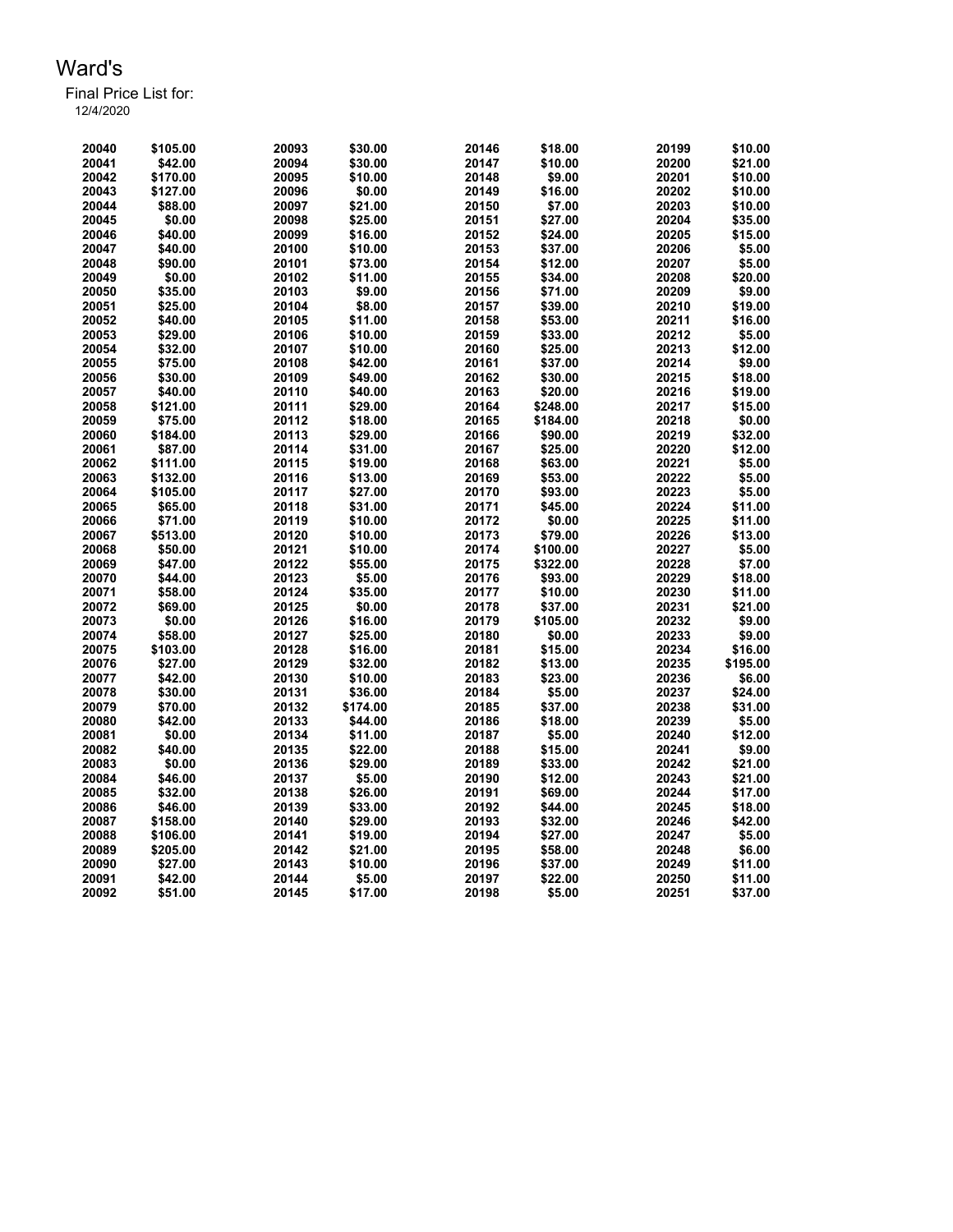Final Price List for:

| 20252 | \$27.00  | 20305 | \$40.00  | 20358 | \$69.00  | 20411 | \$79.00  |
|-------|----------|-------|----------|-------|----------|-------|----------|
| 20253 | \$27.00  | 20306 | \$44.00  | 20359 | \$263.00 | 20412 | \$15.00  |
| 20254 | \$12.00  | 20307 | \$37.00  | 20360 | \$263.00 | 20413 | \$15.00  |
| 20255 | \$24.00  | 20308 | \$56.00  | 20361 | \$419.00 | 20414 | \$74.00  |
| 20256 | \$57.00  | 20309 | \$42.00  | 20362 | \$24.00  | 20415 | \$105.00 |
| 20257 | \$47.00  | 20310 | \$27.00  | 20363 | \$50.00  | 20416 | \$13.00  |
| 20258 | \$20.00  | 20311 | \$28.00  | 20364 | \$38.00  | 20417 | \$13.00  |
| 20259 | \$40.00  | 20312 | \$24.00  | 20365 | \$79.00  | 20418 | \$29.00  |
| 20260 | \$112.00 | 20313 | \$71.00  | 20366 | \$21.00  | 20419 | \$117.00 |
|       |          |       |          | 20367 |          |       | \$50.00  |
| 20261 | \$25.00  | 20314 | \$42.00  |       | \$226.00 | 20420 |          |
| 20262 | \$21.00  | 20315 | \$21.00  | 20368 | \$29.00  | 20421 | \$63.00  |
| 20263 | \$234.00 | 20316 | \$10.00  | 20369 | \$16.00  | 20422 | \$24.00  |
| 20264 | \$205.00 | 20317 | \$5.00   | 20370 | \$9.00   | 20423 | \$16.00  |
| 20265 | \$42.00  | 20318 | \$5.00   | 20371 | \$9.00   | 20424 | \$34.00  |
| 20266 | \$44.00  | 20319 | \$15.00  | 20372 | \$8.00   | 20425 | \$69.00  |
| 20267 | \$48.00  | 20320 | \$32.00  | 20373 | \$6.00   | 20426 | \$21.00  |
| 20268 | \$27.00  | 20321 | \$21.00  | 20374 | \$6.00   | 20427 | \$18.00  |
| 20269 | \$19.00  | 20322 | \$12.00  | 20375 | \$184.00 | 20428 | \$47.00  |
| 20270 | \$86.00  | 20323 | \$10.00  | 20376 | \$23.00  | 20429 | \$37.00  |
| 20271 | \$315.00 | 20324 | \$10.00  | 20377 | \$21.00  | 20430 | \$54.00  |
| 20272 | \$210.00 | 20325 | \$21.00  | 20378 | \$10.00  | 20431 | \$40.00  |
| 20273 | \$84.00  | 20326 | \$33.00  | 20379 | \$6.00   | 20432 | \$79.00  |
| 20274 | \$105.00 | 20327 | \$7.00   | 20380 | \$24.00  | 20433 | \$89.00  |
| 20275 | \$37.00  | 20328 | \$21.00  | 20381 | \$31.00  | 20434 | \$80.00  |
|       |          |       |          |       |          |       |          |
| 20276 | \$111.00 | 20329 | \$15.00  | 20382 | \$0.00   | 20435 | \$9.00   |
| 20277 | \$34.00  | 20330 | \$42.00  | 20383 | \$5.00   | 20436 | \$8.00   |
| 20278 | \$47.00  | 20331 | \$80.00  | 20384 | \$9.00   | 20437 | \$25.00  |
| 20279 | \$42.00  | 20332 | \$21.00  | 20385 | \$7.00   | 20438 | \$5.00   |
| 20280 | \$82.00  | 20333 | \$21.00  | 20386 | \$9.00   | 20439 | \$18.00  |
| 20281 | \$96.00  | 20334 | \$10.00  | 20387 | \$8.00   | 20440 | \$36.00  |
| 20282 | \$25.00  | 20335 | \$60.00  | 20388 | \$13.00  | 20441 | \$28.00  |
| 20283 | \$25.00  | 20336 | \$8.00   | 20389 | \$25.00  | 20442 | \$15.00  |
| 20284 | \$116.00 | 20337 | \$17.00  | 20390 | \$7.00   | 20443 | \$30.00  |
| 20285 | \$79.00  | 20338 | \$7.00   | 20391 | \$27.00  | 20444 | \$29.00  |
| 20286 | \$42.00  | 20339 | \$21.00  | 20392 | \$21.00  | 20445 | \$6.00   |
| 20287 | \$70.00  | 20340 | \$7.00   | 20393 | \$18.00  | 20446 | \$6.00   |
| 20288 | \$368.00 | 20341 | \$18.00  | 20394 | \$30.00  | 20447 | \$5.00   |
| 20289 | \$221.00 | 20342 | \$132.00 | 20395 | \$27.00  | 20448 | \$5.00   |
| 20290 | \$37.00  | 20343 | \$5.00   | 20396 | \$315.00 | 20449 | \$9.00   |
| 20291 | \$158.00 | 20344 | \$37.00  | 20397 | \$42.00  | 20450 | \$5.00   |
| 20292 | \$14.00  | 20345 | \$6.00   | 20398 | \$137.00 | 20451 | \$8.00   |
| 20293 | \$92.00  | 20346 | \$32.00  | 20399 |          |       | \$0.00   |
|       |          |       |          |       | \$184.00 | 20452 |          |
| 20294 | \$21.00  | 20347 | \$10.00  | 20400 | \$41.00  | 20453 | \$51.00  |
| 20295 | \$15.00  | 20348 | \$6.00   | 20401 | \$175.00 | 20454 | \$32.00  |
| 20296 | \$32.00  | 20349 | \$49.00  | 20402 | \$55.00  | 20455 | \$18.00  |
| 20297 | \$27.00  | 20350 | \$27.00  | 20403 | \$22.00  | 20456 | \$42.00  |
| 20298 | \$37.00  | 20351 | \$45.00  | 20404 | \$41.00  | 20457 | \$42.00  |
| 20299 | \$74.00  | 20352 | \$21.00  | 20405 | \$10.00  | 20458 | \$44.00  |
| 20300 | \$27.00  | 20353 | \$15.00  | 20406 | \$10.00  | 20459 | \$63.00  |
| 20301 | \$10.00  | 20354 | \$5.00   | 20407 | \$18.00  | 20460 | \$46.00  |
| 20302 | \$58.00  | 20355 | \$7.00   | 20408 | \$11.00  | 20461 | \$7.00   |
| 20303 | \$111.00 | 20356 | \$27.00  | 20409 | \$12.00  | 20462 | \$16.00  |
| 20304 | \$38.00  | 20357 | \$58.00  | 20410 | \$21.00  | 20463 | \$29.00  |
|       |          |       |          |       |          |       |          |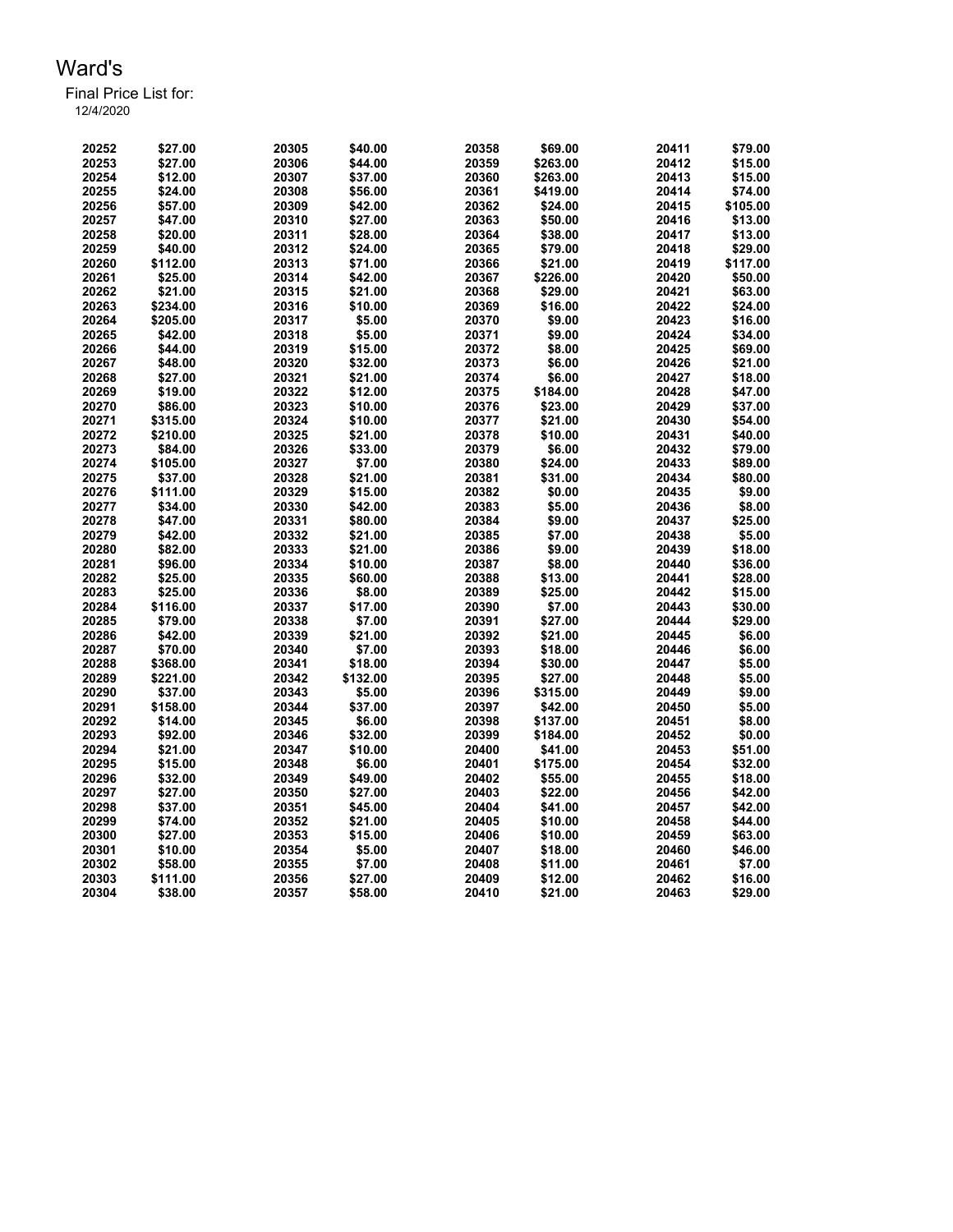Final Price List for: 12/4/2020

> \$13.00 20517 \$81.00 20570 \$24.00 20623 \$5.00 \$32.00 20518 \$42.00 20571 \$11.00 20624 \$21.00 \$7.00 20519 \$37.00 20572 \$37.00 20625 \$13.00 \$9.00 20520 \$65.00 20573 \$17.00 20626 \$7.00 \$6.00 20521 \$24.00 20574 \$6.00 20627 \$7.00 \$6.00 20522 \$10.00 20575 \$13.00 20628 \$16.00 \$9.00 20523 \$11.00 20576 \$25.00 20629 \$10.00 \$20.00 20524 \$17.00 20577 \$10.00 20630 \$8.00 \$6.00 20525 \$28.00 20578 \$13.00 20631 \$5.00 \$6.00 20526 \$6.00 20579 \$5.00 20632 \$0.00 \$6.00 20527 \$23.00 20580 \$44.00 20633 \$7.00 \$46.00 20528 \$25.00 20581 \$19.00 20634 \$7.00 \$9.00 20529 \$30.00 20582 \$37.00 20635 \$7.00 \$137.00 20530 \$26.00 20583 \$5.00 20636 \$8.00 \$105.00 20531 \$11.00 20584 \$11.00 20637 \$19.00 \$158.00 20532 \$111.00 20585 \$16.00 20638 \$21.00 \$98.00 20533 \$36.00 20586 \$16.00 20639 \$12.00 \$0.00 20534 \$153.00 20587 \$16.00 20640 \$20.00 \$42.00 20535 \$21.00 20588 \$36.00 20641 \$23.00 \$56.00 20536 \$30.00 20589 \$69.00 20642 \$32.00 \$24.00 20537 \$32.00 20590 \$13.00 20643 \$15.00 \$37.00 20538 \$21.00 20591 \$13.00 20644 \$158.00 \$25.00 20539 \$13.00 20592 \$88.00 20645 \$15.00 \$15.00 20540 \$6.00 20593 \$21.00 20646 \$11.00 \$16.00 20541 \$45.00 20594 \$16.00 20647 \$16.00 \$20.00 20542 \$30.00 20595 \$27.00 20648 \$48.00 \$23.00 20543 \$10.00 20596 \$10.00 20649 \$21.00 \$20.00 20544 \$10.00 20597 \$48.00 20650 \$5.00 \$79.00 20545 \$25.00 20598 \$54.00 20651 \$29.00 \$94.00 20546 \$37.00 20599 \$37.00 20652 \$20.00 \$20.00 20547 \$10.00 20600 \$20.00 20653 \$30.00 \$103.00 20548 \$13.00 20601 \$16.00 20654 \$16.00 \$15.00 20549 \$70.00 20602 \$11.00 20655 \$21.00 \$166.00 20550 \$35.00 20603 \$32.00 20656 \$13.00 \$10.00 20551 \$6.00 20604 \$5.00 20657 \$10.00 \$23.00 20552 \$27.00 20605 \$6.00 20658 \$8.00 \$40.00 20553 \$13.00 20606 \$13.00 20659 \$33.00 \$20.00 20554 \$35.00 20607 \$10.00 20660 \$26.00 \$126.00 20555 \$53.00 20608 \$28.00 20661 \$16.00 \$11.00 20556 \$11.00 20609 \$25.00 20662 \$11.00 \$24.00 20557 \$7.00 20610 \$39.00 20663 \$11.00 \$8.00 20558 \$23.00 20611 \$65.00 20664 \$16.00 \$10.00 20559 \$16.00 20612 \$21.00 20665 \$0.00 \$10.00 20560 \$33.00 20613 \$32.00 20666 \$35.00 \$42.00 20561 \$58.00 20614 \$21.00 20667 \$65.00 \$63.00 20562 \$58.00 20615 \$12.00 20668 \$42.00 \$47.00 20563 \$30.00 20616 \$21.00 20669 \$42.00 \$30.00 20564 \$38.00 20617 \$76.00 20670 \$27.00 \$42.00 20565 \$41.00 20618 \$76.00 20671 \$42.00 \$15.00 20566 \$60.00 20619 \$76.00 20672 \$50.00 \$74.00 20567 \$32.00 20620 \$21.00 20673 \$50.00 \$38.00 20568 \$10.00 20621 \$5.00 20674 \$50.00 \$69.00 20569 \$5.00 20622 \$16.00 20675 \$47.00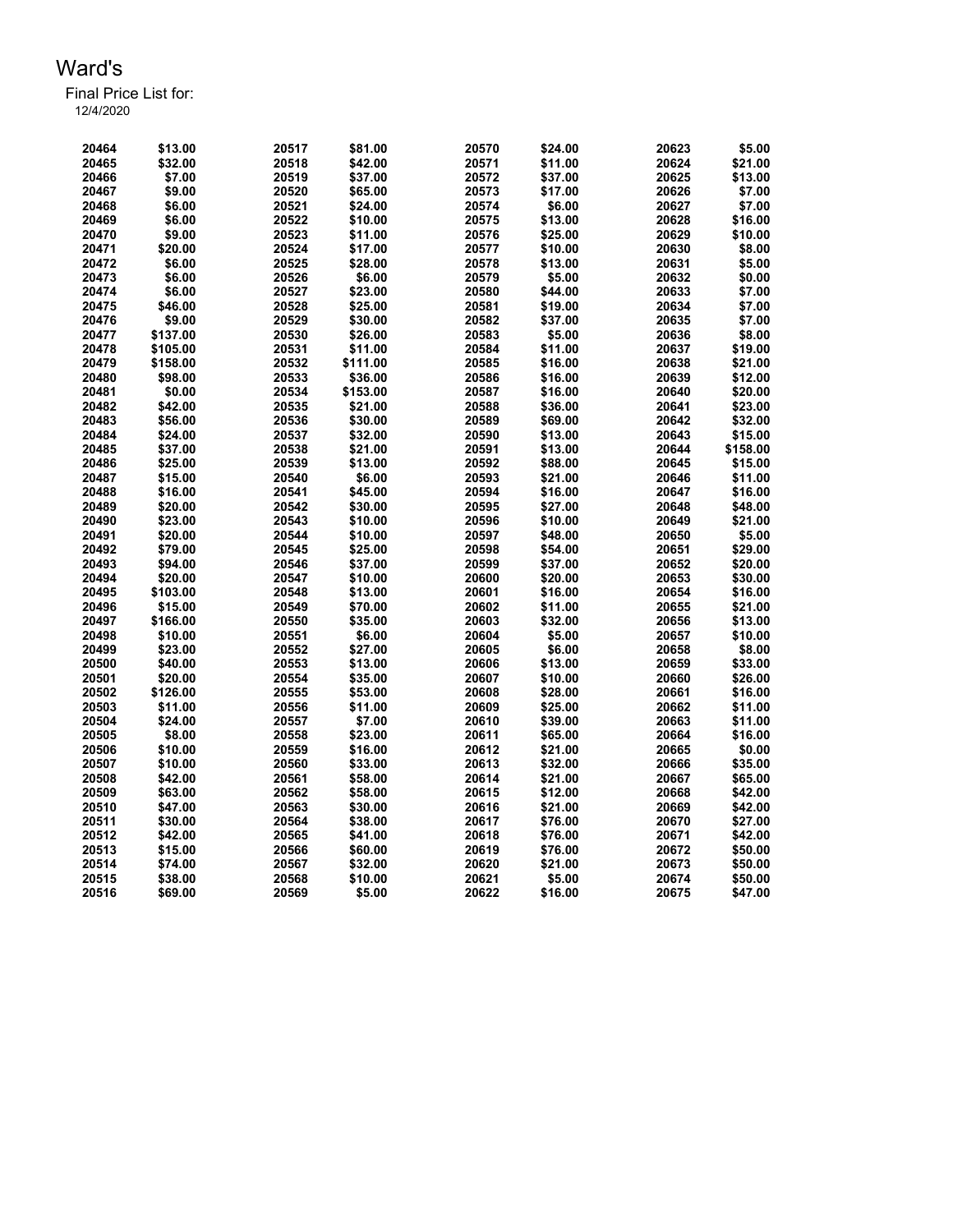Final Price List for:

| 12/4/2020 |  |  |  |
|-----------|--|--|--|
|           |  |  |  |

| 20676 | \$23.00  | 20729 | \$95.00  | 20782 | \$0.00  | 20835 | \$5.00  |
|-------|----------|-------|----------|-------|---------|-------|---------|
| 20677 | \$11.00  | 20730 | \$5.00   | 20783 | \$0.00  | 20836 | \$5.00  |
| 20678 | \$10.00  | 20731 | \$53.00  | 20784 | \$35.00 | 20837 | \$7.00  |
| 20679 | \$15.00  | 20732 | \$93.00  | 20785 | \$7.00  | 20838 | \$11.00 |
| 20680 | \$25.00  | 20733 | \$24.00  | 20786 | \$16.00 | 20839 | \$5.00  |
| 20681 | \$0.00   | 20734 | \$100.00 | 20787 | \$6.00  | 20840 | \$12.00 |
| 20682 | \$45.00  | 20735 | \$27.00  | 20788 | \$13.00 | 20841 | \$11.00 |
| 20683 | \$12.00  | 20736 | \$31.00  | 20789 | \$8.00  | 20842 | \$5.00  |
| 20684 | \$11.00  | 20737 | \$11.00  | 20790 | \$11.00 | 20843 | \$5.00  |
| 20685 | \$5.00   | 20738 | \$11.00  | 20791 | \$20.00 | 20844 | \$10.00 |
| 20686 | \$13.00  | 20739 | \$17.00  | 20792 | \$8.00  | 20845 | \$5.00  |
| 20687 | \$11.00  | 20740 | \$12.00  | 20793 | \$6.00  | 20846 | \$5.00  |
| 20688 | \$28.00  | 20741 | \$6.00   | 20794 | \$6.00  | 20847 | \$11.00 |
| 20689 | \$0.00   | 20742 | \$11.00  | 20795 | \$8.00  | 20848 | \$5.00  |
| 20690 | \$20.00  | 20743 | \$10.00  | 20796 | \$16.00 | 20849 | \$21.00 |
| 20691 | \$8.00   | 20744 | \$0.00   | 20797 | \$5.00  | 20850 | \$27.00 |
| 20692 | \$0.00   | 20745 | \$15.00  | 20798 | \$10.00 | 20851 | \$5.00  |
| 20693 | \$8.00   | 20746 | \$16.00  | 20799 | \$11.00 | 20852 | \$5.00  |
| 20694 | \$0.00   | 20747 | \$5.00   | 20800 | \$9.00  | 20853 | \$6.00  |
| 20695 | \$21.00  | 20748 | \$7.00   | 20801 | \$11.00 | 20854 | \$5.00  |
| 20696 | \$7.00   | 20749 | \$18.00  | 20802 | \$6.00  | 20855 | \$11.00 |
| 20697 | \$14.00  | 20750 | \$27.00  | 20803 | \$11.00 | 20856 | \$47.00 |
| 20698 | \$51.00  | 20751 | \$31.00  | 20804 | \$6.00  | 20857 | \$6.00  |
| 20699 | \$8.00   | 20752 | \$30.00  | 20805 | \$10.00 | 20858 | \$27.00 |
| 20700 | \$6.00   | 20753 | \$5.00   | 20806 | \$28.00 | 20859 | \$5.00  |
| 20701 | \$5.00   | 20754 | \$10.00  | 20807 | \$11.00 | 20860 | \$11.00 |
| 20702 | \$16.00  | 20755 | \$5.00   | 20808 | \$47.00 | 20861 | \$5.00  |
| 20703 | \$5.00   | 20756 | \$18.00  | 20809 | \$11.00 | 20862 | \$9.00  |
| 20704 | \$13.00  | 20757 | \$10.00  | 20810 | \$56.00 | 20863 | \$9.00  |
| 20705 | \$160.00 | 20758 | \$71.00  | 20811 | \$13.00 | 20864 | \$10.00 |
| 20706 | \$16.00  | 20759 | \$37.00  | 20812 | \$7.00  | 20865 | \$11.00 |
| 20707 | \$20.00  | 20760 | \$37.00  | 20813 | \$7.00  | 20866 | \$5.00  |
| 20708 | \$105.00 | 20761 | \$20.00  | 20814 | \$6.00  | 20867 | \$5.00  |
| 20709 | \$0.00   | 20762 | \$20.00  | 20815 | \$8.00  | 20868 | \$10.00 |
| 20710 | \$5.00   | 20763 | \$79.00  | 20816 | \$15.00 | 20869 | \$16.00 |
| 20711 | \$16.00  | 20764 | \$80.00  | 20817 | \$5.00  | 20870 | \$23.00 |
| 20712 | \$5.00   | 20765 | \$24.00  | 20818 | \$5.00  | 20871 | \$5.00  |
| 20713 | \$5.00   | 20766 | \$24.00  | 20819 | \$21.00 | 20872 | \$12.00 |
| 20714 | \$210.00 | 20767 | \$20.00  | 20820 | \$44.00 | 20873 | \$11.00 |
| 20715 | \$20.00  | 20768 | \$11.00  | 20821 | \$24.00 | 20874 | \$9.00  |
| 20716 | \$32.00  | 20769 | \$12.00  | 20822 | \$19.00 | 20875 | \$5.00  |
| 20717 | \$9.00   | 20770 | \$15.00  | 20823 | \$5.00  | 20876 | \$5.00  |
| 20718 | \$15.00  | 20771 | \$24.00  | 20824 | \$32.00 | 20877 | \$5.00  |
| 20719 | \$6.00   | 20772 | \$8.00   | 20825 | \$11.00 | 20878 | \$19.00 |
| 20720 | \$21.00  | 20773 | \$24.00  | 20826 | \$11.00 | 20879 | \$5.00  |
| 20721 | \$9.00   | 20774 | \$25.00  | 20827 | \$23.00 | 20880 | \$5.00  |
| 20722 | \$8.00   | 20775 | \$5.00   | 20828 | \$16.00 | 20881 | \$28.00 |
| 20723 | \$8.00   | 20776 | \$10.00  | 20829 | \$30.00 | 20882 | \$5.00  |
| 20724 | \$8.00   | 20777 | \$23.00  | 20830 | \$19.00 | 20883 | \$5.00  |
| 20725 | \$53.00  | 20778 | \$21.00  | 20831 | \$15.00 | 20884 | \$6.00  |
| 20726 | \$11.00  | 20779 | \$9.00   | 20832 | \$24.00 | 20885 | \$5.00  |
| 20727 | \$25.00  | 20780 | \$5.00   | 20833 | \$21.00 | 20886 | \$5.00  |
| 20728 | \$10.00  | 20781 | \$27.00  | 20834 | \$44.00 | 20887 | \$5.00  |
|       |          |       |          |       |         |       |         |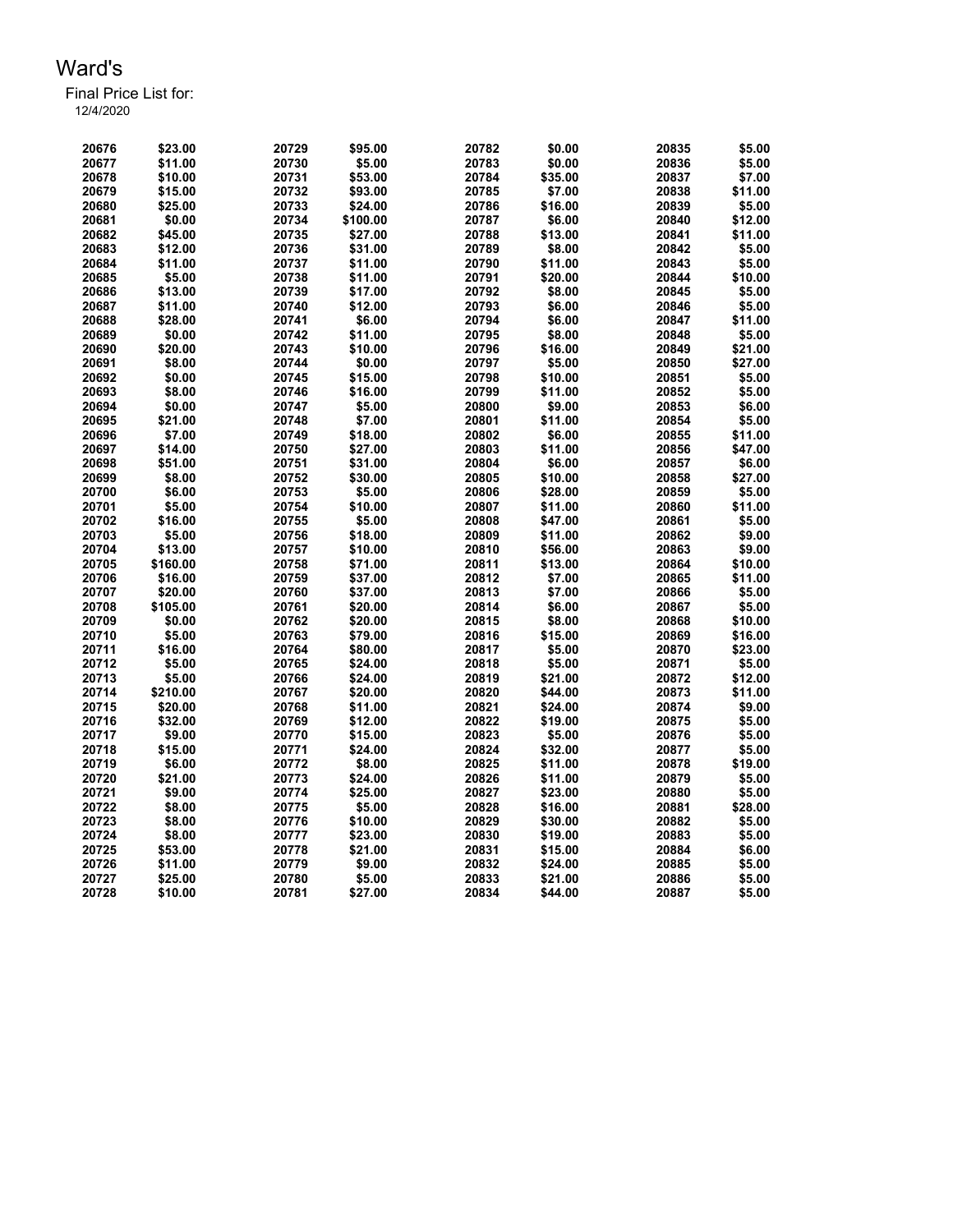Final Price List for: 12/4/2020

> \$19.00 20941 \$9.00 20994 \$80.00 21047 \$9.00 \$46.00 20942 \$10.00 20995 \$42.00 21048 \$21.00 \$5.00 20943 \$6.00 20996 \$8.00 21049 \$14.00 \$6.00 20944 \$11.00 20997 \$27.00 21050 \$7.00 \$11.00 20945 \$11.00 20998 \$10.00 21051 \$15.00 \$14.00 20946 \$9.00 20999 \$28.00 21052 \$4.00 \$11.00 20947 \$10.00 21000 \$5.00 21053 \$12.00 \$6.00 20948 \$8.00 21001 \$63.00 21054 \$5.00 \$15.00 20949 \$7.00 21002 \$13.00 21055 \$16.00 \$48.00 20950 \$16.00 21003 \$12.00 21056 \$48.00 \$19.00 20951 \$13.00 21004 \$29.00 21057 \$58.00 \$23.00 20952 \$17.00 21005 \$8.00 21058 \$4.00 \$53.00 20953 \$9.00 21006 \$30.00 21059 \$15.00 \$28.00 20954 \$11.00 21007 \$21.00 21060 \$7.00 \$41.00 20955 \$16.00 21008 \$37.00 21061 \$6.00 \$17.00 20956 \$15.00 21009 \$15.00 21062 \$6.00 \$11.00 20957 \$10.00 21010 \$12.00 21063 \$4.00 \$25.00 20958 \$21.00 21011 \$11.00 21064 \$3.00 \$59.00 20959 \$27.00 21012 \$16.00 21065 \$13.00 \$48.00 20960 \$21.00 21013 \$8.00 21066 \$9.00 \$45.00 20961 \$32.00 21014 \$10.00 21067 \$6.00 \$42.00 20962 \$8.00 21015 \$10.00 21068 \$8.00 \$53.00 20963 \$21.00 21016 \$8.00 21069 \$13.00 \$70.00 20964 \$8.00 21017 \$25.00 21070 \$6.00 \$8.00 20965 \$93.00 21018 \$19.00 21071 \$27.00 \$16.00 20966 \$11.00 21019 \$13.00 21072 \$13.00 \$8.00 20967 \$18.00 21020 \$32.00 21073 \$15.00 \$11.00 20968 \$30.00 21021 \$12.00 21074 \$16.00 \$25.00 20969 \$29.00 21022 \$13.00 21075 \$8.00 \$19.00 20970 \$8.00 21023 \$18.00 21076 \$19.00 \$47.00 20971 \$24.00 21024 \$17.00 21077 \$7.00 \$32.00 20972 \$26.00 21025 \$13.00 21078 \$16.00 \$27.00 20973 \$7.00 21026 \$16.00 21079 \$10.00 \$19.00 20974 \$14.00 21027 \$22.00 21080 \$28.00 \$13.00 20975 \$34.00 21028 \$28.00 21081 \$6.00 \$16.00 20976 \$27.00 21029 \$14.00 21082 \$59.00 \$21.00 20977 \$46.00 21030 \$23.00 21083 \$5.00 \$24.00 20978 \$16.00 21031 \$13.00 21084 \$21.00 \$19.00 20979 \$24.00 21032 \$19.00 21085 \$42.00 \$16.00 20980 \$12.00 21033 \$21.00 21086 \$21.00 \$13.00 20981 \$20.00 21034 \$37.00 21087 \$12.00 \$14.00 20982 \$14.00 21035 \$13.00 21088 \$15.00 \$9.00 20983 \$12.00 21036 \$14.00 21089 \$11.00 \$8.00 20984 \$17.00 21037 \$25.00 21090 \$11.00 \$7.00 20985 \$13.00 21038 \$16.00 21091 \$45.00 \$19.00 20986 \$37.00 21039 \$26.00 21092 \$27.00 \$8.00 20987 \$13.00 21040 \$15.00 21093 \$12.00 \$67.00 20988 \$25.00 21041 \$21.00 21094 \$14.00 \$16.00 20989 \$10.00 21042 \$32.00 21095 \$15.00 \$11.00 20990 \$24.00 21043 \$21.00 21096 \$9.00

> \$16.00 20991 \$27.00 21044 \$9.00 21097 \$14.00 \$24.00 20992 \$9.00 21045 \$11.00 21098 \$16.00 \$11.00 20993 \$32.00 21046 \$11.00 21099 \$12.00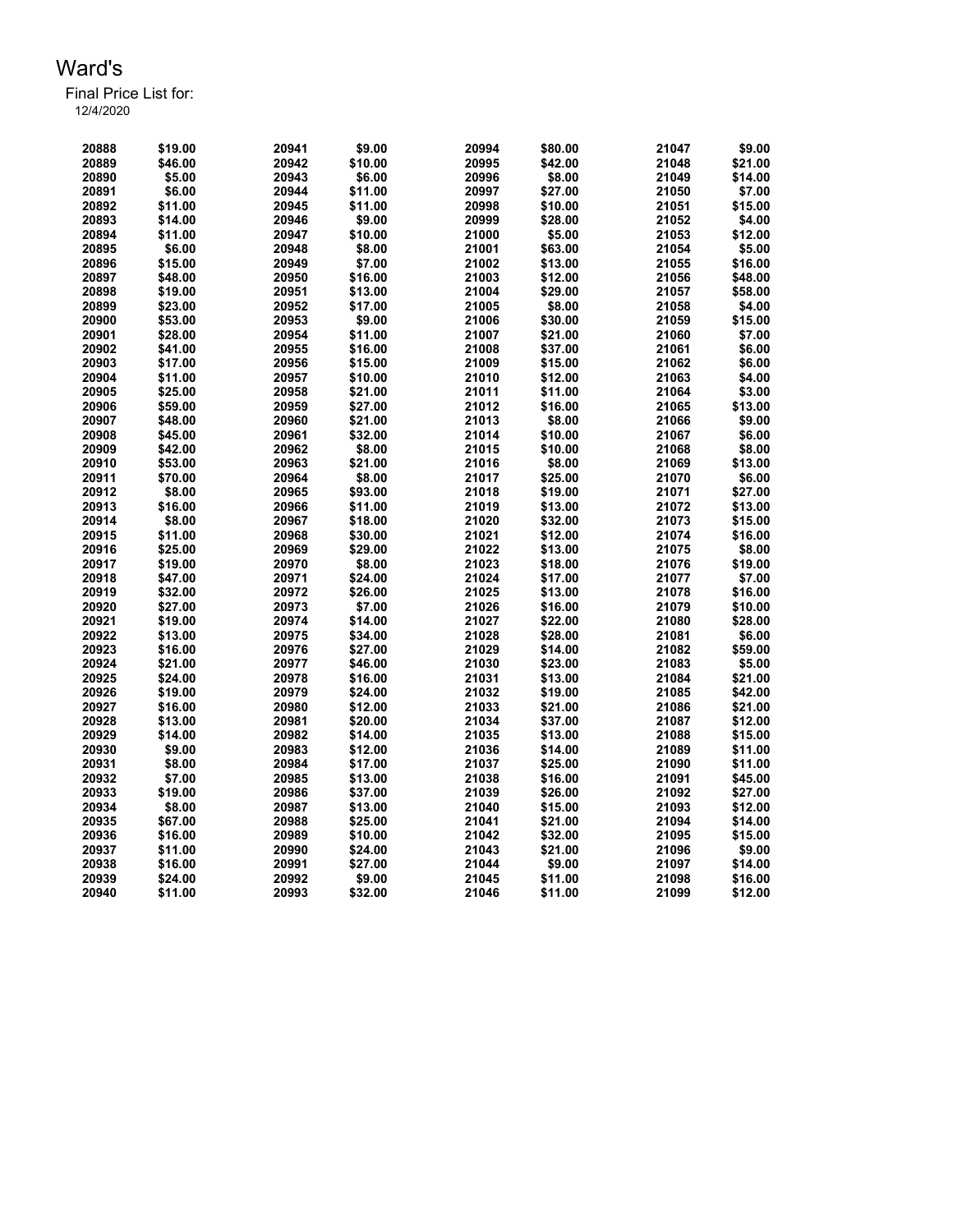| 21100 | \$3.00  | 21153 | \$3.00  | 21206 | \$13.00 | 21259          | \$27.00  |
|-------|---------|-------|---------|-------|---------|----------------|----------|
| 21101 | \$4.00  | 21154 | \$11.00 | 21207 | \$4.00  | 21260          | \$11.00  |
| 21102 | \$16.00 | 21155 | \$5.00  | 21208 | \$6.00  | 21261          | \$9.00   |
| 21103 | \$12.00 | 21156 | \$6.00  | 21209 | \$7.00  | 21262          | \$3.00   |
| 21104 | \$17.00 | 21157 | \$10.00 | 21210 | \$17.00 | 21263          | \$21.00  |
| 21105 | \$12.00 | 21158 | \$7.00  | 21211 | \$10.00 | 21264          | \$10.00  |
| 21106 | \$16.00 | 21159 | \$5.00  | 21212 | \$7.00  | 21265          | \$17.00  |
| 21107 | \$11.00 | 21160 | \$8.00  | 21213 | \$19.00 | 21266          | \$21.00  |
| 21108 | \$33.00 | 21161 | \$4.00  | 21214 | \$10.00 | 21267          | \$16.00  |
| 21109 | \$16.00 | 21162 | \$6.00  | 21215 | \$9.00  | 21268          | \$30.00  |
| 21110 | \$13.00 | 21163 | \$6.00  | 21216 | \$8.00  | 21269          | \$10.00  |
| 21111 | \$8.00  | 21164 | \$16.00 | 21217 | \$25.00 | 21270          | \$12.00  |
| 21112 | \$17.00 | 21165 | \$8.00  | 21218 | \$9.00  | 21271          | \$19.00  |
| 21113 | \$6.00  | 21166 | \$5.00  | 21219 | \$12.00 | 21272          | \$6.00   |
| 21114 | \$25.00 | 21167 | \$8.00  | 21220 | \$11.00 | 21273          | \$8.00   |
| 21115 | \$8.00  | 21168 | \$6.00  | 21221 | \$71.00 | 21274          | \$9.00   |
| 21116 | \$15.00 | 21169 | \$36.00 | 21222 | \$21.00 | 21275          | \$12.00  |
| 21117 | \$7.00  | 21170 | \$6.00  | 21223 | \$14.00 | 21276          | \$34.00  |
| 21118 | \$9.00  | 21171 | \$5.00  | 21224 | \$13.00 | 21277          | \$31.00  |
| 21119 | \$11.00 | 21172 | \$6.00  | 21225 | \$13.00 | 21278          | \$13.00  |
| 21120 | \$4.00  | 21173 | \$90.00 | 21226 | \$18.00 | 21279          | \$29.00  |
| 21121 | \$37.00 | 21174 | \$4.00  | 21227 | \$12.00 | 21280          | \$4.00   |
| 21122 | \$28.00 | 21175 | \$9.00  | 21228 | \$9.00  | 21281          | \$6.00   |
| 21123 | \$8.00  | 21176 | \$11.00 | 21229 | \$12.00 | 21282          | \$14.00  |
| 21124 | \$11.00 | 21177 | \$16.00 | 21230 | \$24.00 | 21283          | \$4.00   |
| 21125 | \$25.00 | 21178 | \$23.00 | 21231 | \$8.00  | 21284          | \$12.00  |
| 21126 | \$14.00 | 21179 | \$7.00  | 21232 | \$4.00  | 21285          | \$69.00  |
| 21127 | \$4.00  | 21180 | \$4.00  | 21233 | \$8.00  | 21286          | \$6.00   |
| 21128 | \$7.00  | 21181 | \$6.00  | 21234 | \$7.00  | 21287          | \$32.00  |
| 21129 | \$3.00  | 21182 | \$11.00 | 21235 | \$21.00 | 21288          | \$13.00  |
| 21130 | \$13.00 | 21183 | \$11.00 | 21236 | \$11.00 | 21289          | \$18.00  |
| 21131 | \$4.00  | 21184 | \$9.00  | 21237 | \$14.00 | 21290          | \$10.00  |
| 21132 | \$11.00 | 21185 | \$16.00 | 21238 | \$7.00  | 21291          | \$24.00  |
| 21133 | \$7.00  | 21186 | \$12.00 | 21239 | \$6.00  | 21292          | \$31.00  |
|       |         |       |         |       |         |                |          |
| 21134 | \$18.00 | 21187 | \$5.00  | 21240 | \$4.00  | 21293<br>21294 | \$16.00  |
| 21135 | \$8.00  | 21188 | \$7.00  | 21241 | \$8.00  |                | \$23.00  |
| 21136 | \$6.00  | 21189 | \$12.00 | 21242 | \$20.00 | 21295          | \$87.00  |
| 21137 | \$15.00 | 21190 | \$14.00 | 21243 | \$17.00 | 21296          | \$5.00   |
| 21138 | \$10.00 | 21191 | \$6.00  | 21244 | \$38.00 | 21297          | \$9.00   |
| 21139 | \$30.00 | 21192 | \$7.00  | 21245 | \$11.00 | 21298          | \$18.00  |
| 21140 | \$13.00 | 21193 | \$12.00 | 21246 | \$11.00 | 21299          | \$18.00  |
| 21141 | \$6.00  | 21194 | \$3.00  | 21247 | \$19.00 | 21300          | \$21.00  |
| 21142 | \$12.00 | 21195 | \$7.00  | 21248 | \$4.00  | 21301          | \$234.00 |
| 21143 | \$16.00 | 21196 | \$11.00 | 21249 | \$33.00 | 21302          | \$457.00 |
| 21144 | \$20.00 | 21197 | \$11.00 | 21250 | \$8.00  | 21303          | \$105.00 |
| 21145 | \$6.00  | 21198 | \$7.00  | 21251 | \$13.00 | 21304          | \$59.00  |
| 21146 | \$11.00 | 21199 | \$5.00  | 21252 | \$11.00 | 21305          | \$70.00  |
| 21147 | \$19.00 | 21200 | \$17.00 | 21253 | \$8.00  | 21306          | \$47.00  |
| 21148 | \$3.00  | 21201 | \$6.00  | 21254 | \$20.00 | 21307          | \$125.00 |
| 21149 | \$5.00  | 21202 | \$12.00 | 21255 | \$21.00 | 21308          | \$157.00 |
| 21150 | \$4.00  | 21203 | \$44.00 | 21256 | \$14.00 | 21309          | \$184.00 |
| 21151 | \$23.00 | 21204 | \$8.00  | 21257 | \$27.00 | 21310          | \$42.00  |
| 21152 | \$4.00  | 21205 | \$14.00 | 21258 | \$4.00  | 21311          | \$42.00  |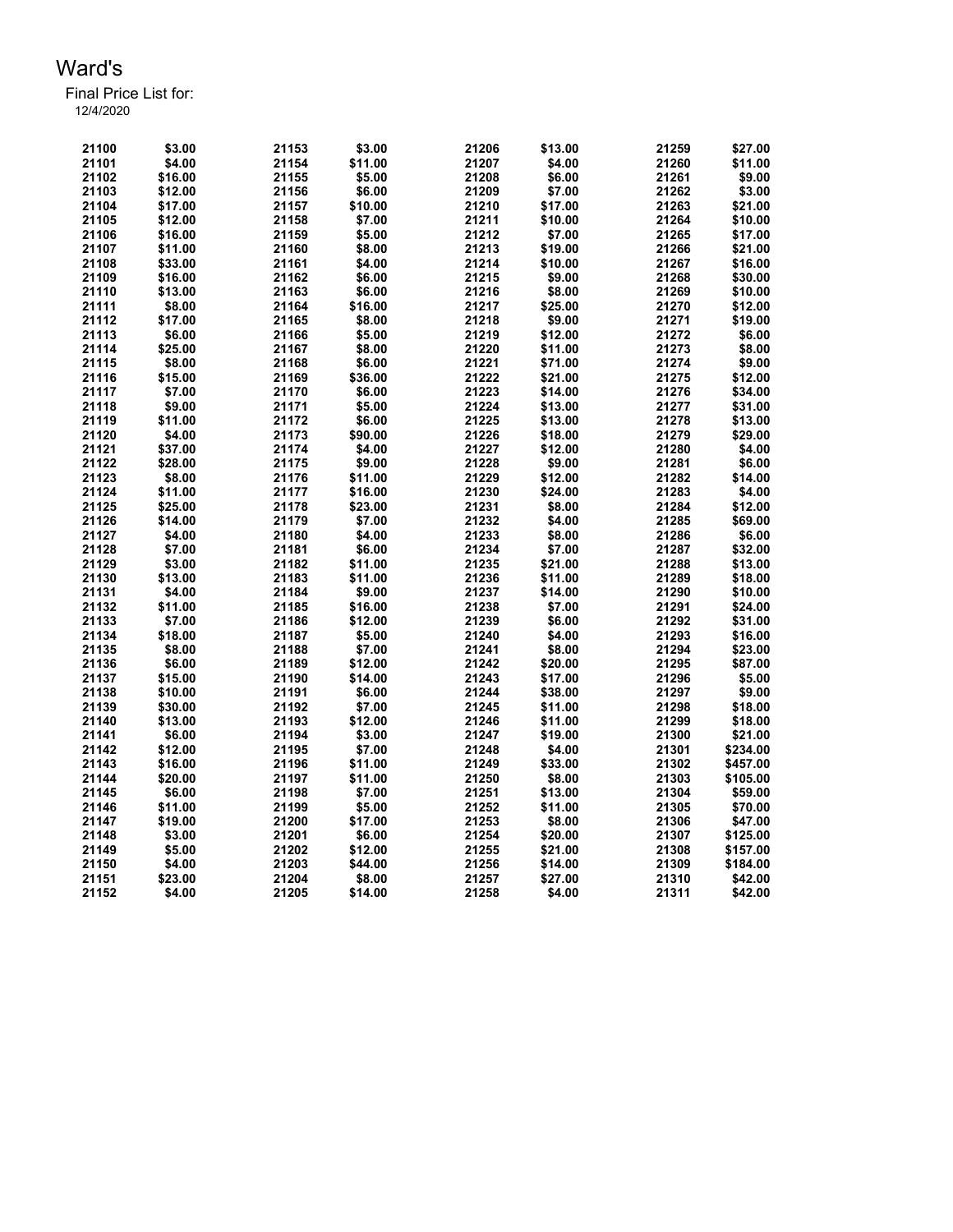| 21312 | \$42.00  | 21365 | \$93.00  | 21418 | \$58.00  | 21471 | \$25.00  |
|-------|----------|-------|----------|-------|----------|-------|----------|
| 21313 | \$42.00  | 21366 | \$132.00 | 21419 | \$84.00  | 21472 | \$42.00  |
| 21314 | \$44.00  | 21367 | \$117.00 | 21420 | \$233.00 | 21473 | \$35.00  |
| 21315 | \$41.00  | 21368 | \$49.00  | 21421 | \$111.00 | 21474 | \$40.00  |
| 21316 | \$41.00  | 21369 | \$32.00  | 21422 | \$163.00 | 21475 | \$68.00  |
| 21317 | \$13.00  | 21370 | \$55.00  | 21423 | \$53.00  | 21476 | \$40.00  |
| 21318 | \$53.00  | 21371 | \$66.00  | 21424 | \$27.00  | 21477 | \$25.00  |
| 21319 | \$41.00  | 21372 | \$61.00  | 21425 | \$42.00  | 21478 | \$42.00  |
| 21320 | \$30.00  | 21373 | \$42.00  | 21426 | \$100.00 | 21479 | \$83.00  |
| 21321 | \$63.00  | 21374 | \$44.00  | 21427 | \$40.00  | 21480 | \$27.00  |
| 21322 | \$66.00  | 21375 | \$32.00  | 21428 | \$63.00  | 21481 | \$42.00  |
| 21323 | \$48.00  | 21376 | \$39.00  | 21429 | \$35.00  | 21482 | \$48.00  |
| 21324 | \$105.00 | 21377 | \$37.00  | 21430 | \$87.00  | 21483 | \$32.00  |
| 21325 | \$41.00  | 21378 | \$31.00  | 21431 | \$71.00  | 21484 | \$29.00  |
| 21326 | \$32.00  | 21379 | \$25.00  | 21432 | \$44.00  | 21485 | \$34.00  |
| 21327 | \$32.00  | 21380 | \$36.00  | 21433 | \$60.00  | 21486 | \$32.00  |
| 21328 | \$50.00  | 21381 | \$37.00  | 21434 | \$35.00  | 21487 | \$30.00  |
| 21329 | \$44.00  | 21382 | \$31.00  | 21435 | \$37.00  | 21488 | \$25.00  |
| 21330 | \$44.00  | 21383 | \$56.00  | 21436 | \$47.00  | 21489 | \$30.00  |
| 21331 | \$49.00  | 21384 | \$53.00  | 21437 | \$46.00  | 21490 | \$28.00  |
| 21332 | \$42.00  | 21385 | \$12.00  | 21438 | \$42.00  | 21491 | \$48.00  |
| 21333 | \$44.00  | 21386 | \$56.00  | 21439 | \$41.00  | 21492 | \$26.00  |
| 21334 | \$79.00  | 21387 | \$66.00  | 21440 | \$46.00  | 21493 | \$32.00  |
| 21335 | \$63.00  | 21388 | \$50.00  | 21441 | \$32.00  | 21494 | \$137.00 |
| 21336 | \$32.00  | 21389 | \$56.00  | 21442 | \$29.00  | 21495 | \$123.00 |
| 21337 | \$23.00  | 21390 | \$70.00  | 21443 | \$33.00  | 21496 | \$74.00  |
| 21338 | \$29.00  | 21391 | \$67.00  | 21444 | \$28.00  | 21497 | \$52.00  |
| 21339 | \$33.00  | 21392 | \$48.00  | 21445 | \$29.00  | 21498 | \$34.00  |
| 21340 | \$35.00  | 21393 | \$65.00  | 21446 | \$25.00  | 21499 | \$34.00  |
| 21341 | \$16.00  | 21394 | \$147.00 | 21447 | \$17.00  | 21500 | \$26.00  |
| 21342 | \$42.00  | 21395 | \$60.00  | 21448 | \$17.00  | 21501 | \$31.00  |
| 21343 | \$42.00  | 21396 | \$60.00  | 21449 | \$63.00  | 21502 | \$30.00  |
| 21344 | \$158.00 | 21397 | \$116.00 | 21450 | \$41.00  | 21503 | \$55.00  |
| 21345 | \$67.00  | 21398 | \$42.00  | 21451 | \$37.00  | 21504 | \$70.00  |
| 21346 | \$35.00  | 21399 | \$29.00  | 21452 | \$54.00  | 21505 | \$37.00  |
| 21347 | \$138.00 | 21400 | \$27.00  | 21453 | \$31.00  | 21506 | \$200.00 |
| 21348 | \$66.00  | 21401 | \$32.00  | 21454 | \$51.00  | 21507 | \$48.00  |
| 21349 | \$84.00  | 21402 | \$24.00  | 21455 | \$48.00  | 21508 | \$89.00  |
| 21350 | \$84.00  | 21403 | \$26.00  | 21456 | \$37.00  | 21509 | \$90.00  |
| 21351 | \$234.00 | 21404 | \$32.00  | 21457 | \$16.00  | 21510 | \$89.00  |
| 21352 | \$104.00 | 21405 | \$70.00  | 21458 | \$23.00  | 21511 | \$143.00 |
| 21353 | \$70.00  | 21406 | \$20.00  | 21459 | \$32.00  | 21512 | \$163.00 |
| 21354 | \$66.00  | 21407 | \$53.00  | 21460 | \$11.00  | 21513 | \$48.00  |
| 21355 | \$88.00  | 21408 | \$23.00  | 21461 | \$15.00  | 21514 | \$30.00  |
| 21356 | \$62.00  | 21409 | \$40.00  | 21462 | \$12.00  | 21515 | \$88.00  |
| 21357 | \$58.00  | 21410 | \$26.00  | 21463 | \$25.00  | 21516 | \$204.00 |
| 21358 | \$59.00  | 21411 | \$21.00  | 21464 | \$21.00  | 21517 | \$41.00  |
| 21359 | \$68.00  | 21412 | \$16.00  | 21465 | \$24.00  | 30000 | \$467.00 |
| 21360 | \$34.00  | 21413 | \$17.00  | 21466 | \$34.00  | 30001 | \$500.00 |
| 21361 | \$53.00  | 21414 | \$264.00 | 21467 | \$31.00  | 30002 | \$290.00 |
| 21362 | \$47.00  | 21415 | \$450.00 | 21468 | \$35.00  | 30003 | \$356.00 |
| 21363 | \$29.00  | 21416 | \$205.00 | 21469 | \$41.00  | 30004 | \$440.00 |
| 21364 | \$61.00  | 21417 | \$66.00  | 21470 | \$8.00   | 30005 | \$888.00 |
|       |          |       |          |       |          |       |          |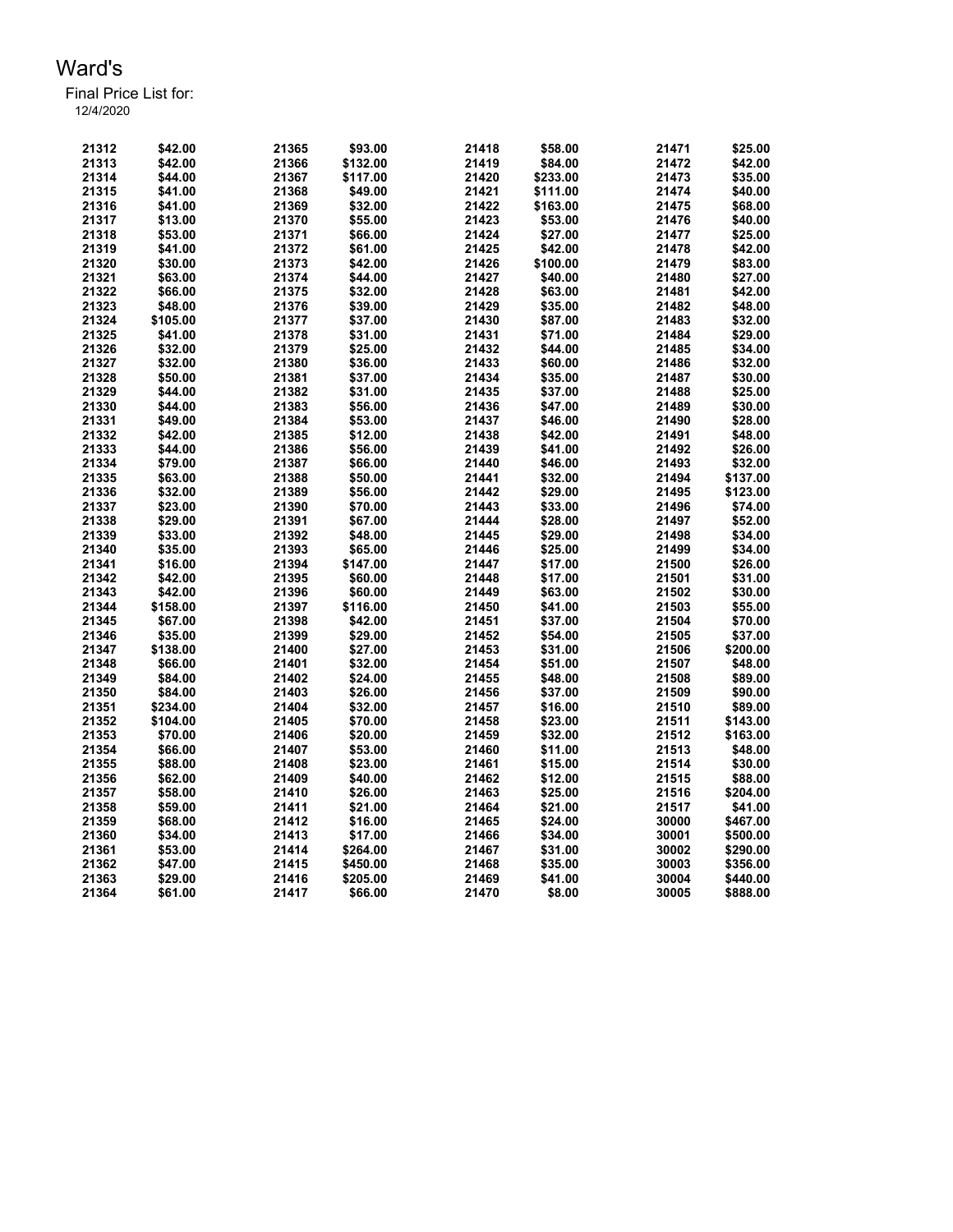| 30006 | \$940.00   | 30059 | \$17.00  | 30112 | \$32.00  | 30165 | \$32.00  |
|-------|------------|-------|----------|-------|----------|-------|----------|
| 30007 | \$216.00   | 30060 | \$50.00  | 30113 | \$32.00  | 30166 | \$46.00  |
| 30008 | \$255.00   | 30061 | \$14.00  | 30114 | \$265.00 | 30167 | \$80.00  |
| 30009 | \$651.00   | 30062 | \$29.00  | 30115 | \$158.00 | 30168 | \$80.00  |
| 30010 | \$4,690.00 | 30063 | \$30.00  | 30116 | \$329.00 | 30169 | \$20.00  |
| 30011 | \$1,260.00 | 30064 | \$31.00  | 30117 | \$100.00 | 30170 | \$158.00 |
| 30012 | \$158.00   | 30065 | \$8.00   | 30118 | \$42.00  | 30171 | \$150.00 |
| 30013 | \$449.00   | 30066 | \$24.00  | 30119 | \$60.00  | 30172 | \$39.00  |
| 30014 | \$50.00    | 30067 | \$21.00  | 30120 | \$80.00  | 30173 | \$82.00  |
| 30015 | \$336.00   | 30068 | \$53.00  | 30121 | \$65.00  | 30174 | \$32.00  |
| 30016 | \$683.00   | 30069 | \$273.00 | 30122 | \$70.00  | 30175 | \$92.00  |
| 30017 | \$105.00   | 30070 | \$48.00  | 30123 | \$195.00 | 30176 | \$79.00  |
| 30018 | \$483.00   | 30071 | \$42.00  | 30124 | \$158.00 | 30177 | \$39.00  |
| 30019 | \$289.00   | 30072 | \$73.00  | 30125 | \$40.00  | 30178 | \$27.00  |
| 30020 | \$47.00    | 30073 | \$20.00  | 30126 | \$58.00  | 30179 | \$20.00  |
| 30021 | \$252.00   | 30074 | \$81.00  | 30127 | \$63.00  | 30180 | \$31.00  |
| 30022 | \$293.00   | 30075 | \$38.00  | 30128 | \$47.00  | 30181 | \$71.00  |
| 30023 | \$147.00   | 30076 | \$26.00  | 30129 | \$53.00  | 30182 | \$74.00  |
| 30024 | \$50.00    | 30077 | \$71.00  | 30130 | \$133.00 | 30183 | \$65.00  |
| 30025 | \$70.00    | 30078 | \$116.00 | 30131 | \$96.00  | 30184 | \$42.00  |
| 30026 | \$62.00    | 30079 | \$63.00  | 30132 | \$126.00 | 30185 | \$62.00  |
| 30027 | \$145.00   | 30080 | \$51.00  | 30133 | \$41.00  | 30186 | \$67.00  |
| 30028 | \$414.00   | 30081 | \$495.00 | 30134 | \$45.00  | 30187 | \$117.00 |
| 30029 | \$350.00   | 30082 | \$100.00 | 30135 | \$32.00  | 30188 | \$65.00  |
| 30030 | \$34.00    | 30083 | \$50.00  | 30136 | \$21.00  | 30189 | \$58.00  |
| 30031 | \$158.00   | 30084 | \$41.00  | 30137 | \$55.00  | 30190 | \$130.00 |
| 30032 | \$47.00    | 30085 | \$56.00  | 30138 | \$28.00  | 30191 | \$95.00  |
| 30033 | \$147.00   | 30086 | \$32.00  | 30139 | \$61.00  | 30192 | \$45.00  |
| 30034 | \$56.00    | 30087 | \$41.00  | 30140 | \$42.00  | 30193 | \$62.00  |
| 30035 | \$47.00    | 30088 | \$69.00  | 30141 | \$88.00  | 30194 | \$37.00  |
| 30036 | \$83.00    | 30089 | \$205.00 | 30142 | \$150.00 | 30195 | \$42.00  |
| 30037 | \$63.00    | 30090 | \$110.00 | 30143 | \$137.00 | 30196 | \$44.00  |
| 30038 | \$36.00    | 30091 | \$210.00 | 30144 | \$92.00  | 30197 | \$65.00  |
| 30039 | \$63.00    | 30092 | \$132.00 | 30145 | \$92.00  | 30198 | \$48.00  |
| 30040 | \$121.00   | 30093 | \$109.00 | 30146 | \$70.00  | 30199 | \$37.00  |
| 30041 | \$124.00   | 30094 | \$221.00 | 30147 | \$71.00  | 30200 | \$69.00  |
| 30042 | \$55.00    | 30095 | \$184.00 | 30148 | \$230.00 | 30201 | \$72.00  |
| 30043 | \$157.00   | 30096 | \$266.00 | 30149 | \$29.00  | 30202 | \$52.00  |
| 30044 | \$268.00   | 30097 | \$315.00 | 30150 | \$67.00  | 30203 | \$112.00 |
| 30045 | \$69.00    | 30098 | \$197.00 | 30151 | \$132.00 | 30204 | \$27.00  |
| 30046 | \$165.00   | 30099 | \$53.00  | 30152 | \$47.00  | 30205 | \$21.00  |
| 30047 | \$196.00   | 30100 | \$132.00 | 30153 | \$34.00  | 30206 | \$53.00  |
| 30048 | \$49.00    | 30101 | \$102.00 | 30154 | \$87.00  | 30207 | \$25.00  |
| 30049 | \$39.00    | 30102 | \$105.00 | 30155 | \$116.00 | 30208 | \$24.00  |
| 30050 | \$37.00    | 30103 | \$478.00 | 30156 | \$34.00  | 30209 | \$65.00  |
| 30051 | \$210.00   | 30104 | \$32.00  | 30157 | \$46.00  | 30210 | \$47.00  |
| 30052 | \$103.00   | 30105 | \$48.00  | 30158 | \$27.00  | 30211 | \$31.00  |
| 30053 | \$63.00    | 30106 | \$88.00  | 30159 | \$33.00  | 30212 | \$27.00  |
| 30054 | \$210.00   | 30107 | \$47.00  | 30160 | \$51.00  | 30213 | \$3.00   |
| 30055 | \$28.00    | 30108 | \$163.00 | 30161 | \$30.00  | 30214 | \$24.00  |
| 30056 | \$28.00    | 30109 | \$69.00  | 30162 | \$31.00  | 30215 | \$58.00  |
| 30057 | \$20.00    | 30110 | \$105.00 | 30163 | \$46.00  | 30216 | \$35.00  |
| 30058 | \$17.00    | 30111 | \$105.00 | 30164 | \$57.00  | 30217 | \$10.00  |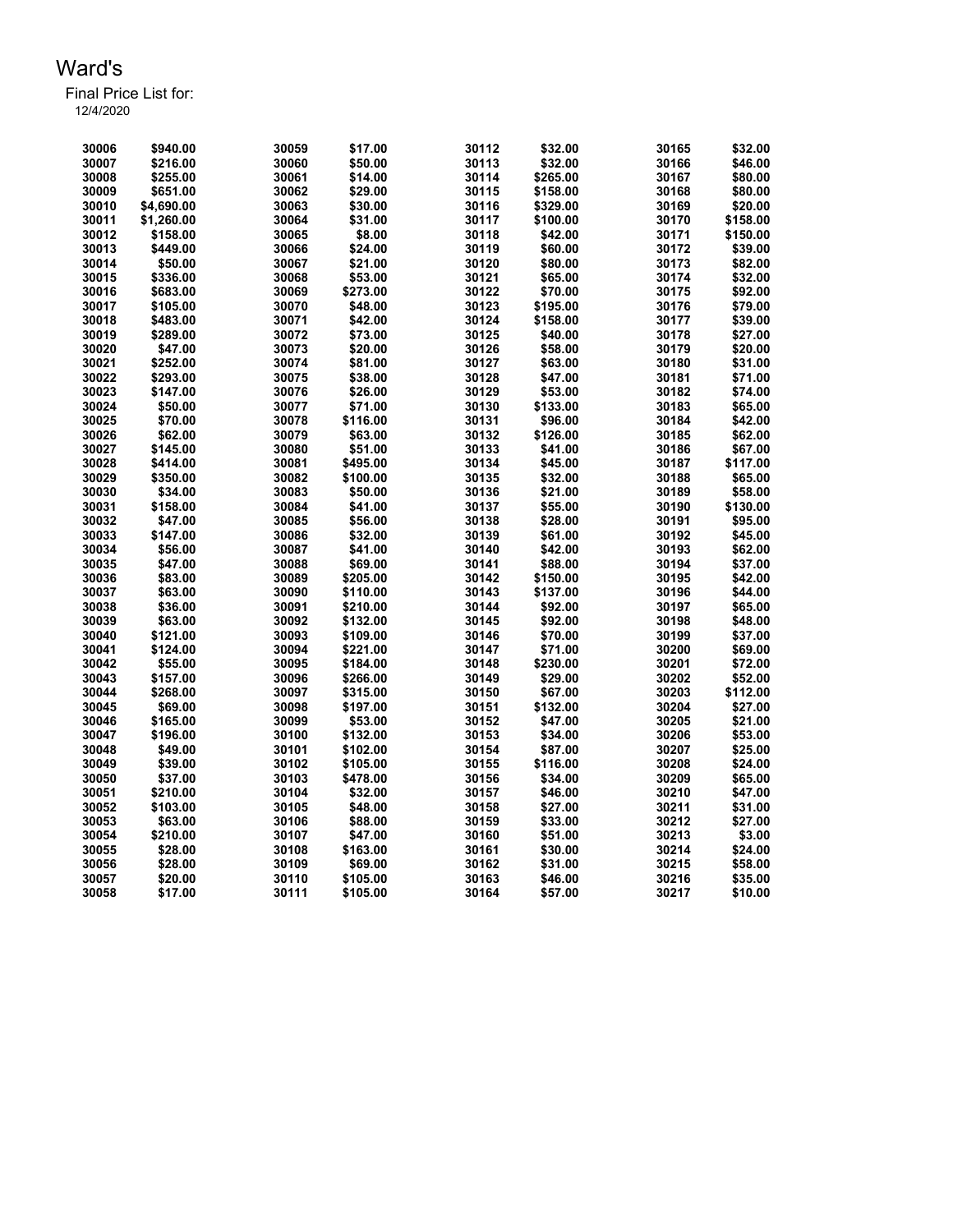Final Price List for:

| 12/4/2020 |  |  |
|-----------|--|--|
|           |  |  |

| 30218          | \$41.00  | 30271          | \$42.00  | 30324          | \$50.00            | 30377          | \$19.00            |
|----------------|----------|----------------|----------|----------------|--------------------|----------------|--------------------|
| 30219          | \$40.00  | 30272          | \$42.00  | 30325          | \$243.00           | 30378          | \$47.00            |
| 30220          | \$27.00  | 30273          | \$40.00  | 30326          | \$150.00           | 30379          | \$44.00            |
| 30221          | \$37.00  | 30274          | \$37.00  | 30327          | \$23.00            | 30380          | \$23.00            |
| 30222          | \$32.00  | 30275          | \$44.00  | 30328          | \$158.00           | 30381          | \$29.00            |
| 30223          | \$21.00  | 30276          | \$44.00  | 30329          | \$33.00            | 30382          | \$83.00            |
| 30224          | \$16.00  | 30277          | \$32.00  | 30330          | \$35.00            | 30383          | \$58.00            |
| 30225          | \$31.00  | 30278          | \$32.00  | 30331          | \$17.00            | 30384          | \$28.00            |
| 30226          | \$70.00  | 30279          | \$46.00  | 30332          | \$29.00            | 30385          | \$101.00           |
| 30227          | \$53.00  | 30280          | \$47.00  | 30333          | \$101.00           | 30386          | \$90.00            |
| 30228          | \$50.00  | 30281          | \$58.00  | 30334          | \$330.00           | 30387          | \$67.00            |
| 30229          | \$16.00  | 30282          | \$40.00  | 30335          | \$93.00            | 30388          | \$33.00            |
| 30230          | \$11.00  | 30283          | \$45.00  | 30336          | \$79.00            | 30389          | \$20.00            |
| 30231          | \$90.00  | 30284          | \$73.00  | 30337          | \$33.00            | 30390          | \$20.00            |
| 30232          | \$73.00  | 30285          | \$38.00  | 30338          | \$19.00            | 30391          | \$16.00            |
| 30233          | \$72.00  | 30286          | \$39.00  | 30339          | \$32.00            | 30392          | \$17.00            |
| 30234          | \$27.00  | 30287          | \$44.00  | 30340          | \$158.00           | 30393          | \$18.00            |
| 30235          | \$18.00  | 30288          | \$27.00  | 30341          | \$81.00            | 30394          | \$32.00            |
| 30236          | \$8.00   | 30289          | \$32.00  | 30342          | \$55.00            | 30395          | \$28.00            |
| 30237          | \$5.00   | 30290          | \$77.00  | 30343          | \$34.00            | 30396          | \$33.00            |
|                |          |                |          |                |                    |                |                    |
| 30238<br>30239 | \$30.00  | 30291<br>30292 | \$73.00  | 30344<br>30345 | \$34.00<br>\$29.00 | 30397<br>30398 | \$48.00<br>\$50.00 |
|                | \$20.00  |                | \$73.00  |                |                    |                |                    |
| 30240          | \$74.00  | 30293          | \$18.00  | 30346          | \$13.00            | 30399          | \$11.00            |
| 30241          | \$37.00  | 30294          | \$21.00  | 30347          | \$31.00            | 30400          | \$20.00            |
| 30242          | \$45.00  | 30295          | \$42.00  | 30348          | \$27.00            | 30401          | \$33.00            |
| 30243          | \$24.00  | 30296          | \$75.00  | 30349          | \$32.00            | 30402          | \$32.00            |
| 30244          | \$65.00  | 30297          | \$38.00  | 30350          | \$35.00            | 30403          | \$23.00            |
| 30245          | \$68.00  | 30298          | \$23.00  | 30351          | \$19.00            | 30404          | \$35.00            |
| 30246          | \$18.00  | 30299          | \$25.00  | 30352          | \$15.00            | 30405          | \$36.00            |
| 30247          | \$16.00  | 30300          | \$31.00  | 30353          | \$31.00            | 30406          | \$56.00            |
| 30248          | \$8.00   | 30301          | \$180.00 | 30354          | \$47.00            | 30407          | \$33.00            |
| 30249          | \$50.00  | 30302          | \$35.00  | 30355          | \$39.00            | 30408          | \$21.00            |
| 30250          | \$59.00  | 30303          | \$111.00 | 30356          | \$37.00            | 30409          | \$55.00            |
| 30251          | \$57.00  | 30304          | \$185.00 | 30357          | \$38.00            | 30410          | \$59.00            |
| 30252          | \$27.00  | 30305          | \$9.00   | 30358          | \$34.00            | 30411          | \$16.00            |
| 30253          | \$25.00  | 30306          | \$132.00 | 30359          | \$18.00            | 30412          | \$42.00            |
| 30254          | \$15.00  | 30307          | \$87.00  | 30360          | \$19.00            | 30413          | \$536.00           |
| 30255          | \$15.00  | 30308          | \$61.00  | 30361          | \$20.00            | 30414          | \$105.00           |
| 30256          | \$40.00  | 30309          | \$65.00  | 30362          | \$24.00            | 30415          | \$32.00            |
| 30257          | \$25.00  | 30310          | \$62.00  | 30363          | \$19.00            | 30416          | \$31.00            |
| 30258          | \$36.00  | 30311          | \$30.00  | 30364          | \$11.00            | 30417          | \$33.00            |
| 30259          | \$51.00  | 30312          | \$30.00  | 30365          | \$38.00            | 30418          | \$79.00            |
| 30260          | \$55.00  | 30313          | \$136.00 | 30366          | \$24.00            | 30419          | \$84.00            |
| 30261          | \$48.00  | 30314          | \$36.00  | 30367          | \$16.00            | 30420          | \$111.00           |
| 30262          | \$100.00 | 30315          | \$62.00  | 30368          | \$26.00            | 30421          | \$163.00           |
| 30263          | \$28.00  | 30316          | \$53.00  | 30369          | \$19.00            | 30422          | \$273.00           |
| 30264          | \$21.00  | 30317          | \$66.00  | 30370          | \$5.00             | 30423          | \$184.00           |
| 30265          | \$44.00  | 30318          | \$175.00 | 30371          | \$27.00            | 30424          | \$91.00            |
| 30266          | \$35.00  | 30319          | \$158.00 | 30372          | \$27.00            | 30425          | \$63.00            |
| 30267          | \$42.00  | 30320          | \$101.00 | 30373          | \$24.00            | 30426          | \$48.00            |
| 30268          | \$13.00  | 30321          | \$31.00  | 30374          | \$20.00            | 30427          | \$105.00           |
| 30269          | \$32.00  | 30322          | \$80.00  | 30375          | \$32.00            | 30428          | \$58.00            |
| 30270          | \$35.00  | 30323          | \$59.00  | 30376          | \$5.00             | 30429          | \$139.00           |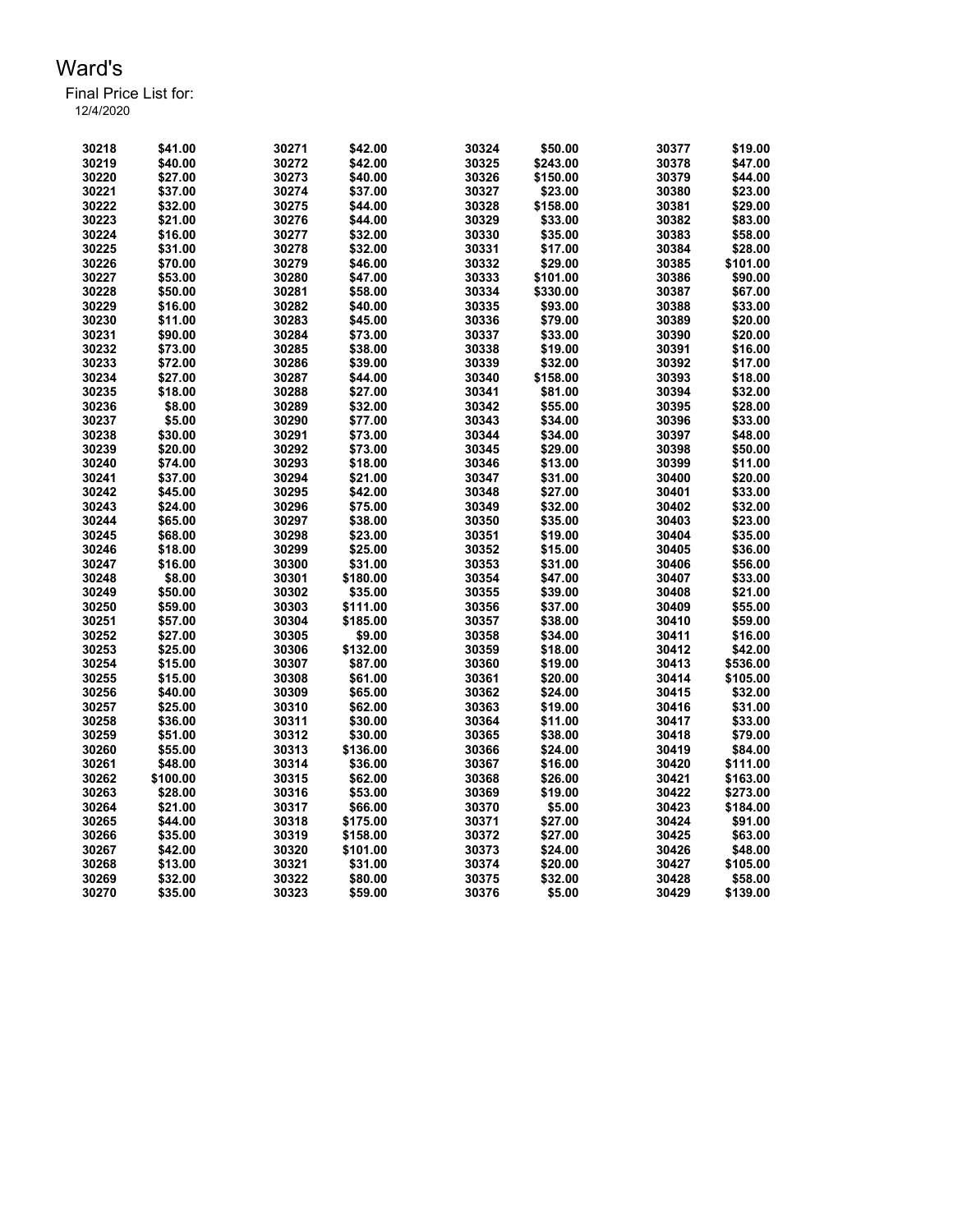| 30430 | \$34.00  | 30483 | \$46.00  | 30536 | \$13.00  | 30589 | \$118.00 |
|-------|----------|-------|----------|-------|----------|-------|----------|
| 30431 | \$24.00  | 30484 | \$128.00 | 30537 | \$13.00  | 30590 | \$105.00 |
| 30432 | \$121.00 | 30485 | \$108.00 | 30538 | \$15.00  | 30591 | \$426.00 |
| 30433 | \$155.00 | 30486 | \$762.00 | 30539 | \$113.00 | 30592 | \$249.00 |
| 30434 | \$23.00  | 30487 | \$17.00  | 30540 | \$22.00  | 30593 | \$58.00  |
| 30435 | \$91.00  | 30488 | \$41.00  | 30541 | \$126.00 | 30594 | \$80.00  |
| 30436 | \$65.00  | 30489 | \$52.00  | 30542 | \$79.00  | 30595 | \$25.00  |
| 30437 | \$21.00  | 30490 | \$69.00  | 30543 | \$143.00 | 30596 | \$48.00  |
| 30438 | \$39.00  | 30491 | \$66.00  | 30544 | \$57.00  | 30597 | \$139.00 |
| 30439 | \$51.00  | 30492 | \$80.00  | 30545 | \$27.00  | 30598 | \$342.00 |
| 30440 | \$31.00  | 30493 | \$140.00 | 30546 | \$50.00  | 30599 | \$94.00  |
| 30441 | \$19.00  | 30494 | \$163.00 | 30547 | \$37.00  | 30600 | \$74.00  |
| 30442 | \$29.00  | 30495 | \$121.00 | 30548 | \$14.00  | 30601 | \$149.00 |
| 30443 | \$38.00  | 30496 | \$128.00 | 30549 | \$26.00  | 30602 | \$125.00 |
| 30444 | \$25.00  | 30497 | \$74.00  | 30550 | \$15.00  | 30603 | \$81.00  |
| 30445 | \$24.00  | 30498 | \$75.00  | 30551 | \$25.00  | 30604 | \$111.00 |
| 30446 | \$28.00  | 30499 | \$88.00  | 30552 | \$28.00  | 30605 | \$13.00  |
| 30447 | \$39.00  | 30500 | \$40.00  | 30553 | \$13.00  | 30606 | \$31.00  |
| 30448 | \$41.00  | 30501 | \$57.00  | 30554 | \$33.00  | 30607 | \$9.00   |
| 30449 | \$31.00  | 30502 | \$93.00  | 30555 | \$28.00  | 30608 | \$23.00  |
|       |          |       |          |       |          |       |          |
| 30450 | \$42.00  | 30503 | \$158.00 | 30556 | \$16.00  | 30609 | \$105.00 |
| 30451 | \$24.00  | 30504 | \$132.00 | 30557 | \$22.00  | 30610 | \$134.00 |
| 30452 | \$34.00  | 30505 | \$81.00  | 30558 | \$15.00  | 30611 | \$29.00  |
| 30453 | \$31.00  | 30506 | \$77.00  | 30559 | \$19.00  | 30612 | \$50.00  |
| 30454 | \$21.00  | 30507 | \$70.00  | 30560 | \$17.00  | 30613 | \$209.00 |
| 30455 | \$16.00  | 30508 | \$70.00  | 30561 | \$21.00  | 30614 | \$81.00  |
| 30456 | \$23.00  | 30509 | \$105.00 | 30562 | \$28.00  | 30615 | \$52.00  |
| 30457 | \$21.00  | 30510 | \$63.00  | 30563 | \$35.00  | 30616 | \$78.00  |
| 30458 | \$58.00  | 30511 | \$163.00 | 30564 | \$16.00  | 30617 | \$139.00 |
| 30459 | \$42.00  | 30512 | \$189.00 | 30565 | \$28.00  | 30618 | \$134.00 |
| 30460 | \$32.00  | 30513 | \$756.00 | 30566 | \$31.00  | 30619 | \$32.00  |
| 30461 | \$24.00  | 30514 | \$0.00   | 30567 | \$35.00  | 30620 | \$21.00  |
| 30462 | \$140.00 | 30515 | \$0.00   | 30568 | \$27.00  | 30621 | \$34.00  |
| 30463 | \$373.00 | 30516 | \$117.00 | 30569 | \$31.00  | 30622 | \$34.00  |
| 30464 | \$300.00 | 30517 | \$134.00 | 30570 | \$30.00  | 30623 | \$48.00  |
| 30465 | \$35.00  | 30518 | \$33.00  | 30571 | \$16.00  | 30624 | \$59.00  |
| 30466 | \$301.00 | 30519 | \$290.00 | 30572 | \$20.00  | 30625 | \$79.00  |
| 30467 | \$151.00 | 30520 | \$49.00  | 30573 | \$14.00  | 30626 | \$118.00 |
| 30468 | \$422.00 | 30521 | \$105.00 | 30574 | \$29.00  | 30627 | \$42.00  |
| 30469 | \$281.00 | 30522 | \$420.00 | 30575 | \$24.00  | 30628 | \$96.00  |
| 30470 | \$111.00 | 30523 | \$111.00 | 30576 | \$24.00  | 30629 | \$29.00  |
| 30471 | \$289.00 | 30524 | \$81.00  | 30577 | \$24.00  | 30630 | \$53.00  |
| 30472 | \$336.00 | 30525 | \$29.00  | 30578 | \$25.00  | 30631 | \$25.00  |
| 30473 | \$143.00 | 30526 | \$132.00 | 30579 | \$48.00  | 30632 | \$103.00 |
| 30474 | \$368.00 | 30527 | \$132.00 | 30580 | \$32.00  | 30633 | \$45.00  |
| 30475 | \$126.00 | 30528 | \$95.00  | 30581 | \$156.00 | 30634 | \$221.00 |
| 30476 | \$67.00  | 30529 | \$47.00  | 30582 | \$343.00 | 30635 | \$86.00  |
| 30477 | \$157.00 | 30530 | \$26.00  | 30583 | \$410.00 | 30636 | \$20.00  |
| 30478 | \$73.00  | 30531 | \$175.00 | 30584 | \$100.00 | 30637 | \$109.00 |
| 30479 | \$172.00 | 30532 | \$15.00  | 30585 | \$437.00 | 30638 | \$130.00 |
| 30480 | \$251.00 | 30533 | \$93.00  | 30586 | \$458.00 | 30639 | \$23.00  |
| 30481 | \$25.00  | 30534 | \$63.00  | 30587 | \$116.00 | 30640 | \$33.00  |
| 30482 | \$65.00  | 30535 | \$58.00  | 30588 | \$251.00 | 30641 | \$97.00  |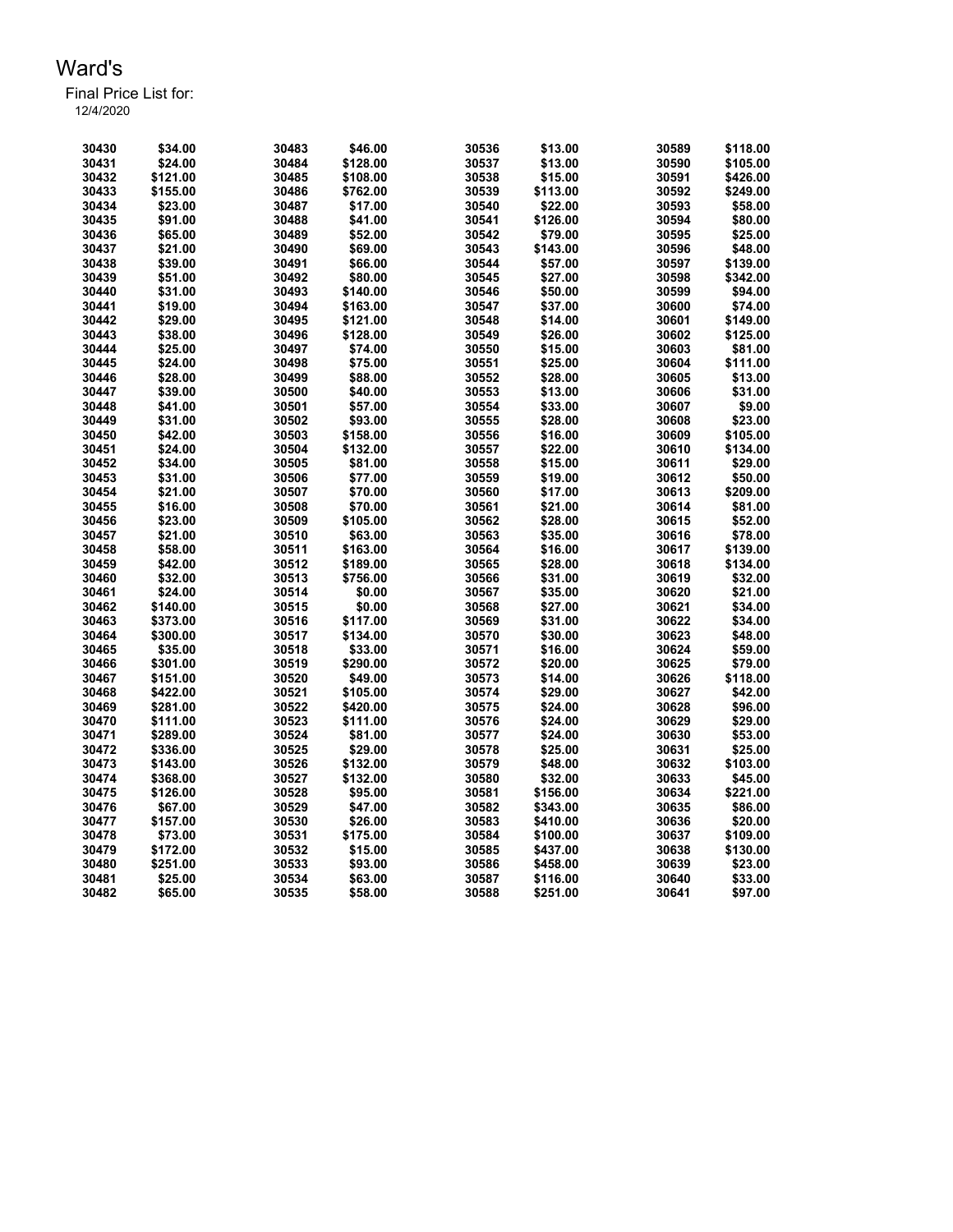| 30642 | \$84.00  | 30695 | \$25.00  | 30748 | \$21.00  | 30801 | \$20.00  |
|-------|----------|-------|----------|-------|----------|-------|----------|
| 30643 | \$109.00 | 30696 | \$44.00  | 30749 | \$48.00  | 30802 | \$35.00  |
| 30644 | \$249.00 | 30697 | \$156.00 | 30750 | \$69.00  | 30803 | \$21.00  |
| 30645 | \$17.00  | 30698 | \$144.00 | 30751 | \$47.00  | 30804 | \$33.00  |
| 30646 | \$40.00  | 30699 | \$147.00 | 30752 | \$49.00  | 30805 | \$84.00  |
| 30647 | \$503.00 | 30700 | \$26.00  | 30753 | \$50.00  | 30806 | \$27.00  |
| 30648 | \$122.00 | 30701 | \$20.00  | 30754 | \$21.00  | 30807 | \$5.00   |
| 30649 | \$107.00 | 30702 | \$17.00  | 30755 | \$50.00  | 30808 | \$38.00  |
| 30650 | \$31.00  | 30703 | \$11.00  | 30756 | \$30.00  | 30809 | \$30.00  |
| 30651 | \$65.00  | 30704 | \$74.00  | 30757 | \$29.00  | 30810 | \$29.00  |
| 30652 | \$79.00  | 30705 | \$21.00  | 30758 | \$25.00  | 30811 | \$185.00 |
| 30653 | \$74.00  | 30706 | \$30.00  | 30759 | \$25.00  | 30812 | \$114.00 |
| 30654 | \$39.00  | 30707 | \$63.00  | 30760 | \$37.00  | 30813 | \$121.00 |
| 30655 | \$33.00  | 30708 | \$32.00  | 30761 | \$32.00  | 30814 | \$111.00 |
| 30656 | \$62.00  | 30709 | \$15.00  | 30762 | \$21.00  | 30815 | \$69.00  |
| 30657 | \$21.00  | 30710 | \$18.00  | 30763 | \$53.00  | 30816 | \$90.00  |
| 30658 | \$31.00  | 30711 | \$13.00  | 30764 | \$48.00  | 30817 | \$42.00  |
| 30659 | \$27.00  | 30712 | \$13.00  | 30765 | \$50.00  | 30818 | \$70.00  |
|       |          |       |          |       |          |       |          |
| 30660 | \$35.00  | 30713 | \$37.00  | 30766 | \$34.00  | 30819 | \$32.00  |
| 30661 | \$49.00  | 30714 | \$56.00  | 30767 | \$121.00 | 30820 | \$22.00  |
| 30662 | \$20.00  | 30715 | \$38.00  | 30768 | \$24.00  | 30821 | \$37.00  |
| 30663 | \$30.00  | 30716 | \$37.00  | 30769 | \$24.00  | 30822 | \$137.00 |
| 30664 | \$34.00  | 30717 | \$37.00  | 30770 | \$33.00  | 30823 | \$20.00  |
| 30665 | \$22.00  | 30718 | \$63.00  | 30771 | \$22.00  | 30824 | \$28.00  |
| 30666 | \$27.00  | 30719 | \$71.00  | 30772 | \$16.00  | 30825 | \$144.00 |
| 30667 | \$23.00  | 30720 | \$27.00  | 30773 | \$15.00  | 30826 | \$96.00  |
| 30668 | \$50.00  | 30721 | \$27.00  | 30774 | \$30.00  | 30827 | \$27.00  |
| 30669 | \$28.00  | 30722 | \$46.00  | 30775 | \$20.00  | 30828 | \$19.00  |
| 30670 | \$37.00  | 30723 | \$46.00  | 30776 | \$210.00 | 30829 | \$164.00 |
| 30671 | \$12.00  | 30724 | \$22.00  | 30777 | \$74.00  | 30830 | \$63.00  |
| 30672 | \$32.00  | 30725 | \$19.00  | 30778 | \$76.00  | 30831 | \$25.00  |
| 30673 | \$4.00   | 30726 | \$20.00  | 30779 | \$29.00  | 30832 | \$79.00  |
| 30674 | \$51.00  | 30727 | \$32.00  | 30780 | \$39.00  | 30833 | \$23.00  |
| 30675 | \$28.00  | 30728 | \$20.00  | 30781 | \$38.00  | 30834 | \$42.00  |
| 30676 | \$25.00  | 30729 | \$24.00  | 30782 | \$37.00  | 30835 | \$47.00  |
| 30677 | \$19.00  | 30730 | \$21.00  | 30783 | \$44.00  | 30836 | \$29.00  |
| 30678 | \$20.00  | 30731 | \$18.00  | 30784 | \$29.00  | 30837 | \$45.00  |
| 30679 | \$42.00  | 30732 | \$20.00  | 30785 | \$41.00  | 30838 | \$33.00  |
| 30680 | \$21.00  | 30733 | \$17.00  | 30786 | \$42.00  | 30839 | \$101.00 |
| 30681 | \$24.00  | 30734 | \$32.00  | 30787 | \$53.00  | 30840 | \$101.00 |
| 30682 | \$12.00  | 30735 | \$48.00  | 30788 | \$39.00  | 30841 | \$38.00  |
| 30683 | \$58.00  | 30736 | \$39.00  | 30789 | \$21.00  | 30842 | \$27.00  |
| 30684 | \$27.00  | 30737 | \$7.00   | 30790 | \$28.00  | 30843 | \$23.00  |
| 30685 | \$53.00  | 30738 | \$20.00  | 30791 | \$70.00  | 30844 | \$6.00   |
| 30686 | \$92.00  | 30739 | \$80.00  | 30792 | \$71.00  | 30845 | \$8.00   |
| 30687 | \$37.00  | 30740 | \$32.00  | 30793 | \$42.00  | 30846 | \$36.00  |
| 30688 |          | 30741 |          |       | \$37.00  |       | \$12.00  |
|       | \$32.00  |       | \$18.00  | 30794 |          | 30847 |          |
| 30689 | \$37.00  | 30742 | \$35.00  | 30795 | \$30.00  | 30848 | \$21.00  |
| 30690 | \$21.00  | 30743 | \$9.00   | 30796 | \$30.00  | 30849 | \$27.00  |
| 30691 | \$62.00  | 30744 | \$7.00   | 30797 | \$40.00  | 30850 | \$44.00  |
| 30692 | \$75.00  | 30745 | \$70.00  | 30798 | \$29.00  | 30851 | \$27.00  |
| 30693 | \$80.00  | 30746 | \$37.00  | 30799 | \$55.00  | 30852 | \$8.00   |
| 30694 | \$11.00  | 30747 | \$70.00  | 30800 | \$117.00 | 30853 | \$23.00  |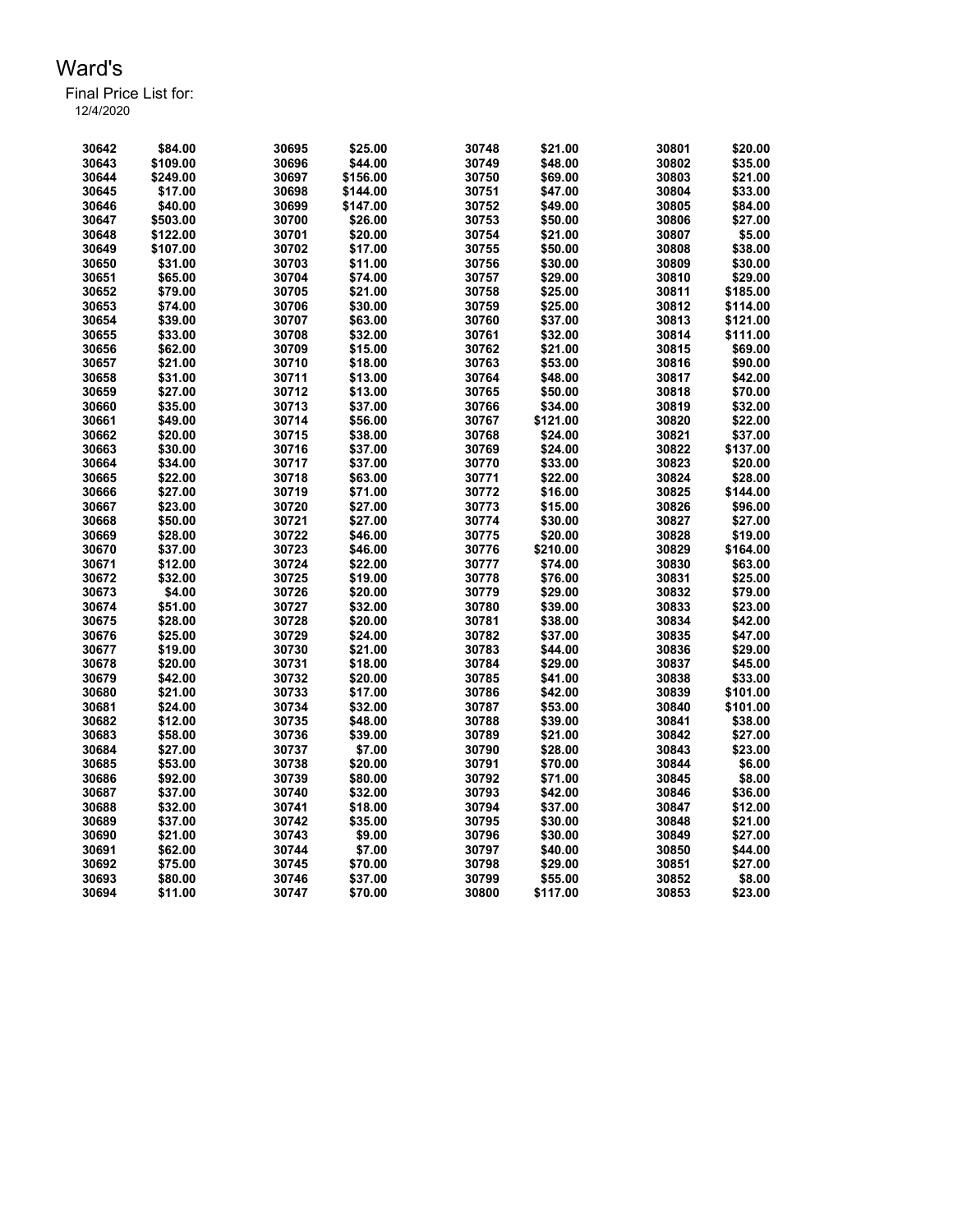Final Price List for:

| 30854 | \$13.00  | 30907 | \$76.00  | 30960 | \$119.00 | 31013          | \$221.00 |
|-------|----------|-------|----------|-------|----------|----------------|----------|
| 30855 | \$37.00  | 30908 | \$116.00 | 30961 | \$42.00  | 31014          | \$279.00 |
|       |          |       |          |       |          |                |          |
| 30856 | \$22.00  | 30909 | \$81.00  | 30962 | \$59.00  | 31015          | \$35.00  |
| 30857 | \$44.00  | 30910 | \$63.00  | 30963 | \$42.00  | 31016          | \$21.00  |
| 30858 | \$32.00  | 30911 | \$41.00  | 30964 | \$44.00  | 31017          | \$200.00 |
| 30859 | \$25.00  | 30912 | \$40.00  | 30965 | \$53.00  | 31018          | \$14.00  |
| 30860 | \$53.00  | 30913 | \$63.00  | 30966 | \$39.00  | 31019          | \$179.00 |
| 30861 | \$79.00  | 30914 | \$52.00  | 30967 | \$45.00  | 31020          | \$117.00 |
| 30862 | \$27.00  | 30915 | \$54.00  | 30968 | \$45.00  | 31021          | \$63.00  |
| 30863 | \$50.00  | 30916 | \$93.00  | 30969 | \$66.00  | 31022          | \$40.00  |
| 30864 | \$31.00  | 30917 | \$35.00  | 30970 | \$63.00  | 31023          | \$147.00 |
| 30865 | \$69.00  | 30918 | \$88.00  | 30971 | \$39.00  | 31024          | \$51.00  |
| 30866 | \$46.00  | 30919 | \$21.00  | 30972 | \$53.00  | 31025          | \$177.00 |
| 30867 | \$105.00 | 30920 | \$35.00  | 30973 | \$52.00  | 31026          | \$19.00  |
| 30868 | \$48.00  | 30921 | \$24.00  | 30974 | \$81.00  | 31027          | \$63.00  |
|       |          |       |          |       |          |                |          |
| 30869 | \$63.00  | 30922 | \$35.00  | 30975 | \$16.00  | 31028          | \$184.00 |
| 30870 | \$21.00  | 30923 | \$3.00   | 30976 | \$17.00  | 31029          | \$48.00  |
| 30871 | \$27.00  | 30924 | \$62.00  | 30977 | \$32.00  | 31030          | \$150.00 |
| 30872 | \$40.00  | 30925 | \$37.00  | 30978 | \$21.00  | 31031          | \$21.00  |
| 30873 | \$75.00  | 30926 | \$36.00  | 30979 | \$37.00  | 31032          | \$16.00  |
| 30874 | \$90.00  | 30927 | \$17.00  | 30980 | \$20.00  | 31033          | \$39.00  |
| 30875 | \$84.00  | 30928 | \$48.00  | 30981 | \$30.00  | 31034          | \$12.00  |
| 30876 | \$152.00 | 30929 | \$107.00 | 30982 | \$80.00  | 31035          | \$13.00  |
| 30877 | \$42.00  | 30930 | \$102.00 | 30983 | \$12.00  | 31036          | \$32.00  |
| 30878 | \$42.00  | 30931 | \$63.00  | 30984 | \$9.00   | 31037          | \$42.00  |
| 30879 | \$58.00  | 30932 | \$63.00  | 30985 | \$29.00  | 31038          | \$31.00  |
| 30880 | \$85.00  | 30933 | \$26.00  | 30986 | \$42.00  | 31039          | \$21.00  |
| 30881 | \$158.00 | 30934 | \$63.00  | 30987 | \$17.00  | 31040          | \$65.00  |
| 30882 | \$95.00  | 30935 | \$37.00  | 30988 | \$35.00  | 31041          | \$45.00  |
| 30883 |          | 30936 | \$39.00  | 30989 | \$27.00  | 31042          | \$65.00  |
|       | \$117.00 |       |          |       |          |                |          |
| 30884 | \$82.00  | 30937 | \$37.00  | 30990 | \$13.00  | 31043          | \$65.00  |
| 30885 | \$86.00  | 30938 | \$47.00  | 30991 | \$18.00  | 31044          | \$13.00  |
| 30886 | \$81.00  | 30939 | \$24.00  | 30992 | \$185.00 | 31045          | \$21.00  |
| 30887 | \$31.00  | 30940 | \$24.00  | 30993 | \$49.00  | 31046          | \$16.00  |
| 30888 | \$16.00  | 30941 | \$101.00 | 30994 | \$16.00  | 31047          | \$42.00  |
| 30889 | \$42.00  | 30942 | \$103.00 | 30995 | \$70.00  | 31048          | \$14.00  |
| 30890 | \$125.00 | 30943 | \$42.00  | 30996 | \$53.00  | 31049          | \$3.00   |
| 30891 | \$121.00 | 30944 | \$38.00  | 30997 | \$63.00  | 31050          | \$25.00  |
| 30892 | \$51.00  | 30945 | \$32.00  | 30998 | \$55.00  | 31051          | \$13.00  |
| 30893 | \$15.00  | 30946 | \$36.00  | 30999 | \$16.00  | 31052          | \$21.00  |
| 30894 | \$132.00 | 30947 | \$34.00  | 31000 | \$58.00  | 31053          | \$16.00  |
| 30895 | \$42.00  | 30948 | \$40.00  | 31001 | \$70.00  | 31054          | \$53.00  |
| 30896 | \$30.00  | 30949 | \$78.00  | 31002 | \$72.00  | 31055          | \$26.00  |
| 30897 | \$37.00  | 30950 | \$40.00  | 31003 | \$27.00  | 31056          | \$7.00   |
| 30898 | \$34.00  | 30951 | \$75.00  | 31004 | \$25.00  | 31057          | \$18.00  |
| 30899 | \$79.00  | 30952 | \$60.00  | 31005 | \$32.00  |                | \$18.00  |
| 30900 |          |       |          | 31006 |          | 31058<br>31059 | \$5.00   |
|       | \$151.00 | 30953 | \$48.00  |       | \$110.00 |                |          |
| 30901 | \$37.00  | 30954 | \$35.00  | 31007 | \$132.00 | 31060          | \$54.00  |
| 30902 | \$34.00  | 30955 | \$16.00  | 31008 | \$263.00 | 31061          | \$11.00  |
| 30903 | \$50.00  | 30956 | \$37.00  | 31009 | \$53.00  | 31062          | \$18.00  |
| 30904 | \$58.00  | 30957 | \$32.00  | 31010 | \$221.00 | 31063          | \$12.00  |
| 30905 | \$48.00  | 30958 | \$58.00  | 31011 | \$630.00 | 31064          | \$16.00  |
| 30906 | \$78.00  | 30959 | \$47.00  | 31012 | \$137.00 | 31065          | \$25.00  |